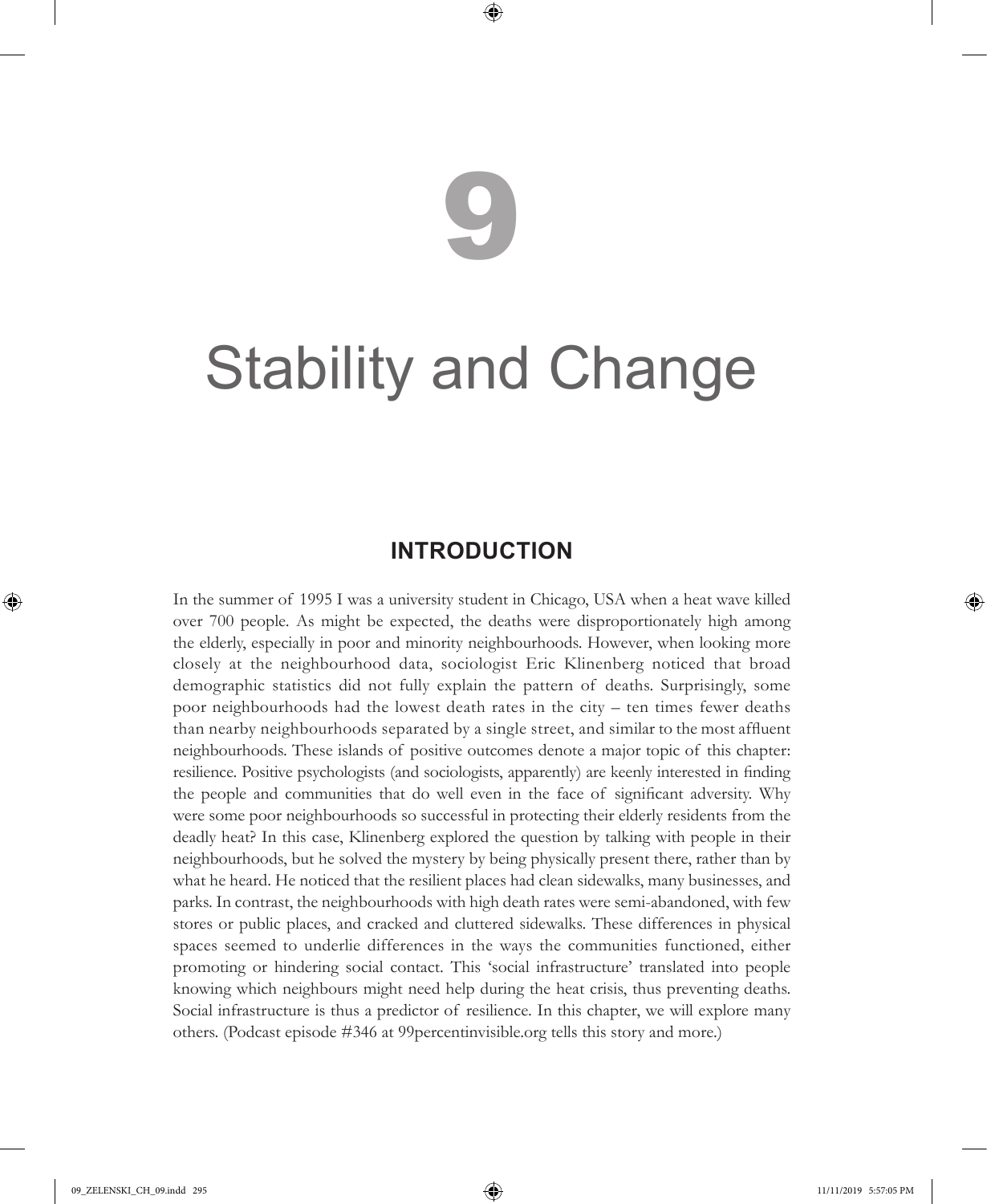⊕

Earlier this year, my home city, Ottawa, Canada, was again hit by a natural disaster. It was less dramatic (and thankfully much less deadly) than the heat wave of 1995, but tornados wreaked havoc on Ottawa in 2018. In the aftermath, I learned about a new charitable organization, Team Rubicon, that came to help with the clean-up. I am sure that there are stories of great resilience among members of the tornado-affected neighbourhoods, but even more interestingly, the Team Rubicon volunteers demonstrate significant reslience. The organization is composed primarily of military veterans who have transitioned their service into disaster relief. The charity thereby serves a dual function: to help reintegrate former soldiers to civilian life, and to do this by helping people in need. I hope it does not detract from the veterans' admirable service to point out that these positive acts provide a path to their personal well-being too.

This brings us to the other central theme of this chapter: how positive activities – often prosocial ones – can be harnessed to improve well-being. Our focus is more prosaic than veterans performing disaster relief, but this has the advantage of being more accessible to all people. Team Rubicon brings together the topics of resilience and personal efforts to improve well-being. At another level, these topics mirror positive psychology's attempts to encourage both stability and change. When we encounter adversity, maintaining well-being – stability – connotes flourishing. However, for less challenging circumstances, positive psychology suggests some techniques that can increase well-being – positive change.

### **RESILIENCE**

Natural disasters, death, racism, and poverty are probably not the first things that come to mind when thinking about positive psychology. Indeed, a reasonable way to understand the focus of positive psychology is as positive topics (see Chapter 1); however, this notion must be qualified to allow room for resilience. **Resilience** refers to well-being despite difficult circumstances, and it has been a key part of positive psychology from the beginning. We find resilience (or not) when people face significant challenges. These include acute events like accidents, assaults, and loss of loved ones, as well as chronic adversity such as poverty, prolonged illness, or discrimination. Some degree of challenge is required to know whether a person is truly resilient or not. Personality characteristics can help predict resilient responses, but it is the responses – over time – that define resilience (Masten, 2001; Meredith et al., 2011; Rutter, 2012; Ryff et al., 2012). For positive psychologists, the focus on studying what goes right still applies in difficult circumstances.

Resilient responses are defined in relation to some challenge, but they do not require actual change. For example, if a person's home and cherished possessions were destroyed in an earthquake, maintaining good psychological health (not changing) is considered resilience. If a poor community has longevity that is similar to wealthier neighbourhoods nearby, it is a resilient community. Resilient responses can even include relatively brief periods of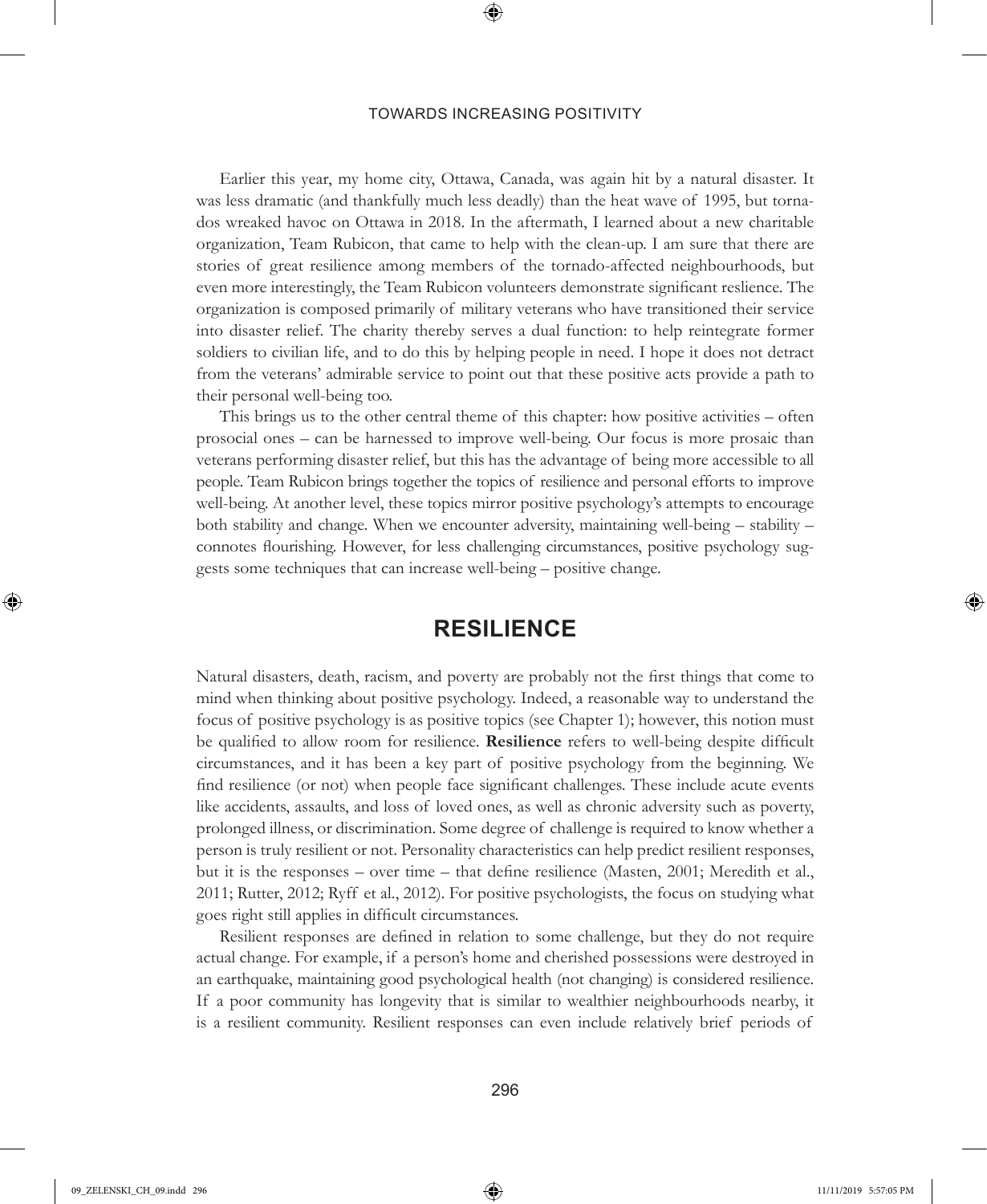⊕

poor functioning; those who bounce back quickly are resilient. With time, some people even report personal growth and improved well-being following adversity, and this too demonstrates resilience. In sum, resilience is found in various patterns of stability and change through adversity; the common element is good outcomes given the degree of challenge.

Even setting aside the complexity of stability and change in resilience, some tricky issues remain in fully describing it. The first is how to calibrate what counts as a good outcome. We might ask, for example, how much distress can occur in the face of adversity and still be resilient? There are no easy answers here. One (non-ideal) approach might be to define resilient responses as those which are better than average. We would first need to decide who is included in the relevant group (e.g. all widows, young widows, widows who were primary caregivers), then assess them, and then define the least distressed half as resilient. However, this arbitrarily assumes that 50 per cent of people are resilient. Beyond arbitrary, you might also be surprised to learn that the 50 per cent resilience rate is actually lower than research estimates using other approaches (Galatzer-Levy, Huang, & Bonanno, 2018). For example, a study surveyed residents of New York City for symptoms of post-traumatic stress disorder (PTSD) six months after the 2001 terrorist attack (Bonanno, Galea, Bucciarelli, & Vlahov, 2006). Overall, about 65 per cent of people reported zero or one symptom, and the researchers considered them resilient. About 6 per cent reported high symptom levels, suggesting continued PTSD stemming from the attack, with the remaining 29 per cent showing moderate or recovering levels. Although this study documents substantial suffering, it also suggests that the most common response was resilience in the face of a potentially traumatic event.

The New York PTSD study used the criterion of no or one symptom to define resilience; this is still somewhat arbitrary, but it seems a reasonable way to define good functioning under the circumstances. Another way to find resilience is to track people over time, ideally with a measurement taken before the potentially traumatic event. This approach presents a challenge to researchers, yet dozens of studies have been able to measure people before and after adverse events. Many of these are studies of predictable events (e.g. military deployment, bereavement following illness), but others rely on luck, clever adjustments, or good records. For example, comprehensive medical records in the Netherlands were used to examine children's mental health before and after a major fireworks factory accident (more on that later) (Dirkzwager, Kerssens, & Yzermans, 2006). As another example, in 2004–2005 researchers began a study about scholarships for low-income women in New Orleans which included some measures of distress and social support. After Hurricane Katrina hit the city, they located most of the participants for a follow-up, and could track distress from before to after this major disaster (Lowe & Rhodes, 2013). In pre- and post-event studies like this, changes over time can be used to sort people into groups. Understandably, some people respond with a significant increase in distress. Others, however, are quite stable, with low levels of distress before the event which remain similar through it and after it. These people are considered resilient due to maintaining psychological heath despite difficult circumstances. Other people have significant distress even before the event, and still others undergo a period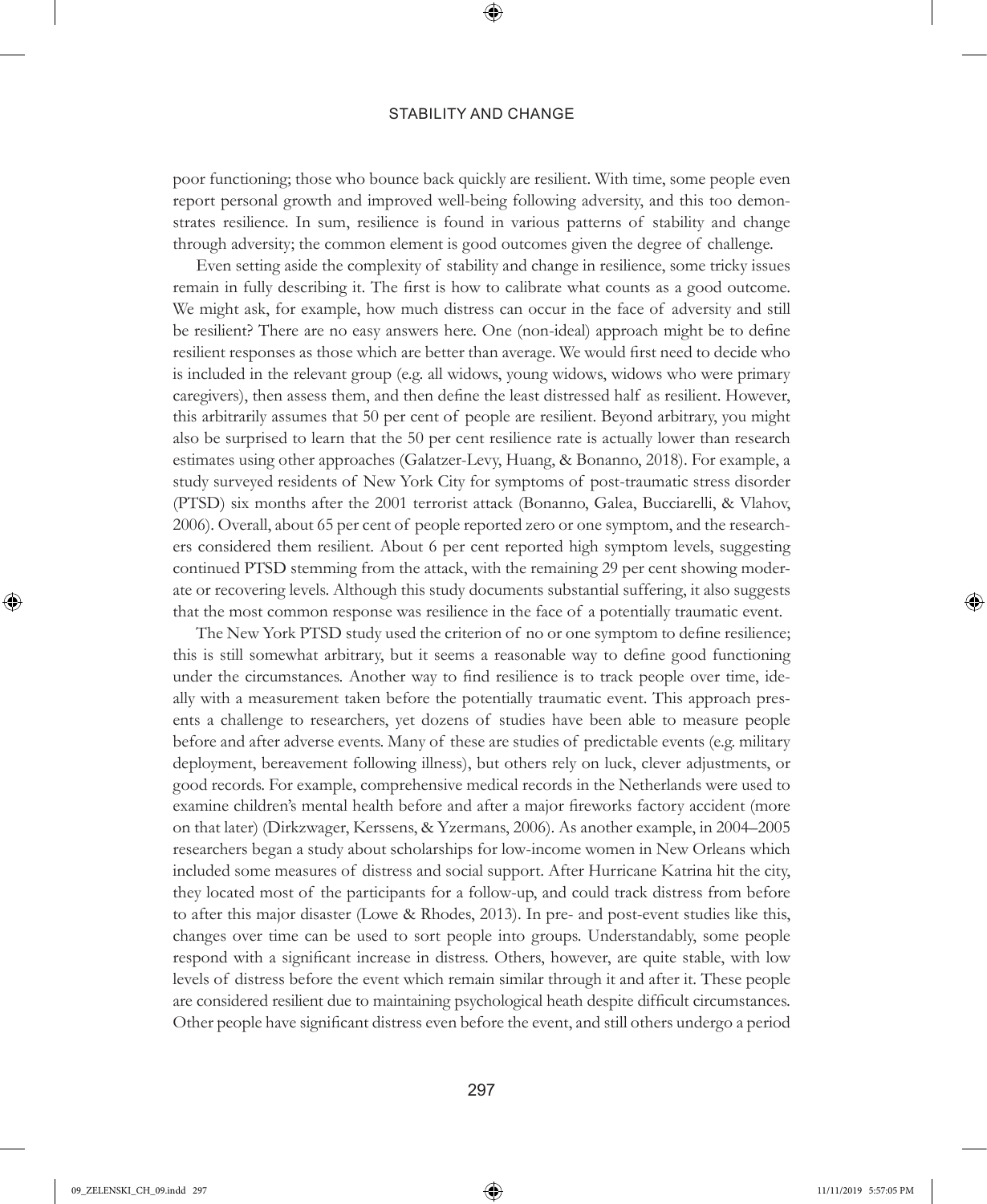⊕

of distress and then recover, and so on – there are wide individual differences. Nonetheless, studies typically find that resilience is the most common pattern. For example, in a review of 54 longitudinal studies, the average rate of resilience was around 65 per cent (i.e. low distress before and after an event), with the next largest group, about 20 per cent, showing substantial recovery during the studies' periods (Galatzer-Levy et al., 2018). Although some quibble with the statistical details (Infurna & Luthar, 2016), the results across these traumatic event studies are striking: resilience is common.

This conclusion accords with observations from chronic adversity too. For example, developmental researcher Ann Masten (2001) characterized resilience in children as "ordinary magic". This idea has two parts: first, research shows that children from difficult circumstances (e.g. poverty, mental illness in parents) often grow up to become productive and well-adjusted adults; and second, overcoming early adversity does not seem to require any super powers – normal human coping responses usually suffice. As another example, African Americans report high levels of psychological well-being despite racial discrimination and social inequalities in the USA (Keyes, 2009). None of this means that adversity carries no risk, but instead suggests that many people successfully overcome challenges. As with so many other areas, threats and negative outcomes understandably grab attention – we should help remedy them – yet their power can also obscure the ordinariness of positive resolutions.

Another challenge in characterizing resilience is deciding what, exactly, must go right to qualify. For example, if a chronically ill person has pervasive uncertainty about her purpose in life, but generally experiences pleasant moods, is she resilient? For practical reasons, individual studies typically consider only a small set of potentially relevant factors. Returning to the study of 2001 New Yorkers, many people seemed resilient on measures of PTSD, but perhaps they were still depressed or had substantially reduced life satisfaction – we simply do not know. Some critics argue that we cannot trust the high resilience rate estimates because there could always be unmeasured variables that would display problems (e.g. Infurna & Luthar, 2016). It is hard to dismiss this idea, and caution is warranted to avoid making too much of exact estimates for resilience rates. However, it also seems unlikely that research consistently measures the wrong things, and that substantial ill-being is hiding in those unmeasured factors. Most individual studies are too limited to make confident conclusions about psychological health broadly (complete resilience), but critiques become unfalsifiable if they appeal to an endless list of hidden or unmeasured possibilities.

With so many definitional ambiguities in the details of resilience, knowing the exact rate seems impossible or arbitrary. Yet debate continues on the issue, probably because it has implications for treatment and interventions. To the extent that resilience is common, it suggests that most people will not require special attention following potentially traumatic events; instead, treatments might be reserved for the few who would otherwise suffer (Bonanno, Brewin, Kaniasty, & La Greca, 2010). On the other hand, if problems are common then broad-based interventions seem more appropriate. At the risk of being cynical, the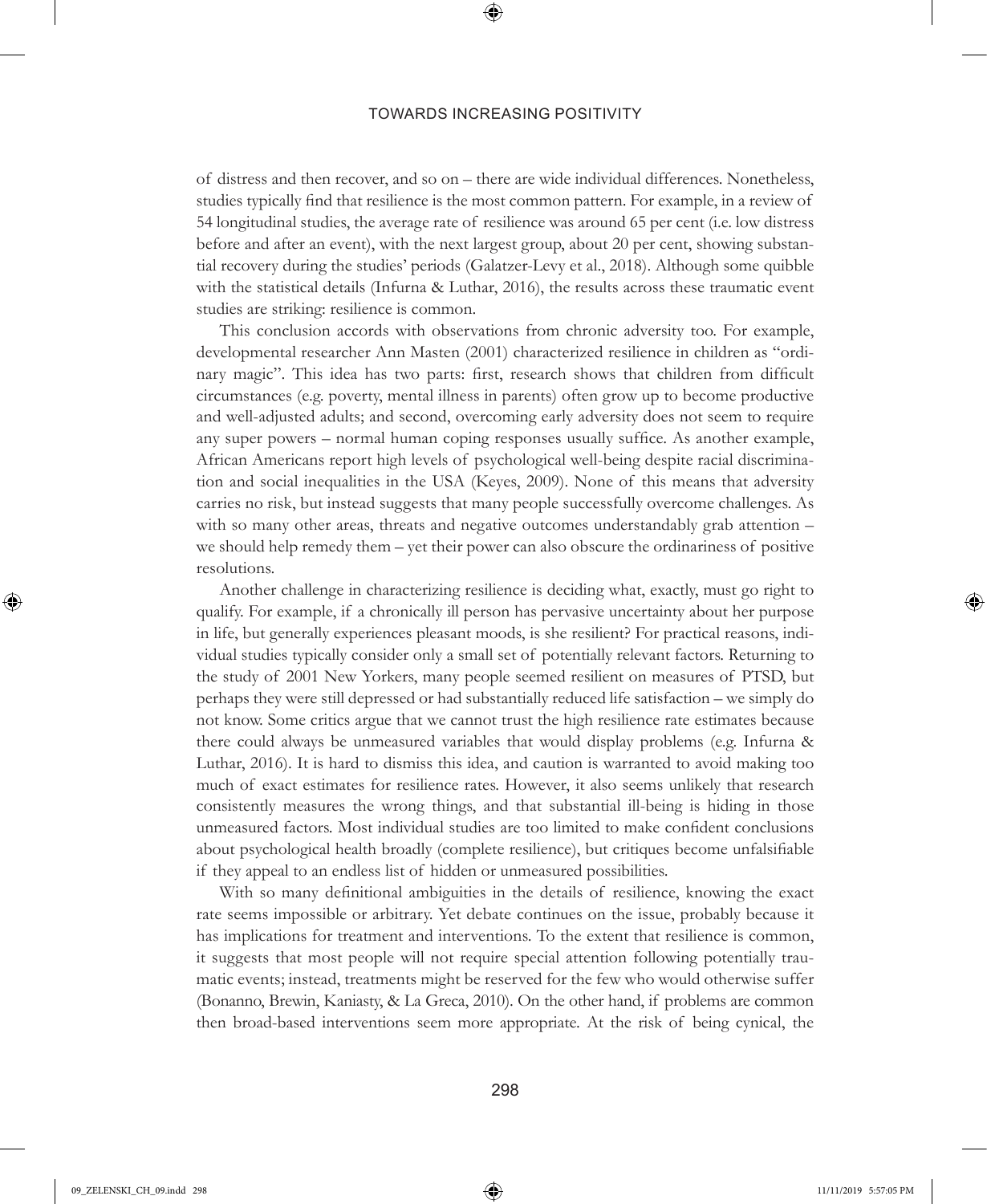⊕

people who provide psychological services hardly seem unbiased in seeing need for their services (Maddux, 2008); however, positive psychologists have a different perspective. Even if resilience is common, positive psychologists have a role in promoting greater flourishing – their work does not depend on things going wrong. Even so, it is abundantly clear that some people do suffer, and also that some circumstances and personal characteristics are more conducive to resilience than others. Whether to hone interventions, identify people at risk, or study what goes right, there is broad interest in learning more about where we find resilience.

### **Finding Resilience**

The clearest predictor of difficulty following potentially traumatic events is the degree of exposure. For example, in disasters some people are physically injured, lose property, or see the horrific suffering of others, whereas other people are less directly affected. The more exposure, the less resilience, on average (Bonanno et al., 2010). Returning once again to the New York 2001 study, an average of only 6 per cent of the New Yorkers surveyed indicated probable PTSD overall, but the rates were higher for people who were physically or symbolically closer to the attack: 11 per cent if a friend or relative was killed, 25 per cent for those present in the World Trade Center, or 12 per cent if they were involved in the rescue. Additionally, about 30–40 per cent more people reported moderate symptoms across these groups (Bonanno et al., 2006). Similar patterns emerge in most studies of natural disasters where more direct involvement produces more problems. In addition, the objective challenge of discrete events sometimes plays out over longer periods of time, such as when people are displaced, lose employment, and so on. Lower rates of resilience come with continuing challenges.

Broad reviews of resilience research point to many features of personality and the social context that also predict better outcomes when facing adversity (Bonanno et al., 2010; Masten, 2001; Meredith et al., 2011; Rutter, 2012; Ryff et al., 2012). Rather than pointing to one key strength, research suggests that broad collections of resources, or complex interactions among them, facilitate resilience. With that caveat, some personality features that seem helpful are emotional stability (vs neuroticism), positive emotionality, a general sense of control (mastery, internal locus of control, self-efficacy), and good self-regulation (part of trait conscientiousness). Religiosity seems to provide a buffer in stressful circumstances, likely because it fosters a sense of meaning and connects people to others (Diener, Tay, & Myers, 2011). In addition, adaptive coping styles include those that are problem focused, avoid rumination, and are prone to finding some benefit or seeing a challenge (vs defeat) in adversity. That said, even the best coping strategies will not apply to every situation; there is value in having flexibility. By analogy, it is better to have more tools in the box, along with the knowledge about when to use each (Bonanno & Burton, 2013). Positive thinking and optimism are helpful, but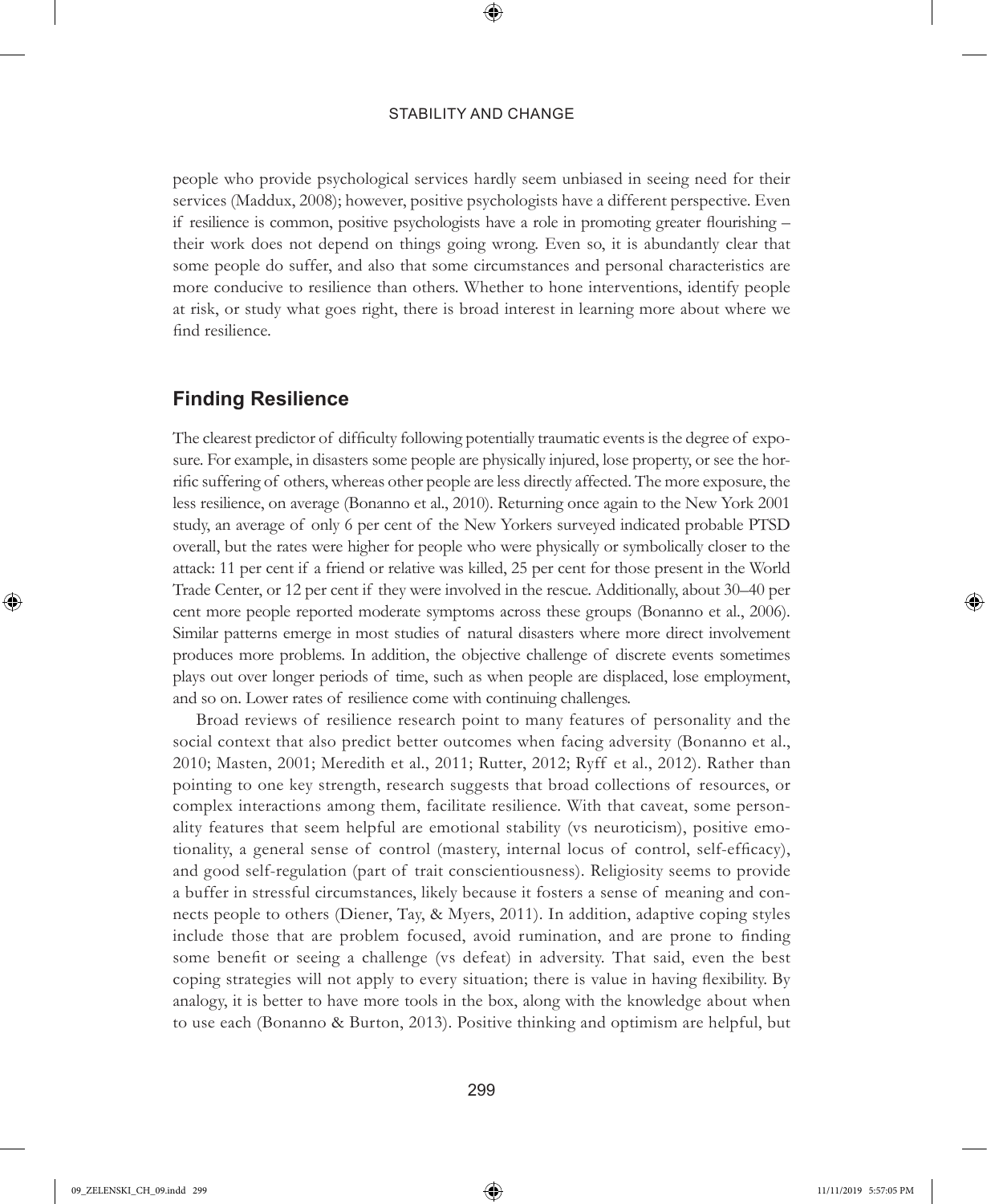⊕

within reason; self-enhancement complemented by a realistic sense of what can and cannot be controlled may be best.

Measures of trait resilience also exist (other names include toughness or hardiness). However, these are at odds with the contemporary view of resilience as an outcome and as requiring challenge to be revealed. Moreover, trait resilience questionnaires often combine some of the more general personal characteristics already listed in the previous paragraph. For example, **mental toughness** includes aspects of self-efficacy, emotion regulation, attention regulation, optimism, and so on. It also predicts successful completion of stressful tasks like elite military training and performance in work and academic settings (Gucciardi, Hanton, Gordon, Mallett, & Temby, 2015).

It is worth noting that many of the personality characteristics that predict resilient responses also describe healthy functioning in general. That is, some of the things that positive psychology seeks to foster for their own sake, such as positive emotions or sense of mastery, also predict resilient responses over time in longitudinal studies (Ryff et al., 2012) – they seem helpful if present before adverse events. Similarly, intelligence, education, and wealth (socio-economic status) are personal resources that help people cope with adversity. Without a specific negative event, lacking them can be seen as a chronic challenge, and where good psychological health despite low socio-economic status indicates resilience. Still, high socio-economic status is also helpful in coping with potentially traumatic events when they do occur (Bonanno et al., 2010).

Social support is another commonly identified predictor of resilience. A recent issue of the journal *Child Development* solicited articles from experts who were tasked with describing a few concrete ways to foster resilience in children at risk (Luthar & Eisenberg, 2017). With remarkable consistency, the answers revolved around increasing the well-being of primary caregivers (typically mothers) via social support and improving their parenting techniques. The reasoning around these suggestions is like a set of Russian matryoshka dolls, with layer upon layer of healthy relationships needed to build resilient people. The risks themselves are often poor relationships; moreover, in the face of other difficulties (e.g. poverty, mental illness, abuse), parents do well when they have social support, children do well when they have close bonds with parents, and well children have positive, prosocial peer relationships. Strong social bonds are the treatment and the cure. At the other end of life, better social relationships predict remaining healthy in old age; similarly, decreases in social contact over time are associated with greater cognitive decline among older adults (Ryff et al., 2012). Throughout the lifespan, feeling a sense of connection with one's community, having secure attachments, and families with emotional warmth predict resilient responses (Meredith et al., 2011). Major events like accidents, disasters, births, and deaths often play out in positive or negative ways to the extent that they enhance or threaten social relationships (Bonanno et al., 2010). As Chapter 8 describes in more detail, our bonds with other people matter greatly. This is especially true when facing challenges.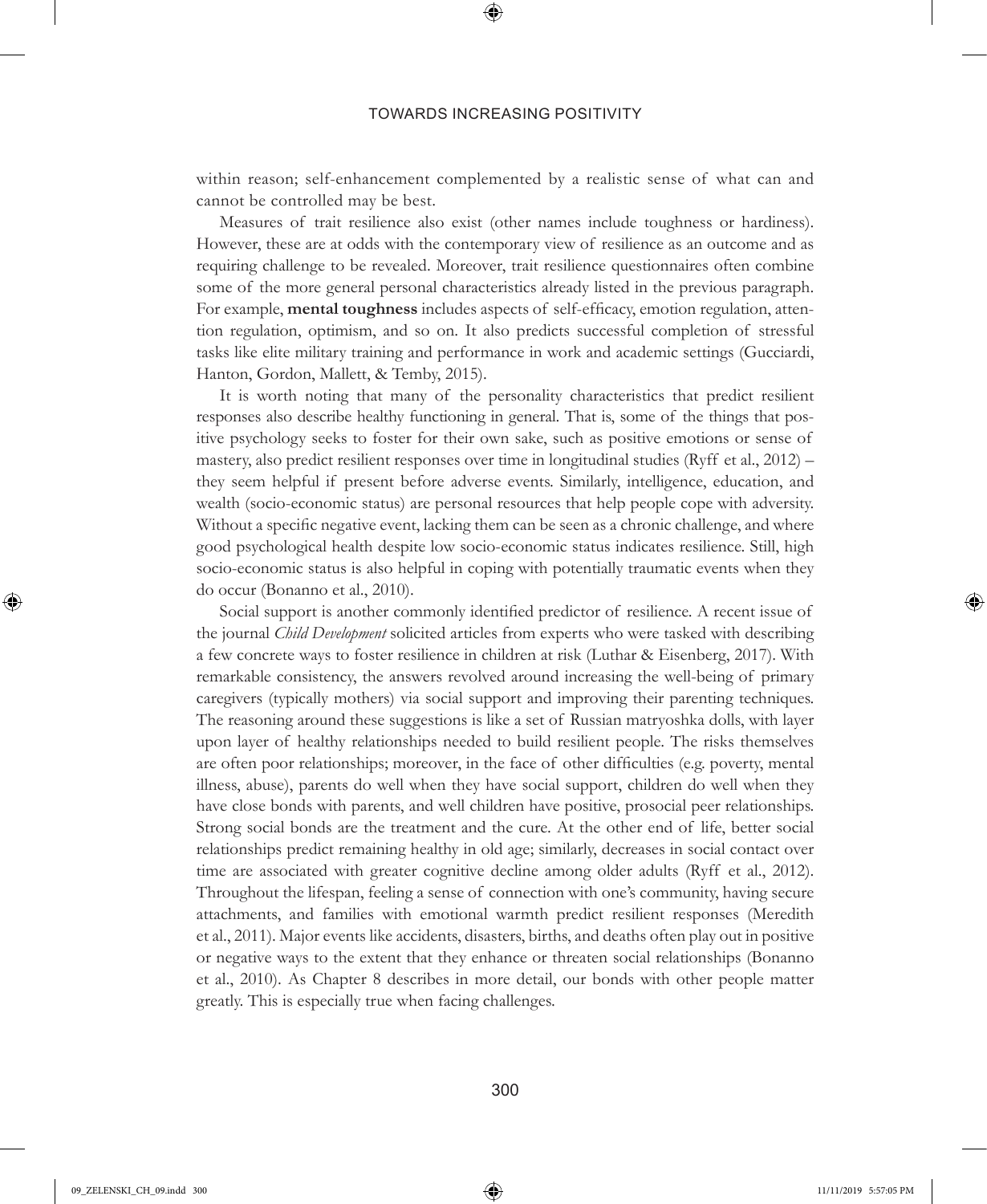⊕

The philosopher Friedrich Nietzsche famously quipped "Whatever does not kill me makes me stronger", and thereby offered a hypothesis about past negative experiences and future resilience. Psychologists have tested this idea, and the research suggests that Nietzsche was at least half right. Previous experience with adversity can be protective, but it can also put people at greater risk for future problems (Bonanno et al., 2010; Rutter, 2012). Fortunately, this apparent contradiction becomes understandable if we look more closely at the details. Having a history of mental illness, severe abuse, stress, and trauma are generally risk factors for poor outcomes in the future. Predispositions and unfortunate experiences can produce dysregulated coping systems; they are especially sensitive to stressors, and additional adversity compounds their problems. For these people, adversity does not add strength. For example, an impressive study used comprehensive medical records to track changes in children's well-being before and after a fireworks factory accident in Amsterdam, comparing victims to a control group over time (Dirkzwager et al., 2006). Children affected by the disaster experienced substantially more distress, sleep disturbance, and anxiety issues. The effects were greatest for children who were displaced to a new home (i.e. theirs was destroyed by the explosion). The next largest predictor of increased problems in the victim group was a history of psychological problems before the disaster. Keep in mind that the control group also included some people with a history of psychological problems. Nonetheless, the disaster exacerbated these challenges among victims. Said another way, past difficulties had not made them stronger.

On the other hand, small to moderate amounts of stress can build toughness. In experiments with baby squirrel monkeys, permanent separation from the mother creates long-term problems; however, babies who were periodically separated for only two hours at a time grew up to have better cognitive control and stress hormone profiles, compared to baby monkeys who were never separated from their mothers (Lyons & Parker, 2007). In the context of humans, a large longitudinal study of American adults produced conceptually similar results. It assessed people's cumulative lifetime adversity (i.e. from a list of 37 negative events like disaster, divorce, injury, etc.) and found that moderate levels were associated with the highest life satisfaction and the lowest distress, PTSD symptoms, and impairment in work and social life (Seery, Holman, & Silver, 2010). In other words, having some past adversity predicted better health over time, compared to having no adversity at all. Still, having a lot of lifetime adversity was most problematic. Other research with humans suggests that getting through past adversity might be helpful too. For example, older adults tend to be more resilient after disasters, particularly if they have experienced similar emergencies in the past (Bonanno et al., 2010). On the other hand, young children often take longer to recover from traumatic events. Again, it may be that some adverse experience helps people cope with new stressors, so long as that past experience has not left psychological scars.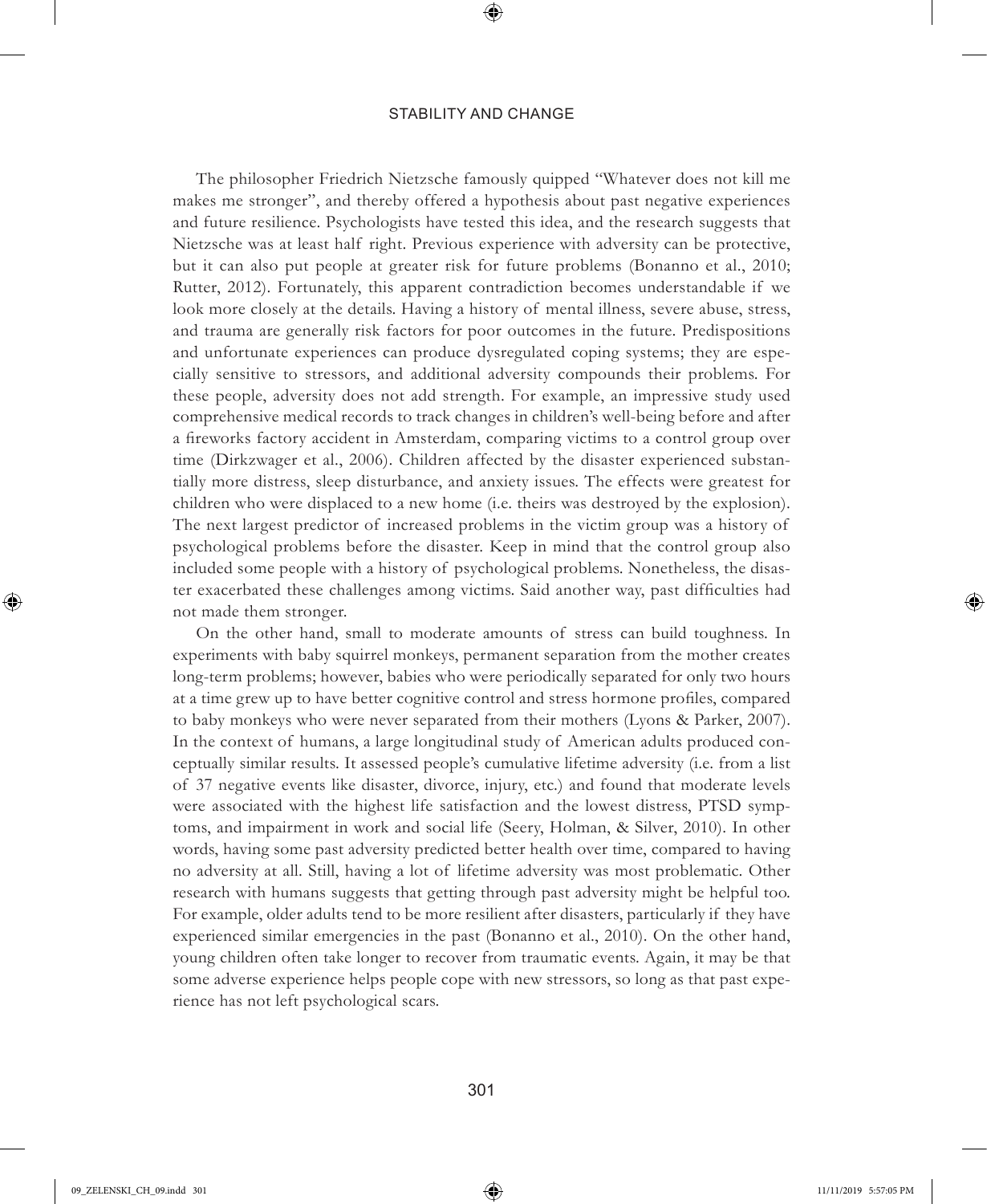⊕

### **POST-TRAUMATIC GROWTH**

Positive psychologists have been keen to explore an even rosier form of resilience: when people experience benefits related to their challenges. For example, in a moving TED Talk, Stacey Kramer (2010) describes her brain tumour as 'the best gift I ever survived'. The negatives of brain cancer are obvious, but Stacy balances these against the way her illness brought family and friends together, recalibrated her priorities, redefined her spirituality, and provided new understanding of her body. (She notes that the bevy of flowers and good drugs were nice too.) Stacey, like some other survivors, has a sense that, although she does not wish cancer on other people, she would not change her own experience. **Post-traumatic growth** describes the process whereby people find benefits (e.g. meaning, personal strength, new possibilities) following a traumatic experience. This idea is also captured by similar jargon terms like benefit finding, meaning making, adversarial growth, or stress-related growth. Traumatic experiences are defined by the intense fear, helplessness, and horror that they cause, but many people also report some benefits. The estimates vary widely by event and the people being studied, but it is common to find that more than 50 per cent of people report some positives that came from their traumatic events – often along with substantial negatives (Jayawickreme & Blackie, 2014; Lechner, Tennen, & Affleck, 2009; Linley & Joseph, 2004).

The high rate of benefit finding does not imply that positives appear quickly or easily. Rather, the prevailing idea is that struggle becomes a catalyst for growth. For example, many traumatic events (e.g. assault, serious injury, bereavement) involve a dramatic change in life. These events challenge people's assumptions about the way the world works and their expectations for the future. The process of coping with these changes, developing new expectations and goals, or finding new forms of meaning can produce a sense of growth (Davis & Porter, 2018). Like Stacey Kramer, the people who experience post-traumatic growth describe a wide variety of benefits, such as a deeper spirituality, an enhanced sense of personal strength, new priorities in life, a new bodily awareness (with illness), and better social relationships (Hefferon, Grealy, & Mutrie, 2009; Helgeson, 2010; Tedeschi & Calhoun, 1996). Many of these positive perceptions are captured in the Post-Traumatic Growth Inventory (PTGI) – see specific examples in the Try It box.

### TRY IT

⊕

### The Post-Traumatic Growth Inventory

To be clear, this box does not suggest that you seek out a traumatic experience. Rather, it introduces the Post-Traumatic Growth Inventory (PTGI; Tedeschi & Calhoun, 1996), which is commonly used to assess the perceived benefits that come from a traumatic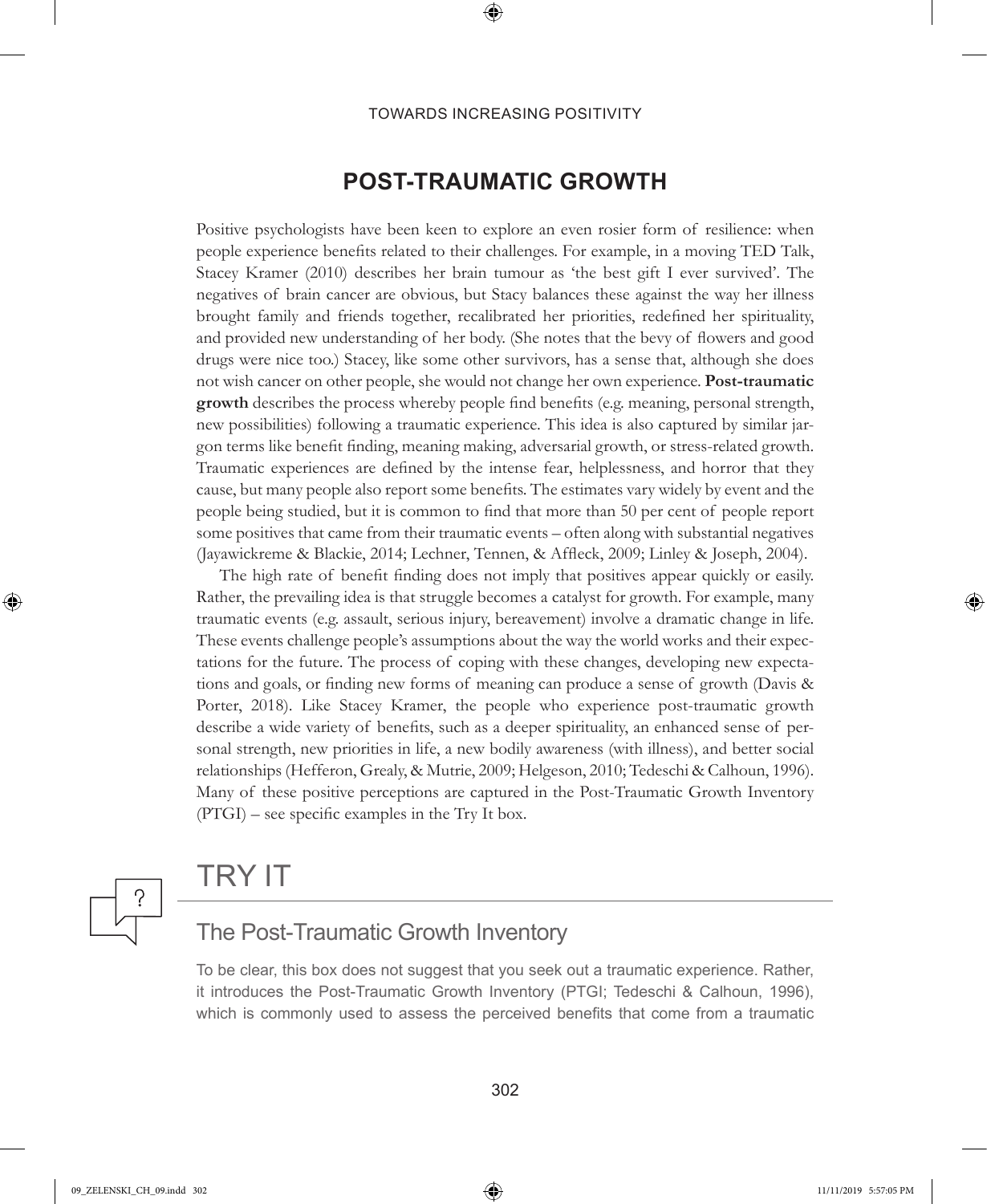⊕

event. To take the inventory, people are asked to rate a series of 21 statements on the degree to which the change occurred in their lives as a result of a focal crisis or disaster. The rating scale ranges from 0 ("I did not experience this change as a result of my crisis") to 5 ("I experienced this change to a very great degree as a result of my crisis"). Here are some of the items:

- 1. I have a greater sense of closeness with others.
- 2. I better accept needing others.
- 3. I have a greater feeling of self-reliance.
- 4. I am better able to accept the way things work out.
- 5. I am able to do better things with my life.
- 6. I developed new interests.
- 7. I can better appreciate each day.
- 8. I changed my priorities about what is important in life.
- 9. I have a better understanding of spiritual matters.
- 10. I have a stronger religious faith.

These items can be summed to an overall score of post-traumatic growth, or divided into narrower subscales to indicate specific domains of growth: relating to others (1 and 2), personal strength (3 and 4), new possibilities (5 and 6), appreciation of life (7 and 8), and spiritual change (9 and 10). Higher scores indicate more perceived growth.

The number of people who eventually report benefits from their adversity is substantial; yet not everyone does, and it can take a long time for others. Some psychologists take this as an indication that psychotherapy and advice should encourage people to search for meaning and personal growth following traumatic events (e.g. Linley & Joseph, 2004). Others, however, find more reasons for caution in the research (e.g. Lechner et al., 2009). Reservations revolve around three issues: individual differences, whether or not people actually change following trauma, and whether or not growth – or potentially inaccurate perceptions of growth – is positively associated with well-being.

Regarding individual differences, some general caution is warranted in moving from the correlations observed in naturalistic settings to interventions that artificially try to increase a seemingly good thing. This can be a useful strategy, but recall the sobering examples of self-esteem (Chapter 5) and frequency of sex (Chapter 8). Despite the clear positive links

⊕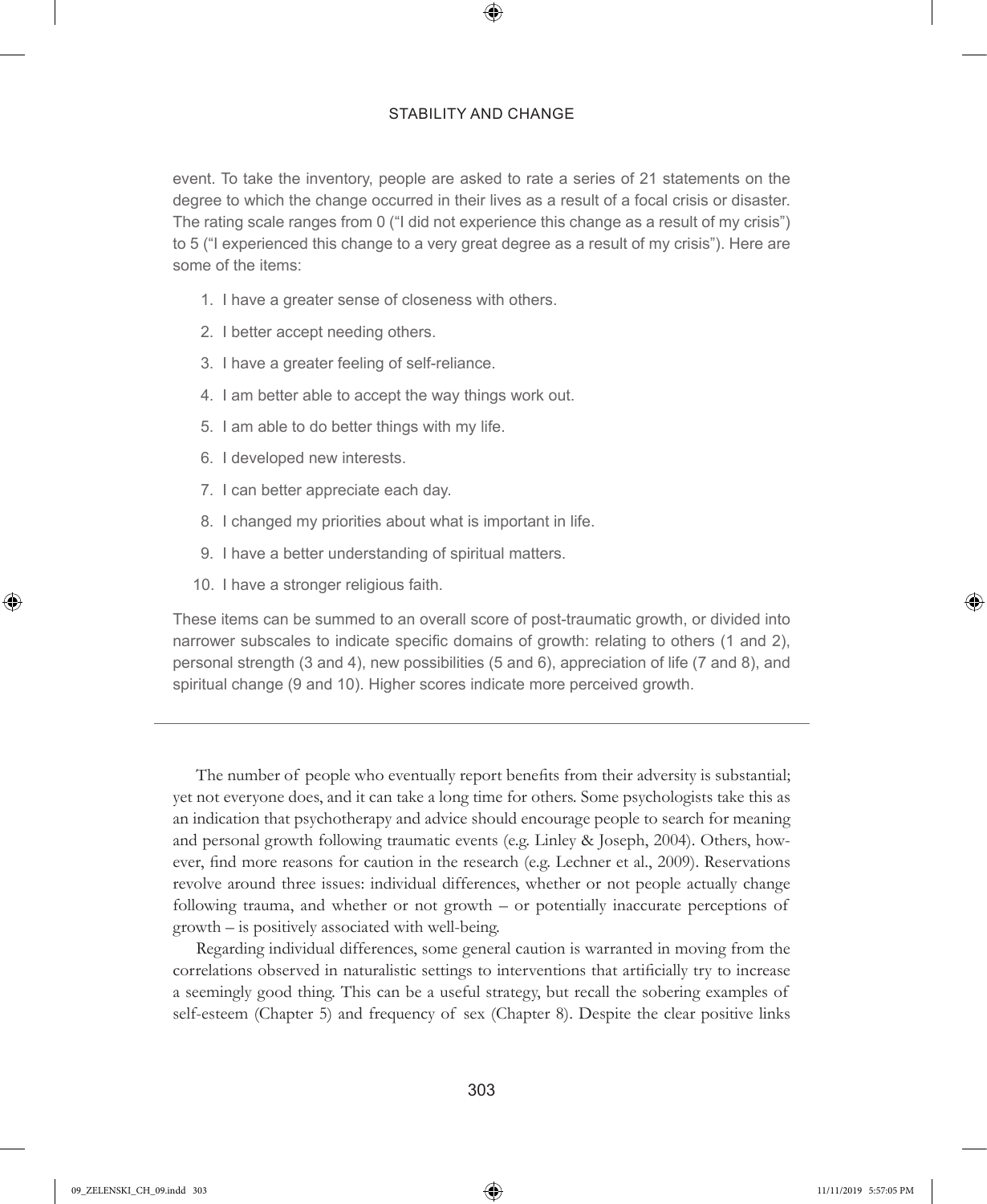⊕

with well-being, attempts to increase self-esteem or frequent sex have not turned out well. Perhaps forcing people to search for benefits in their adversity would have similarly poor consequences (Coyne & Tennen, 2010). Research suggests that the search for meaning in adversity is not always successful. For example, a study of people with recent spinal cord injury observed that those who searched for meaning – and found it – over the course of a year reported less depression and higher subjective well-being, compared to people who searched but did not find meaning (Davis & Novoa, 2013). Interestingly, a substantial minority of people did not report searching for meaning at all; their well-being was similar to those who found meaning, and it was higher than the people who searched without finding meaning. These results are correlational too, yet they indicate that some spinal cord patients adapt just fine without seeking meaning. Sending them on a search that might fail seems questionable. To be fair, the concern here remains mostly hypothetical. Strong clinical trials of benefit-finding interventions do not exist. On the other hand, some other psychological interventions for trauma (e.g. critical incident stress management) seem to do more harm than good (Bonanno et al., 2010; McNally, Bryant, & Ehlers, 2003). Testing the efficacy of new interventions is essential, as is consideration of individual differences when implementing them. Perhaps only some people will benefit from their meaning searches.

In addition, research has questioned whether or not self-reports of growth accurately capture positive changes (Frazier, Tennen, Gavian, Park, Tomich, & Tashiro, 2009; Jayawickreme & Blackie, 2014; Owenz & Fowers, 2018). To the extent that questionnaires do not measure actual growth, it warrants suspicion about the research suggesting a link between (self-reported) growth and other positive outcomes. Part of the critique against growth questionnaires is conceptual, arguing that they require people to report on things that are very difficult to know. For example, the PTGI (see Try It box) asks people to take many mental steps to answer its questions. You must know your current level on a dimension (e.g. how well you relate to others) and your level before the traumatic event; you must then compare them to assess how much you have changed; finally, you must determine how much of the change is due to the traumatic event. The last of these seems very difficult to ever know, even with an accurate memory. In addition, studies in similar domains suggest that people are not very accurate in assessing how much they have changed over time, such as on personality traits or relationship satisfaction (Frazier et al., 2009; Jayawickreme & Blackie, 2014).

Beyond the conceptual issues around difficult questionnaires, two longitudinal studies cast doubt on the accuracy of perceived post-traumatic growth (Frazier et al., 2009; Owenz & Fowers, 2018). These studies are especially informative because they measure people both before and after potentially traumatic events. They accomplished this by recruiting large numbers of students to complete questionnaires about their current standing on the dimensions of well-being assessed by the PTGI (e.g. personal strength, relationships, spirituality). They then waited a few months, and during that time some students experienced traumatic events. One study was focused on romantic relationship break-ups (Owenz & Fowers, 2018). The other asked about a wide variety of traumatic events (e.g. having a loved one suddenly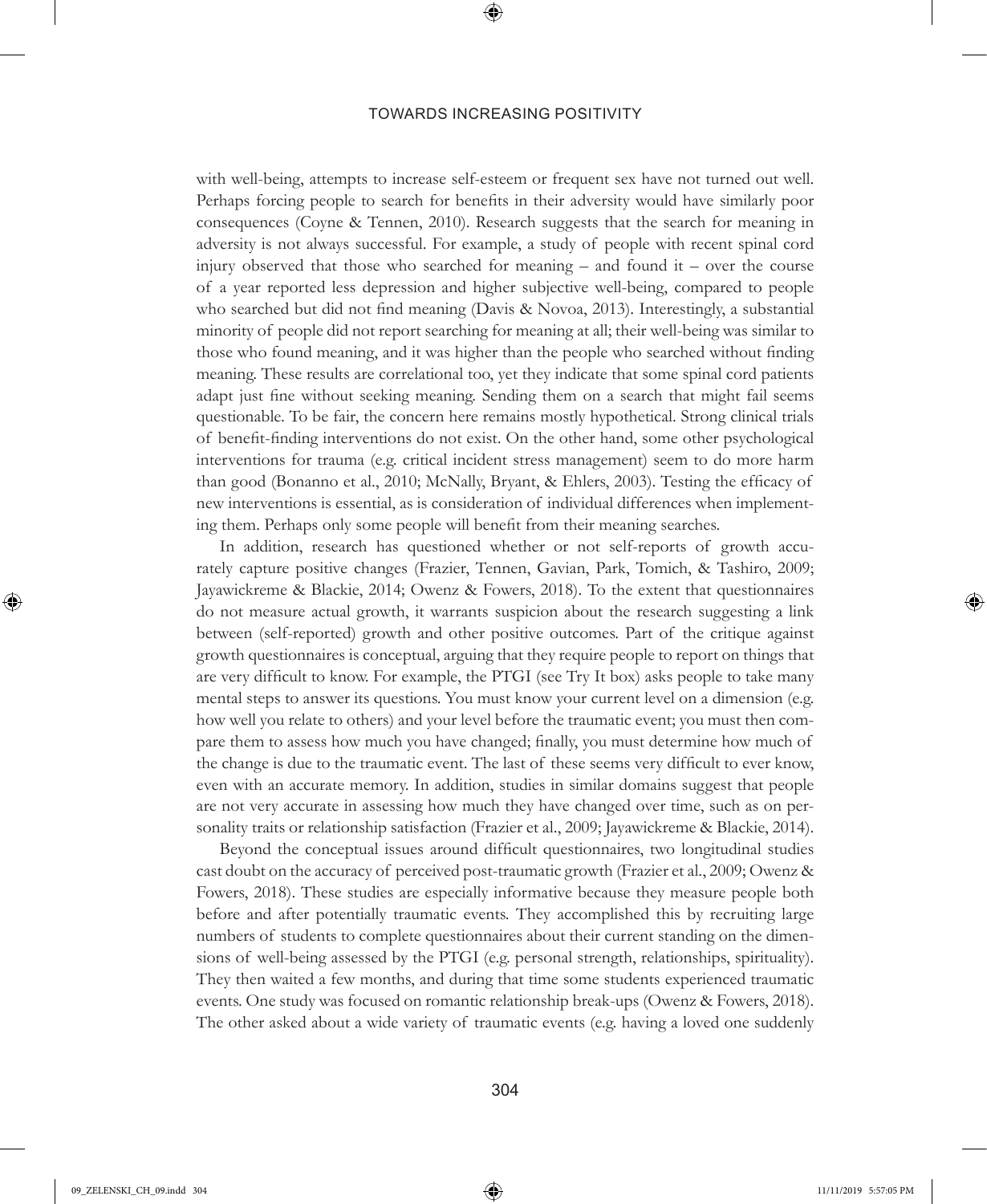⊕

die or become seriously ill/injured, personally life-threatening events, and unwanted sexual attention); 71 per cent of these were rated as causing intense fear, helplessness, or horror (Frazier et al., 2009). The subset of students who experienced a traumatic event was then asked to again rate their current (post-trauma) status on the same dimensions of well-being; critically, they also reported separately on their perceptions of growth – the standard PTGI, which asks people to rate how much they think they have changed as a result of their trauma. In other words, the studies had a more objective measure of change over time (subjective ratings, but both before and after trauma), and this was compared to the usual PTGI which is entirely retrospective. In both studies, the perceptions of growth (PTGI) were not strongly associated with measures of actual change. Some people did change over time (positive and negative); however, these were not the same people who reported changing on the retrospective questionnaire. Thus, the studies cast doubt on the notion that measures like the PTGI are assessing true change over time.

Of course the studies have limitations. For example, the timeframe of studies was short; perhaps the growth and perceptions were still in flux. The short timeframe, along with the all-student samples, might also limit the kinds of trauma that were captured. Still, studies with other clever methods have also raised concerns about the accuracy of growth self-reports. In one example, breast cancer survivors reported on their experiences of change (both positive and negative) ten years after their diagnoses (Helgeson, 2010). The researchers also asked close others (mostly spouses) how the patient had changed, and the agreement was not strong, especially for the positive changes. It is not clear which rating is more correct, but these results cast further doubt on the accuracy of retrospective growth reports. With findings like these accumulating, researchers now tend to think that questionnaires like the PTGI measure perceptions of growth, and that those perceptions often differ from reality. Still, it remains plausible that even illusory perceptions of growth are useful or healthy (cf. Taylor & Brown, 1988).

We will address the link between perceived growth and well-being shortly, but first it is important to ask whether actual growth occurs following trauma. Is there more to growth than illusory perceptions? A recent analysis of Twitter language around the November 2015 terrorist attacks in Paris is suggestive (Garcia & Rimé, 2019). Unsurprisingly, the use of negative emotion words spiked with the attack; however, words related to helping others and shared values (e.g. *liberté*, *egalité*, *fraternité*) also increased shortly after, and their use stayed elevated for much longer. Twitter language is an indirect indicator of psychological processes. Here, that divergence from reflective self-reports is a strength. The language changes over time suggest a genuinely increased sense of solidarity following the terrorist attack.

Additional evidence for actual post-traumatic growth comes from a recent meta-analysis that combined results from over 100 studies of major life events (Mangelsdorf, Eid, & Luhmann, 2018). The focus was on how well-being changes over time. To be included, studies did not have to assess perceptions of change (e.g. with retrospective questionnaires), but they did need to assess current well-being at multiple time points. Most of the major events were negative and potentially traumatic; however, about 25 per cent were positive (e.g. marriage, lottery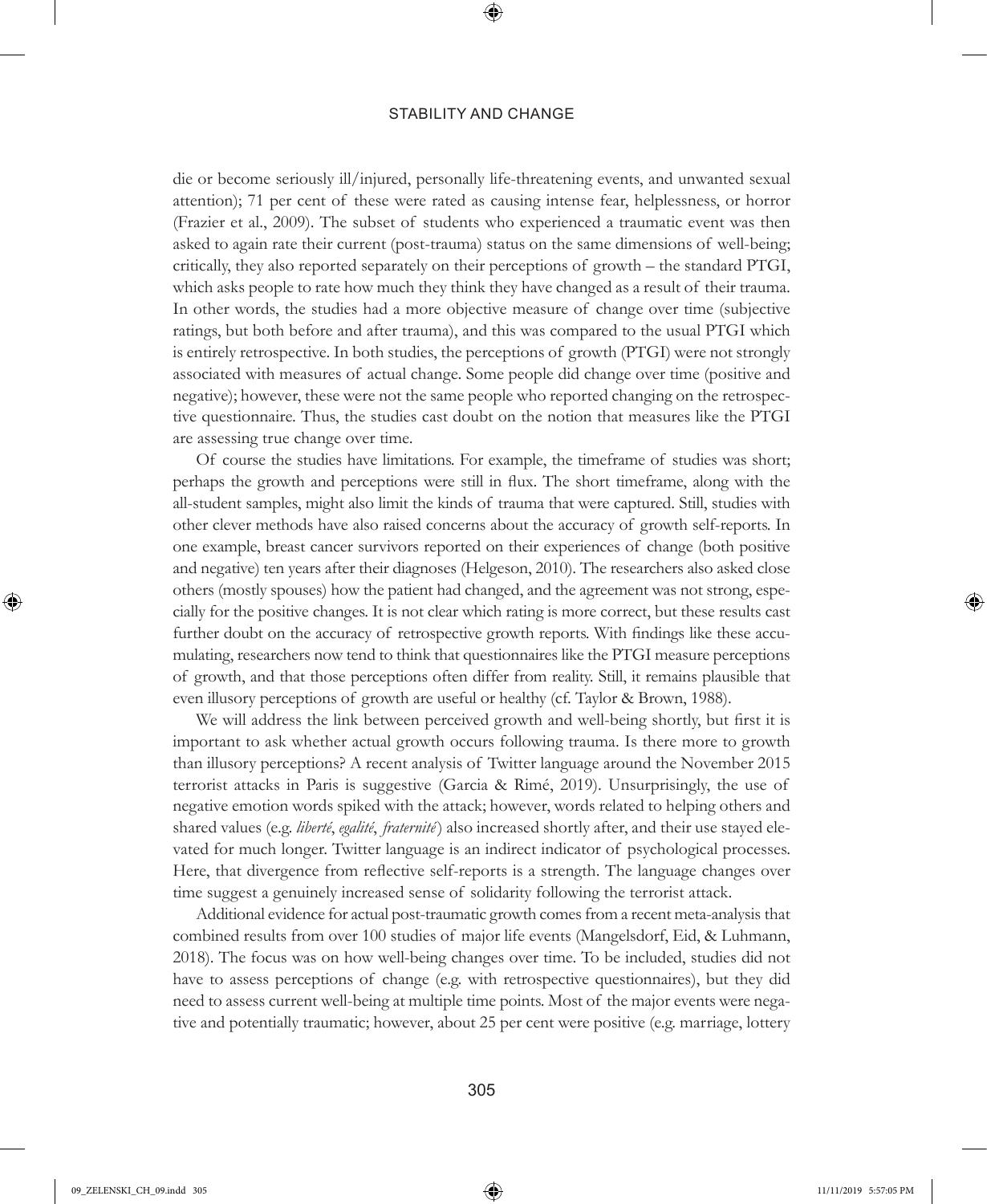⊕

win, new job, aesthetic surgery). This massive analysis concluded that actual growth does sometimes occur following major life events, but with some important caveats. First, the clear changes were limited to some aspects of well-being. For example, major events improved social relationships, self-esteem, and mastery – on average – but surprisingly, there was not much evidence for substantial change in spirituality or sense of meaning. Second, results were similar across positive and negative events. There were minor differences; for example, social relationships seemed especially likely to improve with negative events, and mastery more likely to improve with positive events. Still, the idea that positive events can improve relationships, mastery, and self-esteem suggests the reality of a newer idea: **post-ecstatic growth**, or positive change following a major good event (see Roepke, 2013; Taubman-Ben-Ari, Findler, & Sharon, 2011). Third, some of the studies considered in this analysis included control groups of people with no major life events, and these studies produced less support for the idea of event-related growth. Some studies found that event groups changed more, but others found that control groups changed more. Perhaps these mixed results connote real-world complexity where growth depends on the particular events or outcomes. They also raise the possibility that some of the growth found in studies without control groups is due to normal maturation, rather than unfolding from a major life event. Although this meta-analysis included many studies, its broad scope also means that the more nuanced issues remain ambiguous pending even more data (e.g. studies with control groups, more event types, additional measures of well-being). In sum, there does appear to be evidence for real growth following trauma, though it is not universal.

We now return to what may be the most important question around post-traumatic growth: does it promote good psychological health? Given that actual growth (change over time) does not correspond well with perceptions of growth (assessed with retrospective questionnaires), it is possible to ask the question twice. For objective change over time, the question seems to answer itself. Growth is defined by increases in desirable characteristics such as strong interpersonal relationships, self-esteem, and mastery; these are hallmarks of psychological health. Some studies also hint that actual growth is associated with less distress (Frazier et al., 2009). The primary limitation here is that actual growth may not extend across all potential areas of well-being simultaneously. Still, with little evidence of trade-offs across domains (e.g. mastery at the cost of spirituality), the actual growth seems like a real benefit.

Turning to perceptions of growth and well-being, the answer is frustratingly ambiguous. The perception of growth is comforting in and of itself, and it connotes a subjective sense of well-being, at least in those growth domains. In addition, many individual studies found that perceptions of growth were associated with less distress and other desirable outcomes (Lechner et al., 2009; Linley & Joseph, 2004). In addition, perceived growth is associated with positive coping strategies, and can be viewed as part of those coping efforts (Jayawickreme & Blackie, 2014; Lechner et al., 2009). On the other hand, some studies find that perceptions of growth are associated with higher levels of distress. For example, the two studies that tracked large groups of students from before to after traumatic events found that those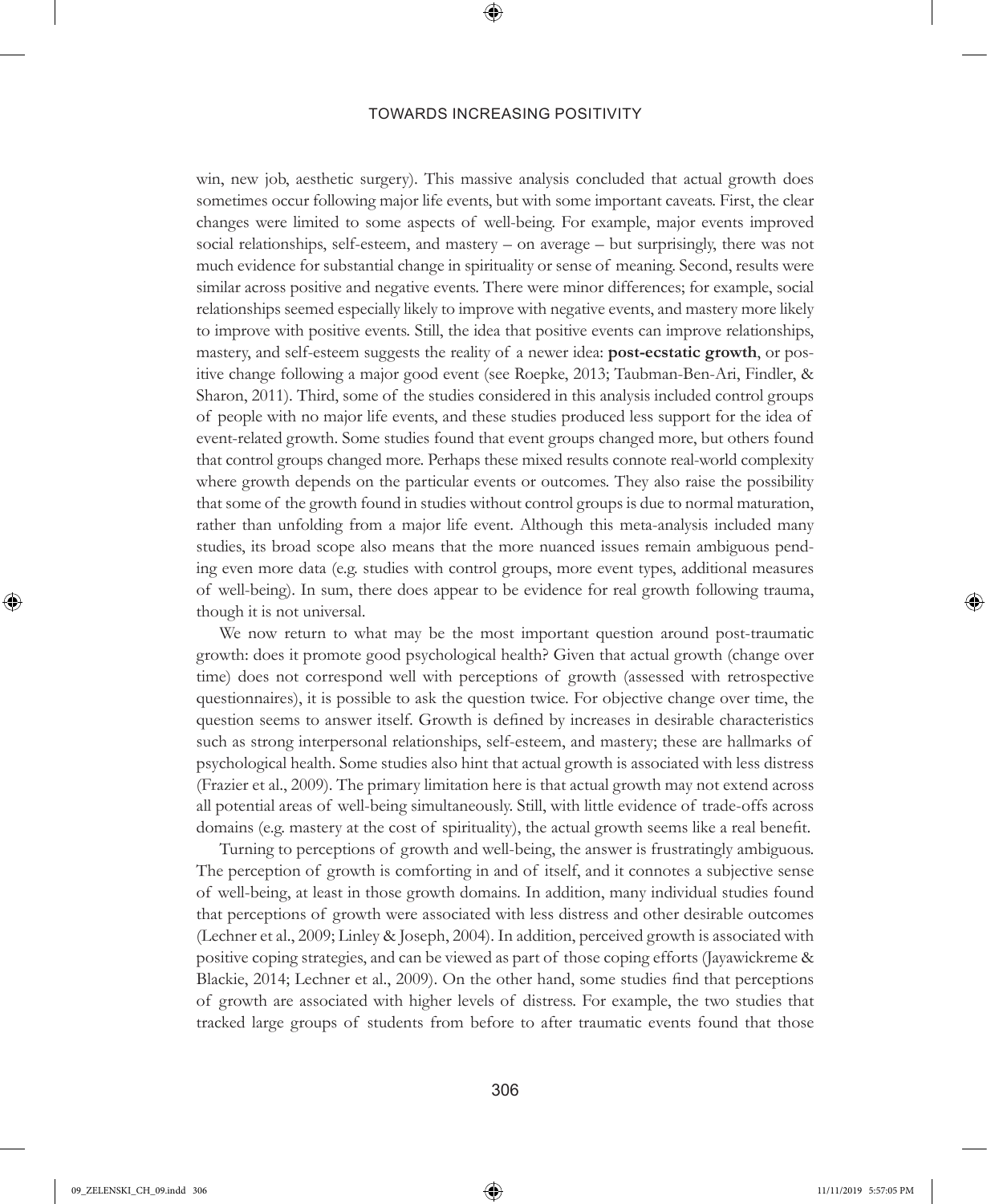⊕

who experience more distress also reported the most growth (Frazier et al., 2009; Owenz & Fowers, 2018). It seems plausible that the experience of distress might prompt perceptions of growth. To the extent that distress is the catalyst, we should expect that the most distressed people will feel like they changed the most. On the other hand, if perceptions of growth are genuinely helpful, that distress should then fade with time. This seems to happen for some people (e.g. the spinal cord patients who found meaning and had less depression over time; Davis & Novoa, 2013), but results differ across studies. For example, a study of Dutch soldiers deployed to Iraq tracked perceptions of growth and PTSD symptoms over time (Engelhard, Lommen, & Sijbrandij, 2015). It found that soldiers who reported high levels of growth five months after returning home were more likely to develop PTSD symptoms over the following ten months – growth predicted increases in distress over time.

Resolving these contradictions is difficult. It may be that perceptions of growth bring both costs and benefits, or that the effects depend on the level of distress, individual differences, or the particular traumatic event (Lechner et al., 2009). Nonetheless, the current state of research suggests that trying to build actual strengths – rather than mere perceptions of increased strengths – has better potential to help people who have experienced trauma. Said another way, there is probably little value in trying to convince people that their lives are better because of traumatic experiences; yet fostering actual strengths is obviously beneficial.

### **INTENTIONAL POSITIVE CHANGE AND INTERVENTIONS**

Research on major life events has shown that they can prompt changes in well-being. Moreover, although the events studied are often negative, newer research on post-ecstatic growth suggests the possibility of positive change from positive events. Still, such events are either hard to plan for or are not the kinds of things that can (or should) be repeated too often, such as getting married, a new job, or aesthetic surgery. Are there other things that people can do to improve their happiness? Positive psychology is premised on the idea that a focus on well-being can make lives happier and better. Still, it is worth considering a couple of challenges to this idea.

The first challenge is data that show that subjective well-being is typically very stable over long periods of time, has substantial heritability and lack of non-genetic parenting effects, and is prone to adaptation when major events do perturb levels (i.e. the hedonic treadmill; see Chapter 3 or Diener, Heintzelman, Tay, Wirtz, Lutes, & Oishi, 2017). Earlier in this chapter, we reviewed research showing that most people are resilient, but the researchers often defined resilience as people's well-being staying the same despite major life challenges. Here, happiness's resistance to change is good news. However, the tendency towards stability may also work against efforts to systematically improve well-being. These facts set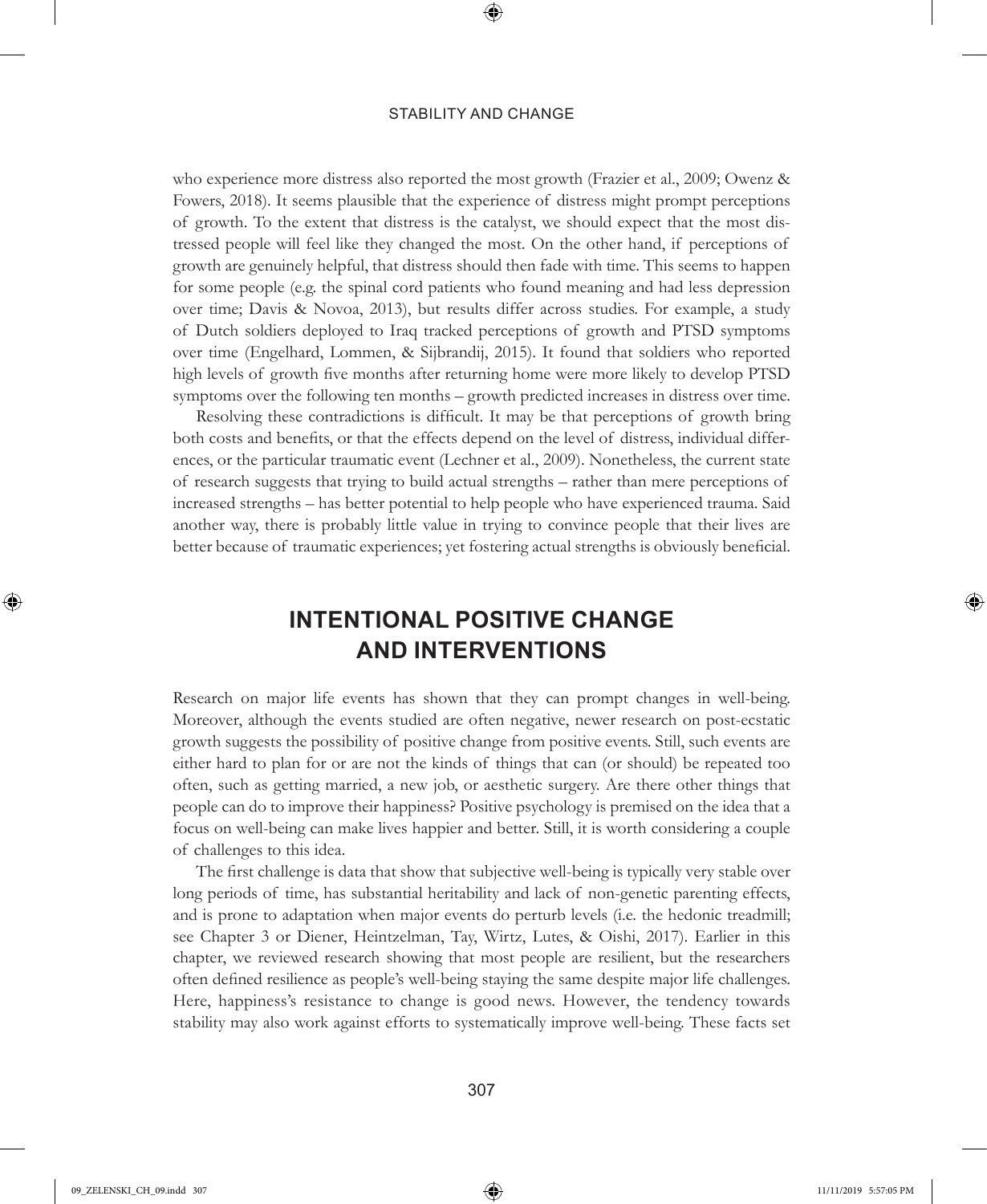⊕

up a challenge for efforts at positive change. Yet we have also seen that happiness levels are not immutable. Stability and heritability are not 100 per cent, and the hedonic treadmill can be slow to catch up. Moreover, the wide variations in happiness across cultures tell us that people's circumstances matter greatly. Collectively, then, research suggests that increasing well-being may not be easy, but it seems possible. Still, knowing that happiness can change (with extreme circumstances) is not the same as knowing how to improve the happiness of well-functioning people.

Positive psychologists have argued that people's choices are an important part of the happiness puzzle, in addition to genes and circumstances (Lyubomirsky, Sheldon, & Schkade, 2005). In other words, a desire to become happier can pay off when people invest effort in that goal. On the other hand, some folk wisdom suggests that pursuing happiness directly is a sure way to lose it (Fordyce, 1983). This idea is echoed in an empirical challenge that suggested that valuing happiness too much could be problematic. That is, researchers developed a questionnaire to assess how much people value happiness, and they found that high valuing was negatively correlated with actual happiness (Mauss, Tamir, Anderson, & Savino, 2011). Of course it is possible that low happiness might motivate valuing it more, rather than valuing reducing happiness. To address this, the researchers also performed an experiment where valuing happiness was induced by having participants read about the benefits of happiness; a few minutes later, these participants experienced worse moods, compared to a control group, when they watched a pleasant film (Mauss et al., 2011). These studies argue against the wisdom of actively working towards happiness. (They may even argue against reading a book about positive psychology, but how could that be true?)

Fortunately for positive psychology (and your happiness as a reader), many other studies suggest that a narrower interpretation of Mauss et al.'s (2011) studies is warranted. First, other experiments have shown that active efforts at momentary mood improvement do work (Quoidbach & Gross, 2015). For example, participants who listened to pleasant music after being asked to try to improve their mood (vs a control group told to act naturally) reported more positive emotions (Ferguson & Sheldon, 2013). You might be thinking that the participants were merely trying to please the experimenter, given the obvious instructions, but the same instructions had no influence when the music was ambiguous, rather than actually pleasant. This increases our confidence that efforts did matter and suggests that trying to feel good requires some actual pleasant stimuli too. Actively trying to boost moods is not exactly the same as valuing happiness, but it is reassuring to know that efforts to boost moods can succeed (compare this to savouring in Table 9.1).

In addition, there may be something idiosyncratic about parts of the valuing happiness questionnaire. When the individual items were examined in a German sample, only some were associated with lower happiness; for example, "I am concerned about my happiness, even when I am happy" predicted lower happiness (Luhmann, Necka, Schoenbrodt, & Hawkley, 2016). Yet other items, such as "Feeling happy is extremely important to me", had small positive correlations with happiness. Other researchers have crafted similar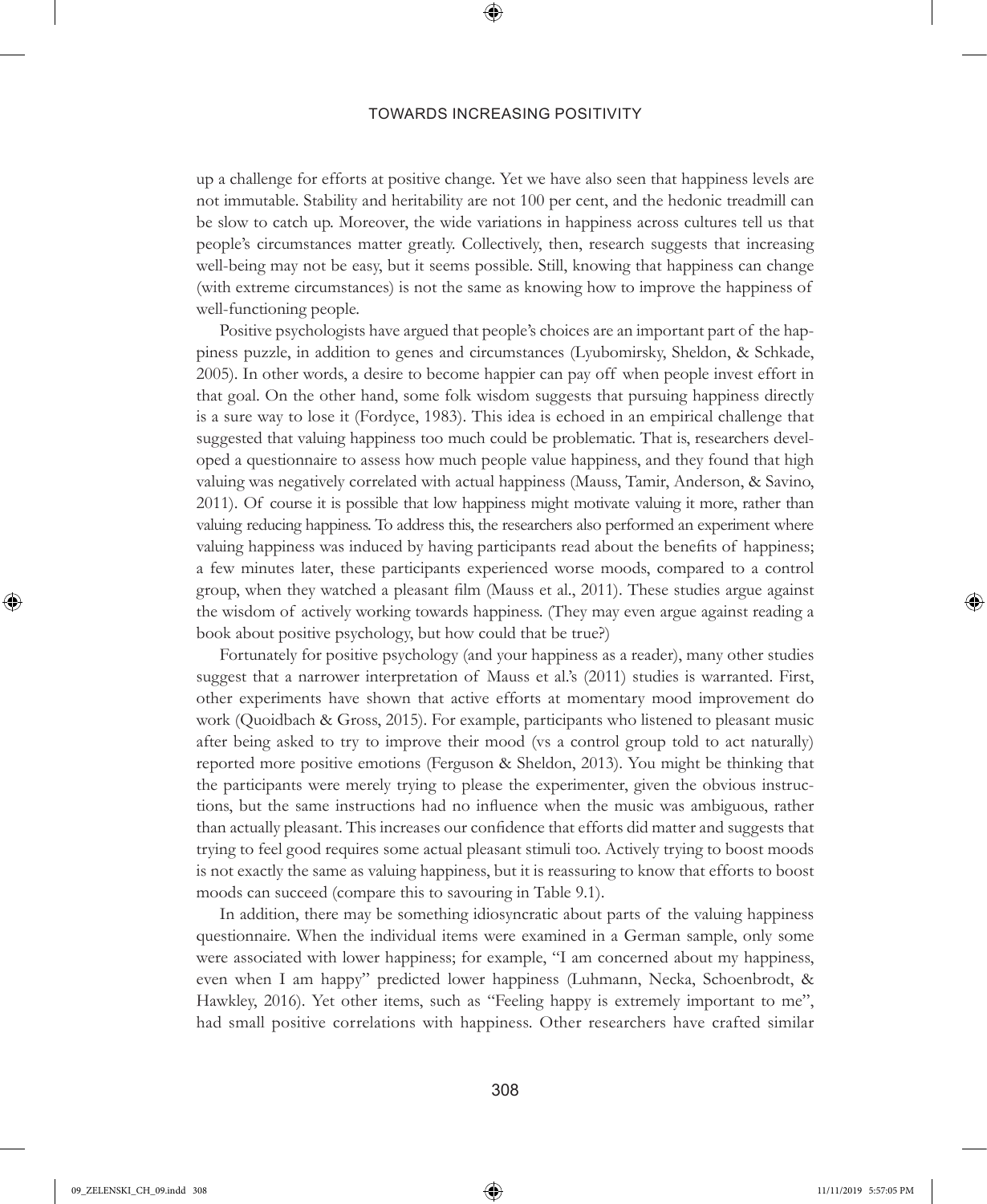⊕

questionnaires, such as the prioritizing positivity scale (e.g. "I structure my day to maximize my happiness"), and found positive correlations with subjective well-being (Catalino, Algoe, & Fredrickson, 2014). It may be that valuing happiness excessively connotes problems for some people – worrying about happiness is still worrying. Nonetheless, slight variations on this theme, such as prioritizing happiness and making choices to bring it about, appear to be more helpful.

Finally, these links can also differ by culture. Valuing happiness has correlated with lower subjective well-being in the US, but not in Germany; moreover, the correlation seems to turn positive in Russia and East Asia (Ford et al., 2015). It may be that valuing happiness inspires different pursuits in different places, and some of these pursuits are more effective than others. Taking an even broader view, a study of 47 countries found that average life satisfaction was higher in the countries that valued positive emotions more (Bastian, Kuppens, De Roover, & Diener, 2014). Yet the individuals in those countries who experienced more non-valued (unpleasant) emotions were especially dissatisfied. In other words, the cultural norm of valuing positive emotions seems helpful overall, but with some extra happiness cost for people who do not experience them.

In sum, although there are some provocative findings in this area, we do not find a robust challenge to the notion that actively working towards a happy life will necessarily backfire. There are certainly some ineffective ways to pursue happiness and some unhelpful mindsets. However, these do not foreclose the possibility of better strategies that are effective in boosting happiness. Ultimately, the best way to answer the question of whether or not happiness can be increased intentionally is to test some boosting techniques directly. We turn to those efforts now.

### **Positive Psychology Interventions**

**Positive interventions** are activities designed to foster a lasting improvement in well-being, and that are supported by empirical research (Parks & Biswas-Diener, 2013). For example, previous chapters' Try It boxes suggested that you engage in acts of kindness, use signature strengths in new ways, or savour a positive experience. These are all components of positive interventions, though at very low doses given the one-time invitations. Experiments have tested these activities and found that participants, on average, experience happiness boosts over time and compared to control groups (Bolier, Haverman, Westerhof, Riper, Smit, & Bohlmeijer, 2013; Sin & Lyubomirsky, 2009; Weiss, Westerhof, & Bohlmeijer, 2016; White, Uttl, & Holder, 2019). We will return to the details of empirical tests shortly, but for now note that this defining criterion – supportive research – distinguishes positive interventions from other forms of self-help, treatment, or advice that have not been subjected to such tests.

Positive intervention activities are often brief and self-guided, though additional structure and support might be offered online, via smartphone apps, or even by a live human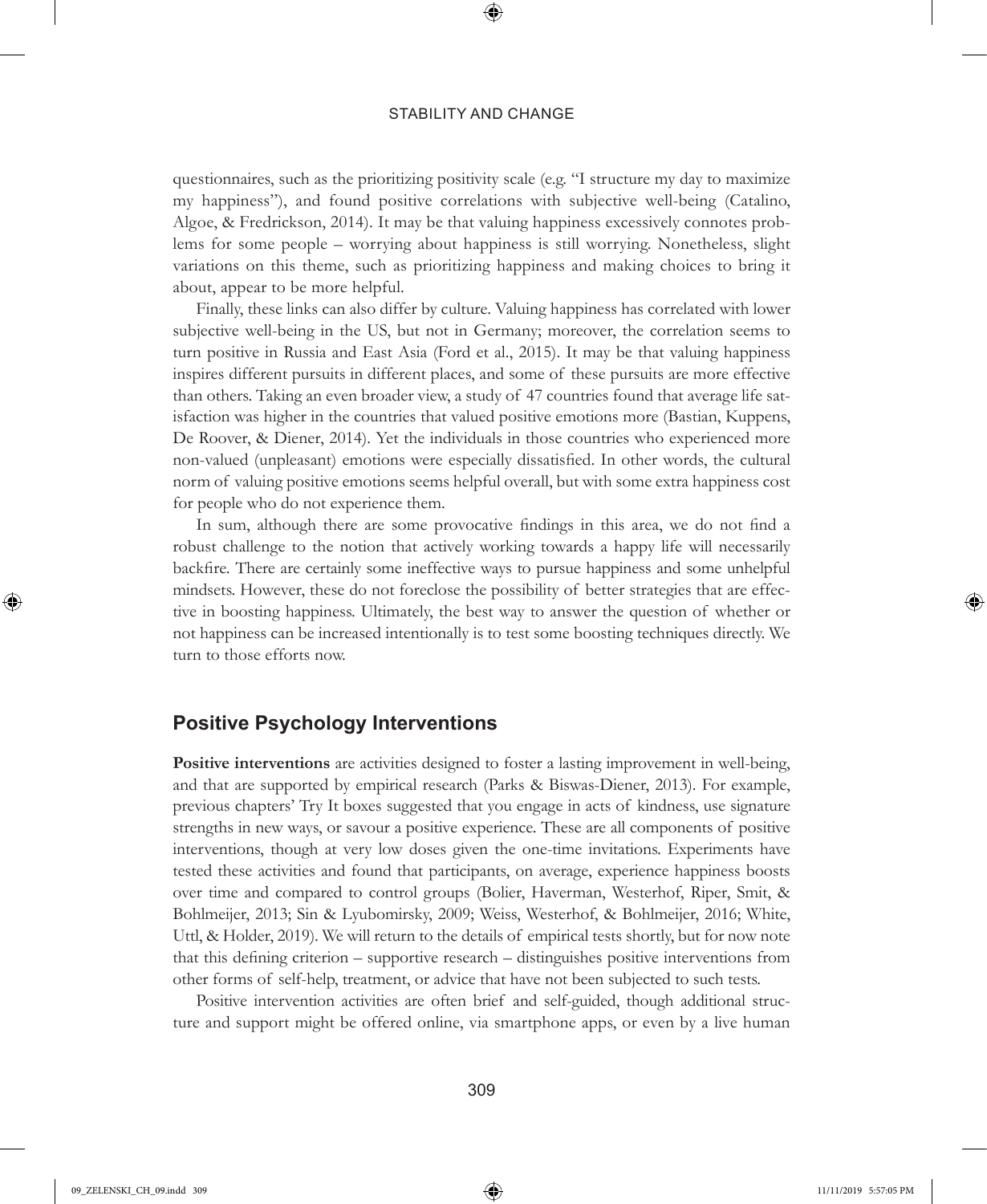⊕

coach or counsellor. The most intensive versions involve six to twelve weeks of psychotherapy sessions and can be applied in clinical settings (Cheavens, Feldman, Gum, Michael, & Snyder, 2006; Fava, Rafanelli, Cazzaro, Conti, & Grandi, 1998; Rashid, 2015). Yet all positive interventions differ from other forms of assistance in that they focus on positive processes and increasing well-being, rather than on reducing or eliminating negative thoughts or symptoms. Keep in mind that mental illness can co-occur with happiness, and that some people who are free from mental illness are not very happy. Positive interventions are designed to boost happiness, rather than treat dysfunction per se. Moreover, they focus on positive processes. For example, they do not target stress reduction, problematic interpersonal habits (e.g. hostility, avoidance), or self-critical thoughts. These are worthy targets with potential for beneficial treatments; however, positive interventions instead encourage positive behaviours, emotions, and thoughts. This is distinct from eliminating the negative. Reasonably happy and well-functioning people might benefit from positive interventions and further boost their well-being. Of course it is possible that increasing positive thoughts could reduce depression, or that reducing stress might ultimately promote happiness. The distinction here is about the focus and goals (positive interventions focus on positive); moreover, it highlights a core theme of the positive psychology movement: that flourishing is not merely the absence of distress.

As one final point of clarification, not all mood-boosting activities count as positive interventions. The benefits must outweigh the costs, for example by building some psychological resource for the future. Eating a giant bowl of ice cream might feel good, but the ultimate gains are unlikely to be valued. Perhaps you are reading this, but not really in the mood for studying. Putting the book down in favour of a video game might feel good, but the benefit would be short lived – 'books to games' is not a positive intervention if you would regret the choice later. To be clear, this is not an argument against all hedonism (i.e. pursuing good feelings), but the time horizon should extend beyond the current moment. Positive interventions must produce a net gain to well-being over time.

Dozens of activities have been studied as positive interventions, and Table 9.1 provides many examples. For the most part, these are individual activities that require only minimal instruction and that can be practised in self-guided ways. The inspiration for many of these activities came from observing the characteristics of happy people. For example, happy people tend to be sociable, kind, grateful, optimistic, and so on. These interventions ask people to emulate these characteristics with concrete actions, such as cultivating gratitude by counting positive life events, or expressing gratitude by sending letters of appreciation. Of course the personality-level correlations are ambiguous about causal direction (perhaps happiness causes gratitude instead), and there is always uncertainty that interventions will play out the same way as the naturalistically observed processes (again, recall the examples of self-esteem and sexual frequency). What does the research say about the efficacy of positive intervention activities?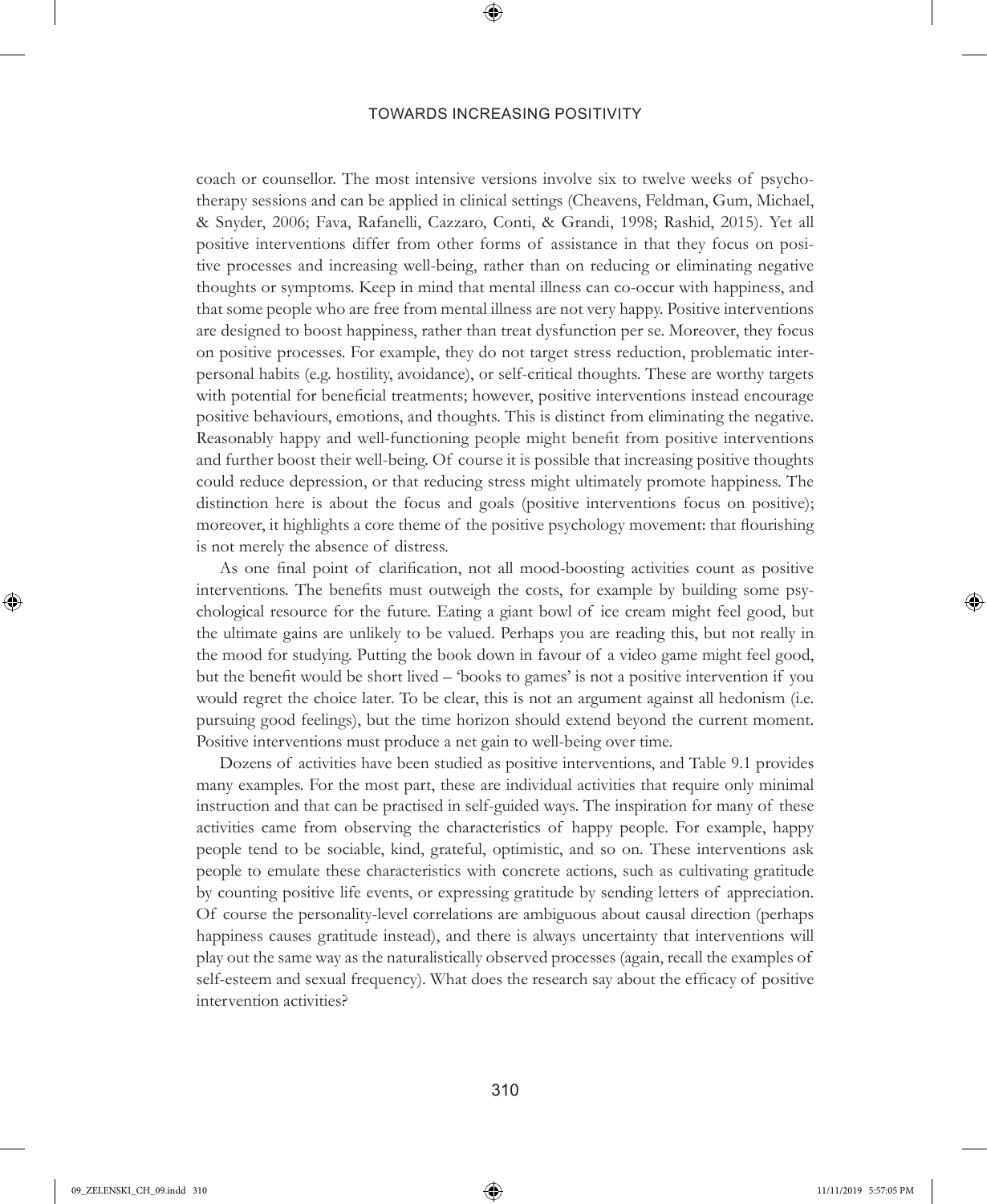$\bigoplus$ 

| <b>Intervention Technique</b>                     | <b>Brief Description</b>                                                                                                                                                                                                                                                                                    |
|---------------------------------------------------|-------------------------------------------------------------------------------------------------------------------------------------------------------------------------------------------------------------------------------------------------------------------------------------------------------------|
| Three good things                                 | Typically done daily, people write down good things that occurred;<br>sometimes they are further asked to reflect on why those good<br>things happened.                                                                                                                                                     |
| Three funny things                                | A variation where people write the three funniest things that they<br>did or experienced and why they happened.                                                                                                                                                                                             |
| Using signature strengths in<br>new ways          | People first assess their character strengths (see Chapter 4), choose<br>those with the highest scores, and then commit to engaging in new<br>ways of expressing them in daily life.                                                                                                                        |
| <b>Gift of time</b>                               | Variations include spending (more) time with a close other, or<br>spending time in a way that helps another person.                                                                                                                                                                                         |
| <b>Acts of kindness</b>                           | Committing to doing nice things for other people can be much smaller<br>than the gift of time; a variation involves merely counting your acts of<br>kindness at the end of each day.                                                                                                                        |
| <b>Gratitude journal (counting</b><br>blessings): | This involves noticing kind acts done by others; this can be a daily<br>exercise based on specific events, or more substantial writing about<br>important people (e.g. a loving father or supportive mentor).                                                                                               |
| <b>Gratitude letter</b>                           | Writing a letter to express gratitude to a person who has helped<br>you, but never been properly thanked. The letter may or may not be<br>delivered.                                                                                                                                                        |
| One door closes, another<br>opens                 | A writing exercise where people describe times in the past where<br>a negative event turned out to have some unexpected positive<br>consequences.                                                                                                                                                           |
| Best possible self                                | Visualizing or writing about an ideal future self; sometimes<br>described as cultivating optimism and sometimes as a way to clarify<br>what is most important and meaningful.                                                                                                                               |
| Loving kindness meditation                        | This involves some instruction and then the practice of focusing on<br>feeling love and compassion towards and from other people during<br>meditation.                                                                                                                                                      |
| <b>Savouring positive</b><br>experiences          | This can involve focusing attention in the moment to fully experience<br>pleasant sensations or activities; it can also include memory building<br>such as taking photos; reminiscing about past positive experiences<br>or describing them to others are additional forms of savouring (see<br>Chapter 2). |

### **Table 9.1** Positive intervention activities

 $\overline{\phantom{a}}$ 

 $\bigoplus$ 

*(Continued)*

 $\overline{\phantom{a}}$ 

 $\bigoplus$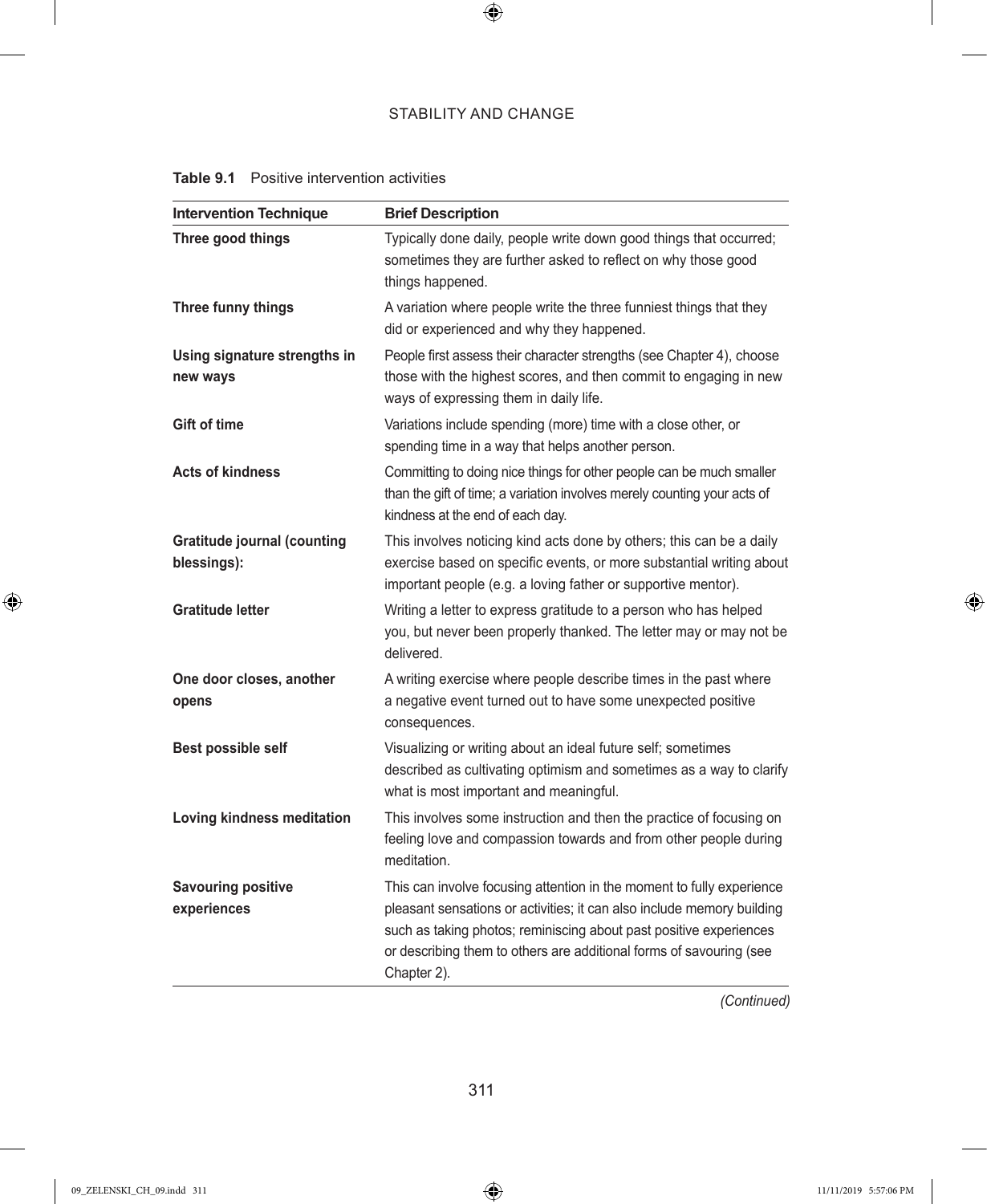⊕

| Table 9.1 | (Continued) |
|-----------|-------------|
|-----------|-------------|

| <b>Intervention Technique</b>            | <b>Brief Description</b>                                                                                                                                                                                      |
|------------------------------------------|---------------------------------------------------------------------------------------------------------------------------------------------------------------------------------------------------------------|
| <b>Active constructive</b><br>responding | When other people share good news, try to respond in ways<br>that are supportive and further engage with the person and<br>news; for example, by asking enthusiastic questions (see<br>Chapter 8).            |
| <b>Cultivating sacred moments</b>        | This involves some instruction about rituals and finding<br>symbolic, meaningful objects; then spending time focusing and<br>absorbing oneself with spiritual thoughts to foster transcendent<br>experiences. |
| <b>Engaging with nearby nature</b>       | Spend time in and appreciate nearby nature; for example, by<br>taking photos of elements that provoke positive emotional<br>reactions.                                                                        |
| Goal setting and planning                | This includes some instruction on how to set and pursue personal<br>goals, along with assignments to implement with actual goals; goal<br>progress can improve well-being over time.                          |

### **Do Positive Interventions Increase Happiness?**

Many studies have assessed the effects of positive interventions. Major reviews and metaanalyses (which average the results of many studies) consistently conclude that positive interventions can indeed cause increases in well-being (Bolier et al., 2013; Quoidbach & Gross, 2015; Sin & Lyubomirsky, 2009; Weiss et al., 2016). This conclusion applies when assessing changes in subjective well-being (life satisfaction and positive emotional balance), broader aspects of psychological well-being (purpose, positive relationships, autonomy, etc.), and depression symptoms (not positive per se, but often assessed in these studies). In addition, studies that focus on clinical populations (i.e. people with medical conditions such as cancer or psychological conditions like depression and anxiety) similarly find that patients experience well-being boosts, on average, after engaging in positive interventions (Chakhssi, Kraiss, Sommers-Spijkerman, & Bohlmeijer, 2018). This is good news for positive psychology – it validates core messages and applications. However, despite the positive headline conclusion, the broad reviews also point to gaps, ambiguities, and room for improvement. Because scientific evidence is also a core value of positive psychology, it is important to also understand the limitations of the evidence produced to this point, and what can be done to make it more robust. This is not merely an academic issue; better science makes for better applications.

The overall message is that positive interventions can work, but this does not mean that we have strong evidence for every individual tool in the collection. For example,

♠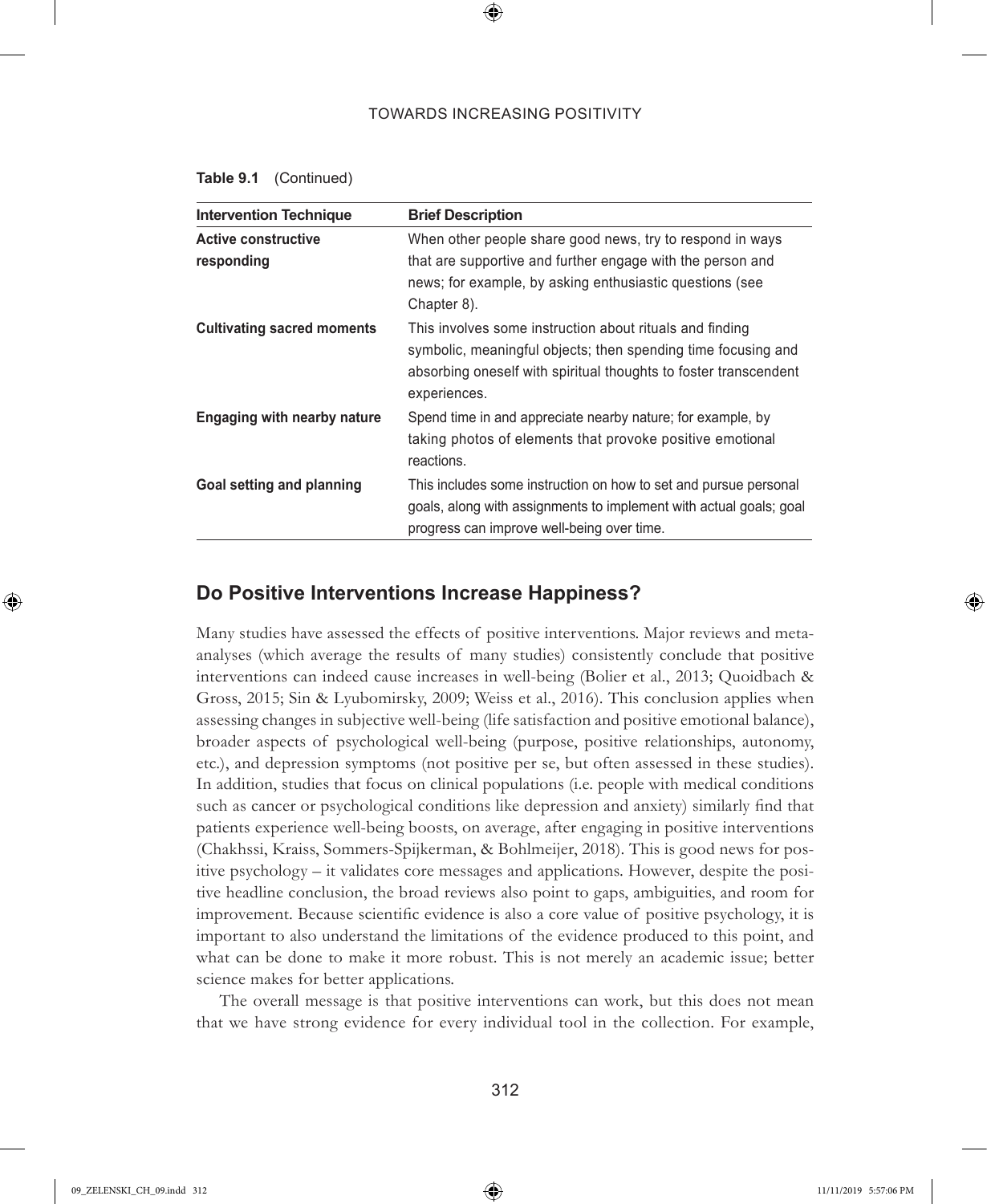⊕

the technique of using active-constructive responding is frequently mentioned in reviews (based on encouraging non-intervention research; see Chapter 8), but the only two studies that tested it as an intervention produced inconclusive results (Schueller, 2010; Woods, Lambert, Brown, Fincham, & May, 2015). Additionally, when the results of many intervention studies are averaged, the degree of well-being change is relatively small, compared to control conditions. The potential upsides of widespread use and the relatively low cost of these interventions mean that reliable but small effects could still produce tremendous benefits. Still, dramatic boosts in happiness are not the norm. Moreover, few studies track participants very long after the initial intervention, and when they do, the size of the happiness boosts gets smaller. For example, writing a gratitude letter today is unlikely to make you happy a year from now. This may seem obvious; yet the ultimate goal for positive interventions is to foster lasting gains in well-being. The more intensive interventions, such as those that involve direct contact with a counsellor and that involve weeks of (group) therapy, tend to produce larger and longer lasting results. Such interventions are not the prototypical positive activities, but they are usually included in the meta-analyses that conclude successful well-being increases. We must be careful to avoid ascribing the effects of intensive interventions to trivial activities.

There is also room for improvement among the studies that test positive interventions. The major reviews and meta-analyses exclude very poor-quality studies, but they still include studies with important limitations. Reviews have plainly stated that there is a need for additional high-quality studies (Hone, Jarden, & Schofield, 2015; Quoidbach & Gross, 2015). Moreover, when study quality was explicitly rated as part of some meta-analyses, there were more low- and moderate-, compared to high-, quality studies (Bolier et al., 2013; Chakhssi et al., 2018; Weiss et al., 2016). To be clear, this is not unusual – even for research on common health and wellbeing recommendations; however, it does point to important ambiguities in the research. As a dramatic example, the US government's updated *2015 Dietary Guidelines for Americans* removed the advice to use dental floss because its efficacy was not supported by research (CBC News, 2016). That is, when the press asked to see the scientific evidence for the recommendation, there was little to show. Most dentists still believe that flossing is a wise thing to do; the issue is primarily a lack of strong studies to make a clear, evidence-based determination. There is danger in letting the advice outpace the research in positive psychology too.

Research limitations in this domain include things like the particular people who are studied, the analyses used to draw conclusions, lack of transparent reporting on procedures, and suboptimal research designs. In fairness to researchers, some of these challenges are difficult to overcome, but they nonetheless limit confidence in conclusions. For example, studies are often smaller than ideal, and this contributes to lack of statistical precision and increased error in conclusions (White et al., 2019). Positive intervention research faces some unique challenges too. For example, in drug studies a pill can be given to participants without them, or the person giving it to them, knowing whether it is medicine or a placebo (i.e. a **double-blind study**). With positive interventions, this is much more difficult.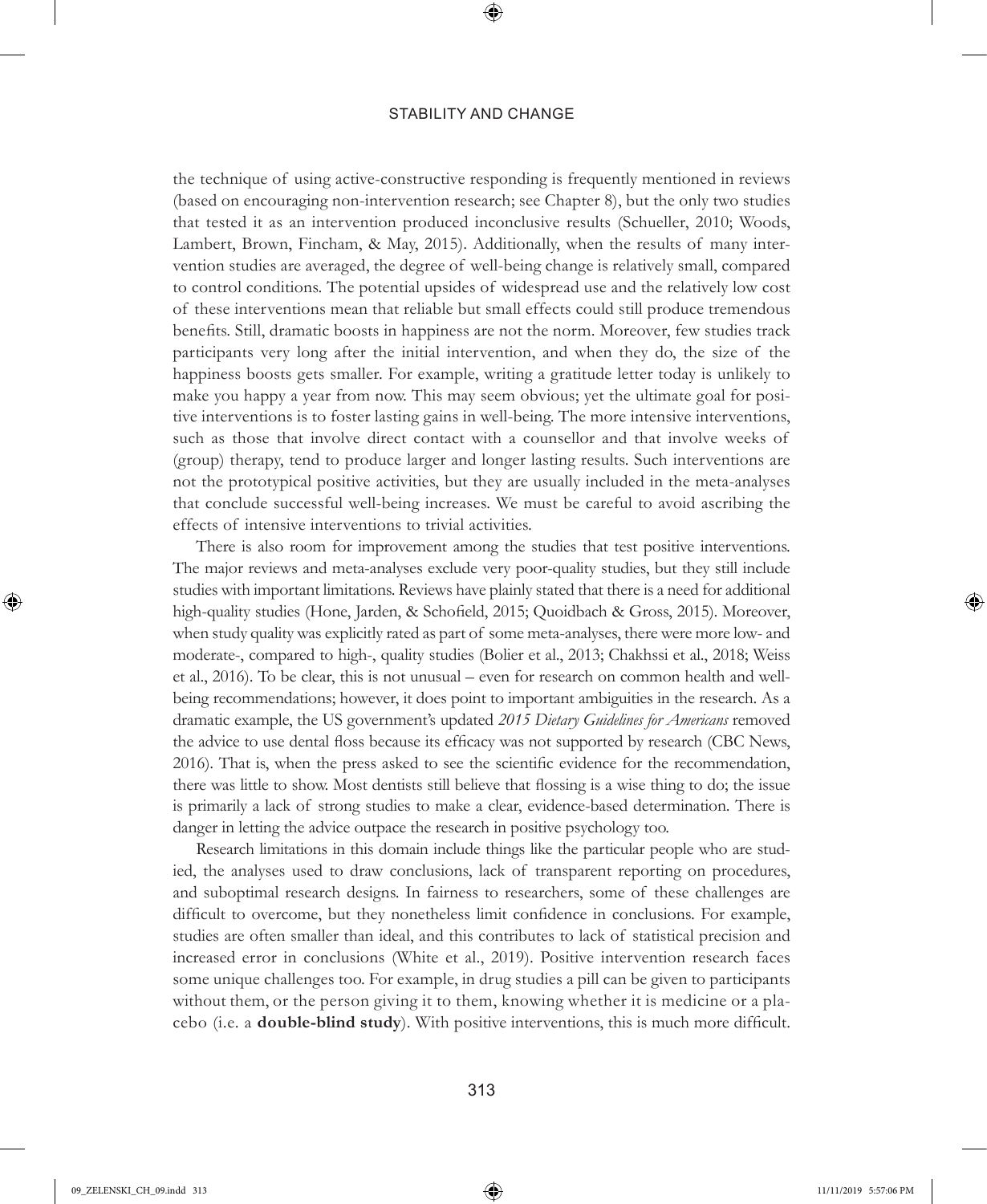⊕

After all, positive interventions involve the participants' active participation. Furthermore, determining the best comparison or control conditions is tricky – there is nothing as similar as the placebo pill. Sometimes people who receive the positive intervention are compared to people who have done nothing at all, and so they differ in terms of the time and attention they have put into the study. More active comparison groups (e.g. writing about childhood memories) can help match efforts and expectations for change, but may introduce unintended differences between intervention and control groups, and thus add ambiguity about what is causing any observed differences. Because there is rarely a single best decision for these challenging issues, the solution is to conduct many studies with different specific limitations and then consider the results collectively. We need more of those studies.

A recent experiment reported a shocking result: people who jumped out of planes without parachutes were no more likely to be injured than people who wore them (Yeh et al., 2018). This was a real study, and people were invited to participate while they were in planes. In total, 92 people were invited, though only 23 agreed to jump. This makes it a small study, but this limitation seems insufficient to account for the parachute's null result. Instead, a difference between the people who agreed to participate (i.e. jump out of the plane) and those who did not might help. People who declined to participate were in planes at an average of 9146 m high, and travelling at 800 km/h; those who agreed were in planes at an average of 0.6 m high and 0 km/h. Said another way, being randomly assigned to wear a parachute had no effect when people jumped from small planes, but only people who were sitting still on the ground agreed to participate. The point of this study is to be ridiculous, but thereby to illustrate an important point. The people who end up in studies, or the people who complete them, can differ from those who do not participate or who drop out. The research on positive interventions has generally not done a good job of accounting for this in statistical analyses (Bolier et al., 2013; Hone et al., 2015). As such, it is plausible that the results are completely misleading (like the parachute study), but more likely that the positive effects will apply to only a subset of people in the general population. We only know about the people who complete the studies. If many people refuse invitations, it suggests that broad interventions will be less effective overall – an intervention will not work if people do not engage with it.

A final reason for scepticism – and again not unique to research on positive interventions – is publication bias. **Publication bias** occurs when studies' results influence whether or not they are communicated, for example via journal articles. Typically, the bias takes the form of favouring studies that indicate effective interventions. This tendency can severely distort the information available, for example when conducting a meta-analysis. If only supportive studies are published, then the average of those studies will support the efficacy of the intervention. But, if there were other, less supportive studies conducted, but never published, the meta-analysis will come to the wrong conclusion. The bias can operate at the level of researchers, when they only submit successes, or at the level of the journal editors, by only publishing successes. Publication bias is pervasive. For example, in psychology and psychiatry

09\_ZELENSKI\_CH\_09.indd 314 11/11/2019 5:57:06 PM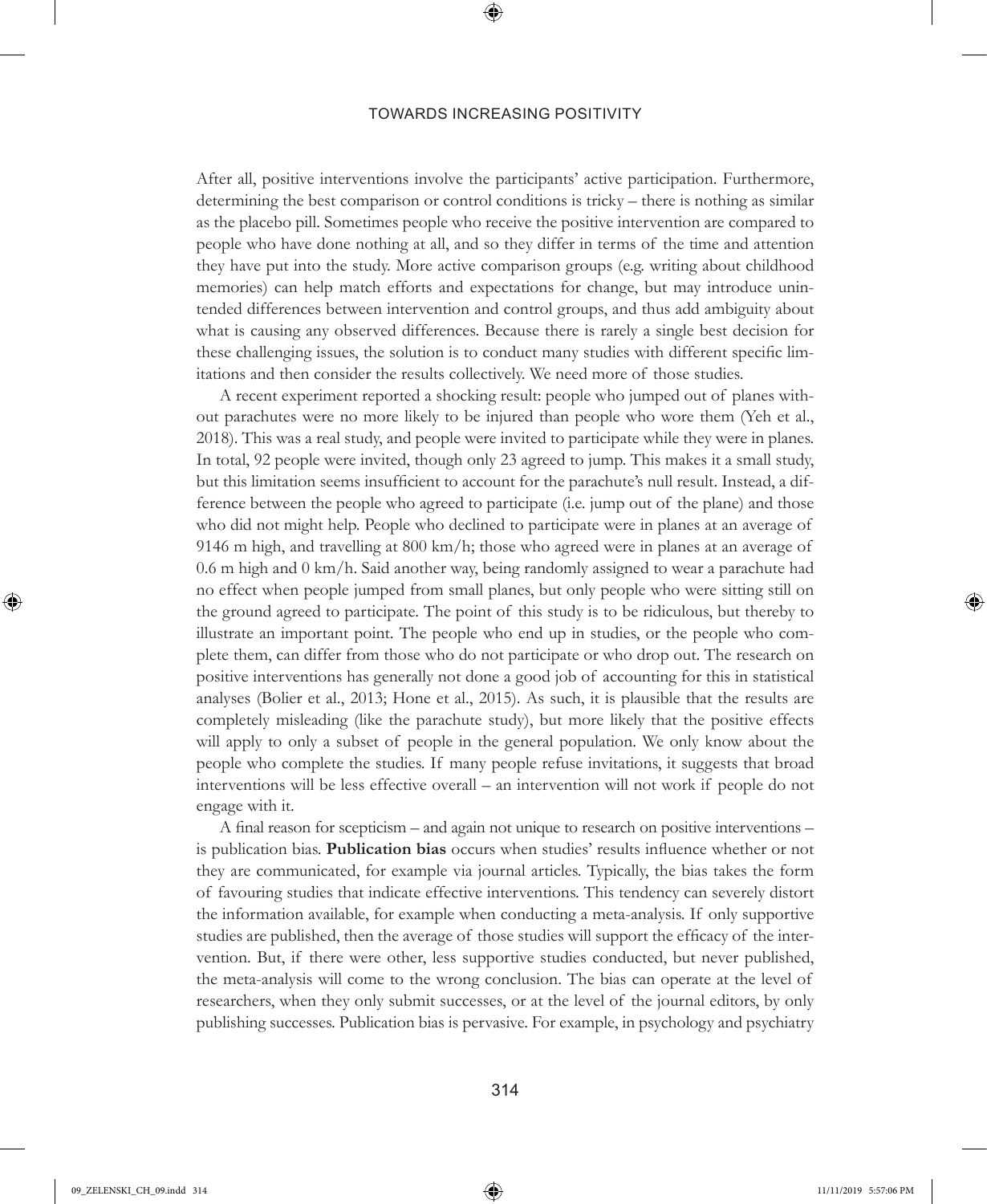⊕

research, the results of published papers support researchers' hypotheses over 90 per cent of the time (Fanelli, 2012). Any experienced researcher will tell you that this rate does not match their experience when conducting, rather than publishing, studies. Publication bias clearly exists, but it is difficult to determine its extent in a particular domain – this involves guesses about what might exist hidden in researchers' file drawers. Nonetheless, statistical approaches can indicate, and attempt to correct for, bias. In the meta-analyses of positive interventions, the conclusions have been mixed; one found significant bias (Bolier et al., 2013), but another did not (Weiss et al., 2016). When statistically correcting for publication bias, the overall effect of positive interventions remained, but the average size shrank some more (see also White et al., 2019).

In sum, data clearly support the notion that positive interventions – in general – can increase well-being. Still, the positive activities they advocate are not magic; it takes substantial time and determination to reap meaningful benefits. In addition, given the relatively short history of positive intervention research, important gaps in knowledge remain. For example, research began by testing positive activities under controlled conditions, but less attention has been paid to the pragmatic details of implementing these tools more broadly (Hone et al., 2015). The science of positive interventions will always be complemented by the art and skill of practitioners who employ them. Counsellors and coaches know that different things work for different people. Still, researchers (and other implementation approaches, e.g. via apps) can assist them further by better understanding variation in results. Positive interventions can work, but questions remain about which ones, when, and for whom?

### RESEARCH CASE

### FORDYCE'S 14 FUNDAMENTALS

Long before the positive psychology movement, researcher and teacher Michael Fordyce showed how happiness could be increased through instruction and effort. This seminal work was published in two research articles (Fordyce, 1977, 1983). They received modest attention at the time and are arguably still under-appreciated. Nonetheless, Fordyce's work was pioneering and foreshadowed much of what was later developed with positive interventions. (He is one of many early but low-profile proponents of positive psychology's core messages.)

Fordyce began in the 1970s by reviewing the research on happiness. Back then there was considerably less to read, yet the basic conclusions hold up quite well

*(Continued*)

⊕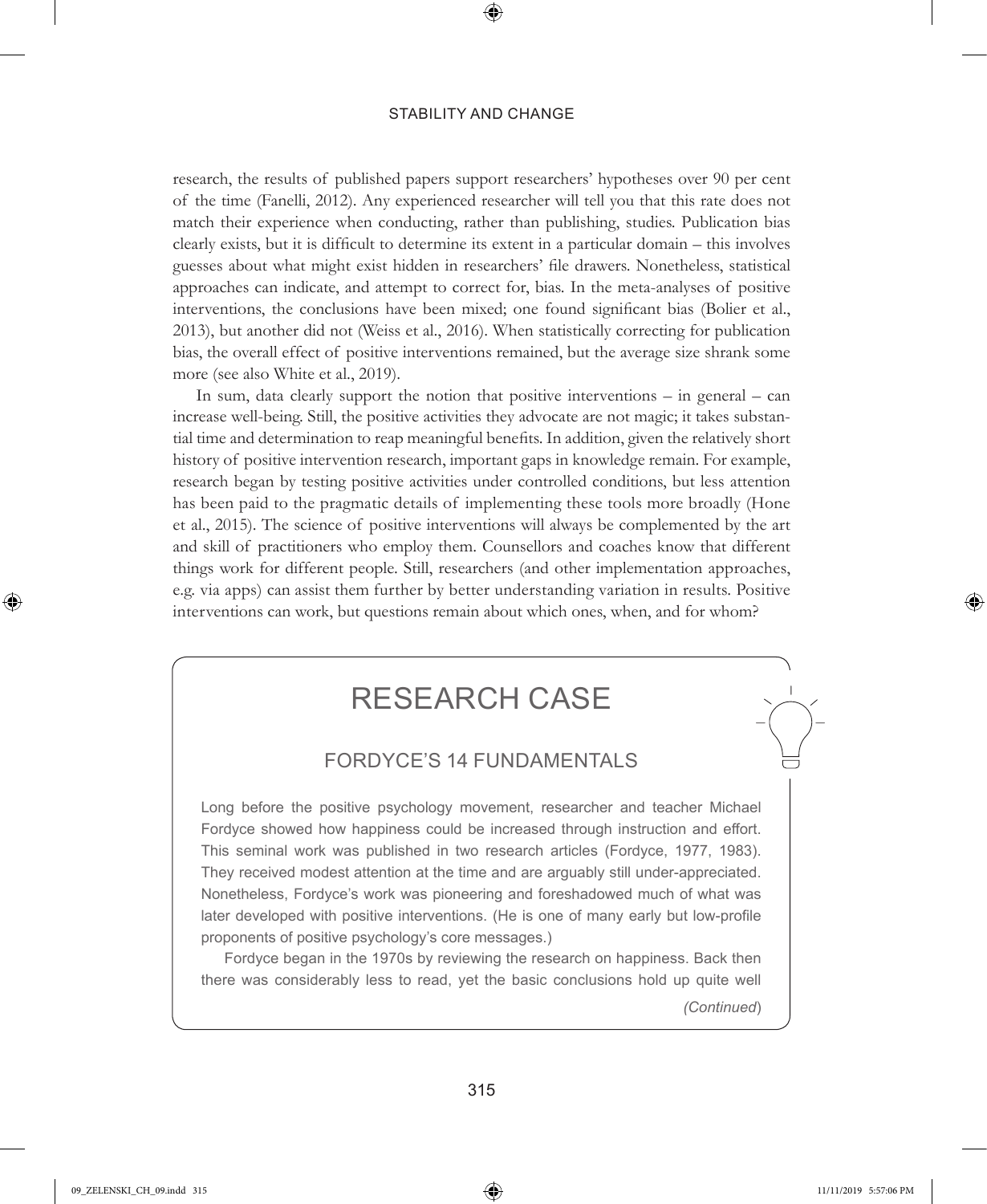$\bigoplus$ 

today. Fordyce set aside characteristics of happy people that would be difficult to change, such as income, family status, job satisfaction, and health, and instead focused on behaviours that he thought most people could enact in day-to-day life. Note that this strategy – trying to emulate the characteristics of happy people – is the inspiration for most contemporary positive interventions too. Fordyce distilled these characteristics down to 14 fundamentals and developed advice and activities to help people implement them. For example, to help develop a more outgoing personality, he suggests joining a club, smiling more, saying hello, practising meeting new people, and so on. Peppered into the advice are reminders that happy people do these things, and lots of encouragement. Although some of the fundamentals might not fit rigid views of positive interventions (e.g. stop worrying), collectively they clearly suggest a positive path to happiness. Indeed, the fundamentals "focus on happiness directly and explicitly, whereas other psychological effort focuses on topics that only indirectly and implicitly contribute to eventual happiness" (Fordyce, 1983, p. 497). The fundamentals are:

- 1. Keep busy and be more active.
- 2. Spend more time socializing.
- 3. Be productive at meaningful work.
- 4. Get better organized and plan things out.
- 5. Stop worrying.
- 6. Lower your expectations and aspirations.
- 7. Develop positive, optimistic thinking.
- 8. Become present oriented.
- 9. Work on a healthy personality.
- 10. Develop an outgoing, social personality.
- 11. Be yourself.
- 12. Eliminate negative feelings and problems.
- 13. Close relationships are the number one source of happiness.
- 14. Put happiness as your most important priority.

⊕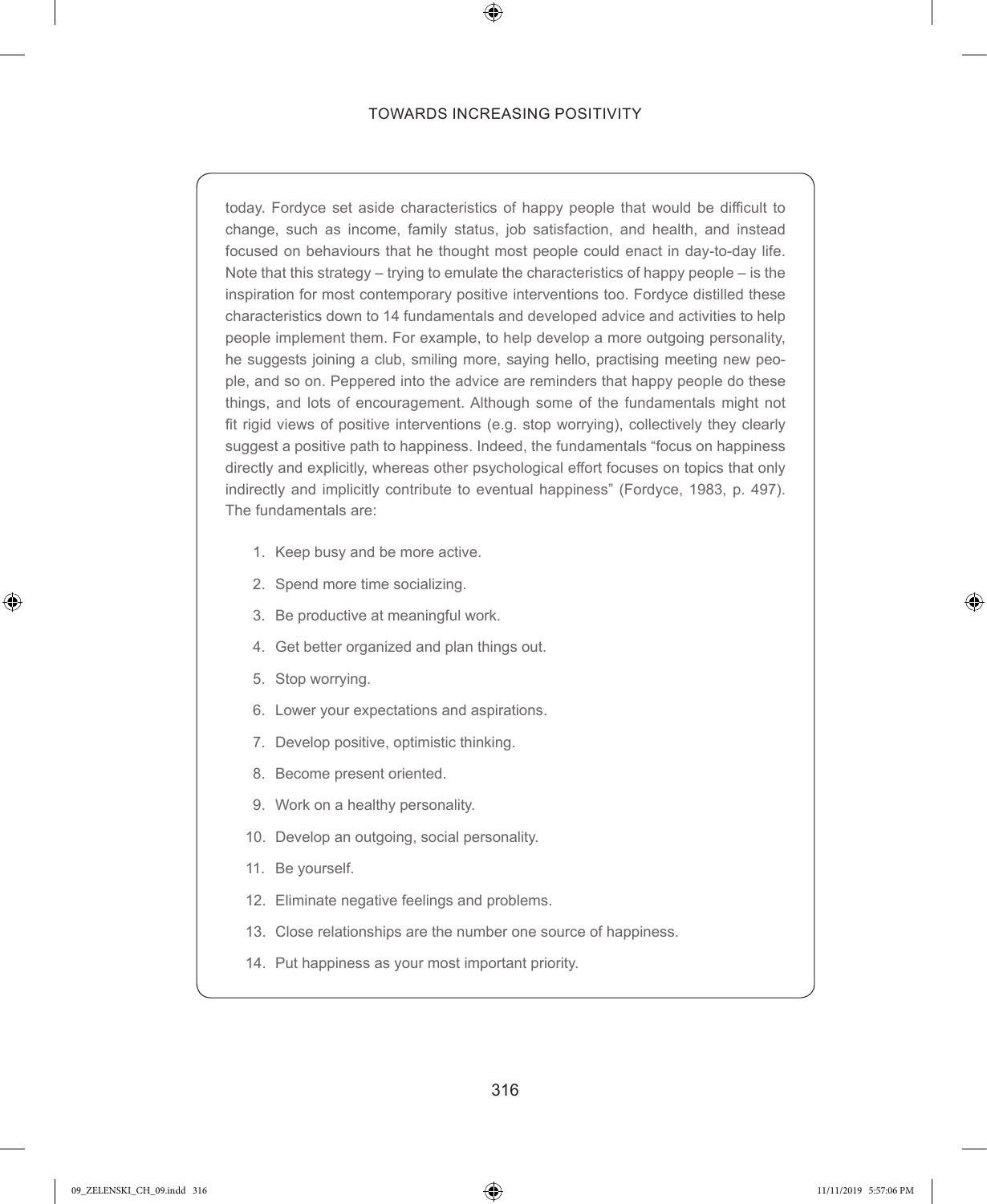⊕

Offering happiness advice in the 1970s (or ever) is not especially unique, but Fordyce took the important next step of subjecting it to empirical research. Across seven studies he assigned some of his college classes to follow variations of the 14 fundamentals programme and others to control conditions. (Individuals were not randomly assigned, but classes were.) He would typically provide instruction during class, or, in the control groups, suggest that learning about psychology could improve happiness (to account for possible effects of this mere suggestion). Across these studies he found that students who learned about and implemented the fundamentals increased their happiness over time and compared to control groups. The implementation varied from two weeks to six weeks, and instructions varied from loose 'take it or leave it' to explicit requests to implement a fundamental each day. Although the more minimal versions provided some benefit, doing more and for longer generally worked better. In follow-up surveys, people who kept working on the fundamentals up to 18 months later reported lasting happiness increases. With more effort came more happiness. However, this pattern did not repeat when it came to the number of fundamentals. Receiving instruction in just four of the fundamentals produced happiness boosts that were very similar to receiving the full programme. Moreover, the partial programme seemed particularly effective when it was targeted at participants' individual weaknesses (e.g. poor organization, feeling phony, pessimism). This contrasts with the prominent theme of contemporary positive psychology that focuses on strengths. Nonetheless, the approach can still be understood as building positives (i.e. becoming organized, authentic, and optimistic).

Although Fordyce's research methods have some limitations, taken collectively his studies persuasively argue for the efficacy of positive interventions. With some knowledge, good advice, and effort, many of his students became meaningfully happier, and this is documented with good social science. Unfortunately, the broad approach of the 14 fundamentals makes it difficult to know why the programme worked, and whether there are parts that are more or less important. (His papers provide somepreliminary hints, but more research is needed on these nuances.) Contemporary research on positive interventions complements Fordyce's broad approach, often focusing on a single positive activity instead. This helps answer detailed research questions, but probably with some cost to overall effectiveness in boosting happiness. In both cases, the focus has been testing basics, rather than how to implement the interventions broadly.

♠

♠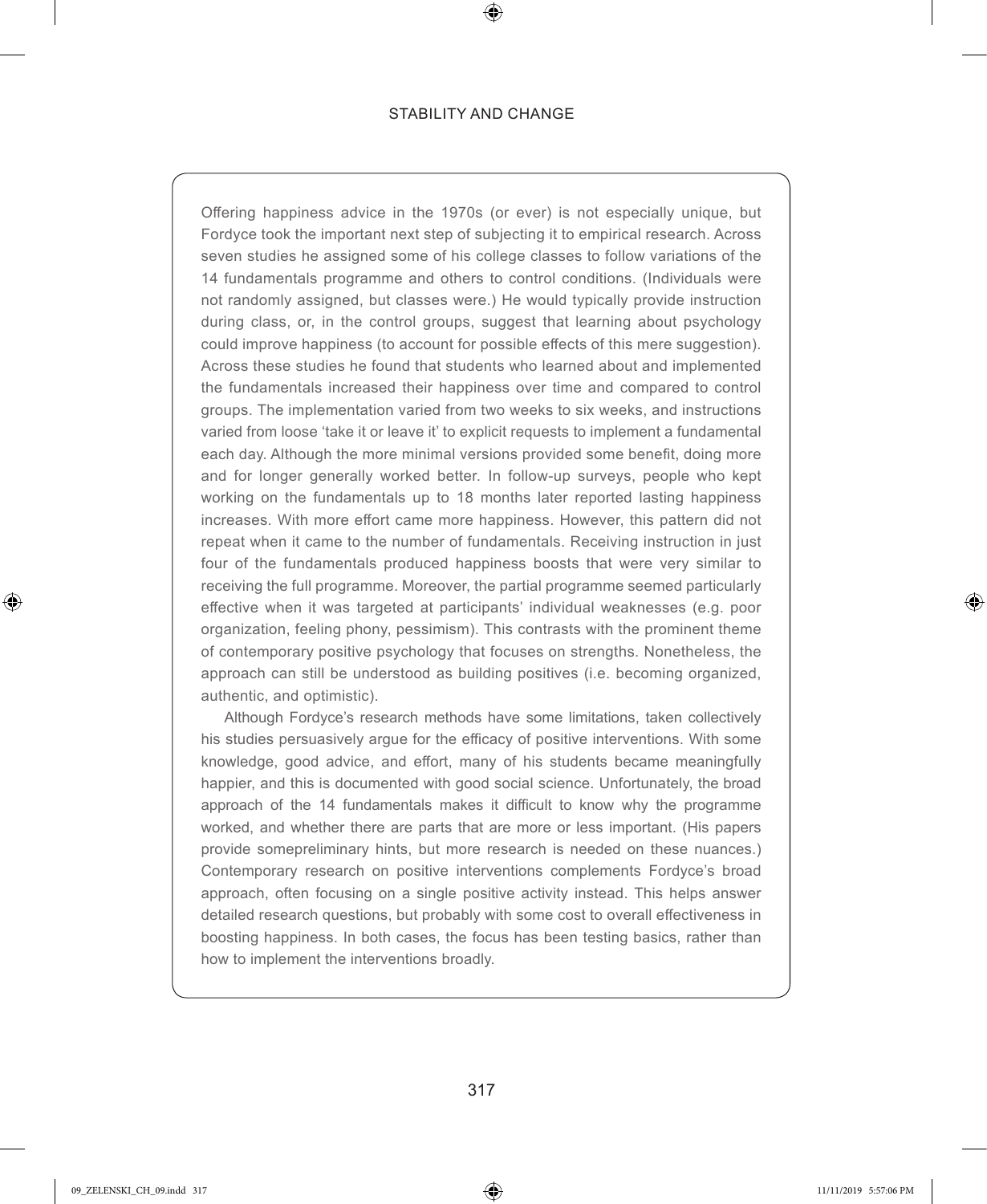⊕

### **How do Positive Interventions Increase Happiness?**

Knowing that a variety of positive interventions can boost well-being, researchers have become more interested in understanding the reasons better. Not only will this contribute to the science of happiness, it is also clearly useful in implementing the positive interventions. There is much left to learn, but Figure 9.1 presents a useful road map to the detailed workings of positive interventions. This **positive-activity model** describes the important features of positive interventions (i.e. how they might be implemented), individual differences in how well they work, and the processes by which they increase well-being (see Lyubomirsky & Layous, 2013). The model is presented in a general way. It identifies important variations among applications, and provides a framework to integrate research on positive interventions.

In the model, 'between' activity features describe the important ways in which various exercises differ from one another. For example, the best possible self and memory-building activities are future-oriented, whereas the gratitude letter and the 'one door closes' activities are past-oriented. These dimensions might be useful in grouping or recommending a collection of activities to a particular kind of person. The 'across' activity features are elements that can be varied within a particular positive intervention. For example, social support can be added by including testimonials from others who have benefited from the activity. Positive interventions that include a variety of activities (e.g. multiple things from Table 9.1), or slight variations that keep an activity fresh (e.g. kindness towards family, then strangers, then co-workers), tend to be more effective. Variety helps prevent adaptation over time, thus maintaining well-being boosts longer, especially with continued practice. The dosage refers to the amount or frequency of an activity, for example performing two versus five acts of kindness, or doing this every day versus once a week. In general, doing more seems helpful, but there are some exceptions to this idea. When activities become tiresome, boring, or difficult, they will not produce happiness. For example, if I asked you to list 15 kind things that you did today, you might struggle to complete the list and decide that you are not a very kind person – not conducive to your well-being.

Considering differences in personality and circumstances is also important when implementing positive interventions. For example, putting more effort into positive activities, the motivation that supports this effort, and the beliefs that completing activities will be efficacious all contribute to positive results. Studies consistently show that people who actively seek out exercises and stick with activities get larger and longer lasting well-being increases (e.g. Lyubomirsky, Dickerhoof, Boehm, & Sheldon, 2011). Having social support helps too; imagine the difference, for example, between having a parent or partner tease you about your silly exercises and having them encourage your efforts at self-improvement. People's initial levels of well-being and their personality traits also predict their experience with positive interventions, but in potentially complex ways. A central, yet unresolved, question is whether less happy people gain more – because they have more room to improve – or whether already happy people benefit more because they are dispositionally prone to positive experiences.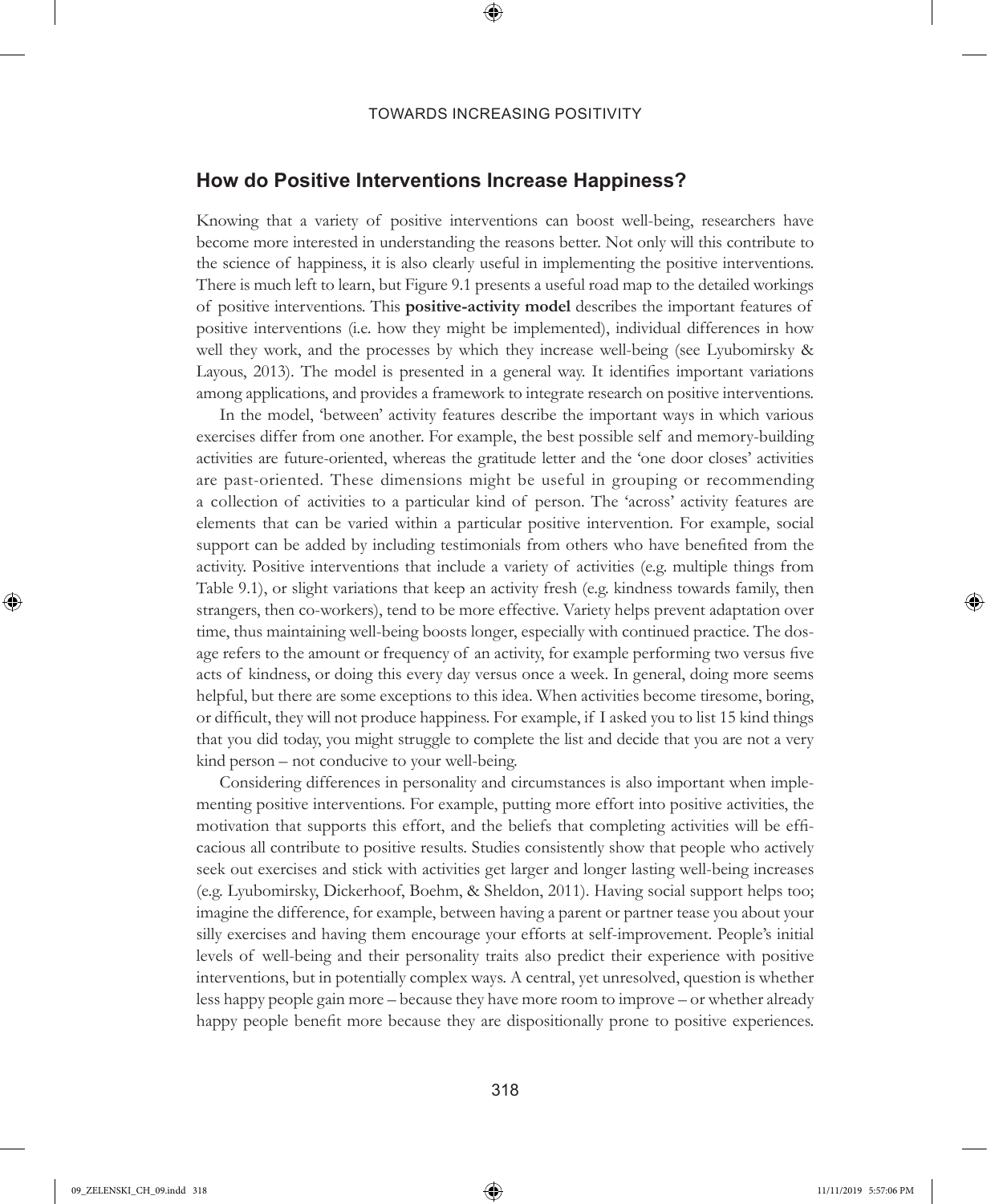⊕



**Figure 9.1** The positive activity model. The positive-activity model aims to explain how and why performing positive activities makes people happier. As illustrated at the top, positive activities increase positive emotions, positive thoughts, positive behaviours, and need satisfaction, all of which in turn enhance well-being. Features of positive activities (e.g. dosage and variety) and of the person (e.g. motivation and effort) influence the degree to which the activities improve well-being. An optimal person–activity fit (i.e. the overlap between activity and person features) further predicts increases in well-being.

*Source*: Lyubomirsky and Layous, 2013

Studies have pointed in both directions. For example, people high in trait neuroticism (characterized by negative emotionality) did not experience happiness increases after a week of writing down kind acts that they or others performed each day, but people scoring low on neuroticism did become happier (Ng, 2015). However, in a follow-up study, people high and low in neuroticism did not differ after three weeks of visualizing and writing about their best possible selves. These apparent contradictions might ultimately be resolved by considering the potentially complex interactions between individual differences and specific features of positive activities.

⊕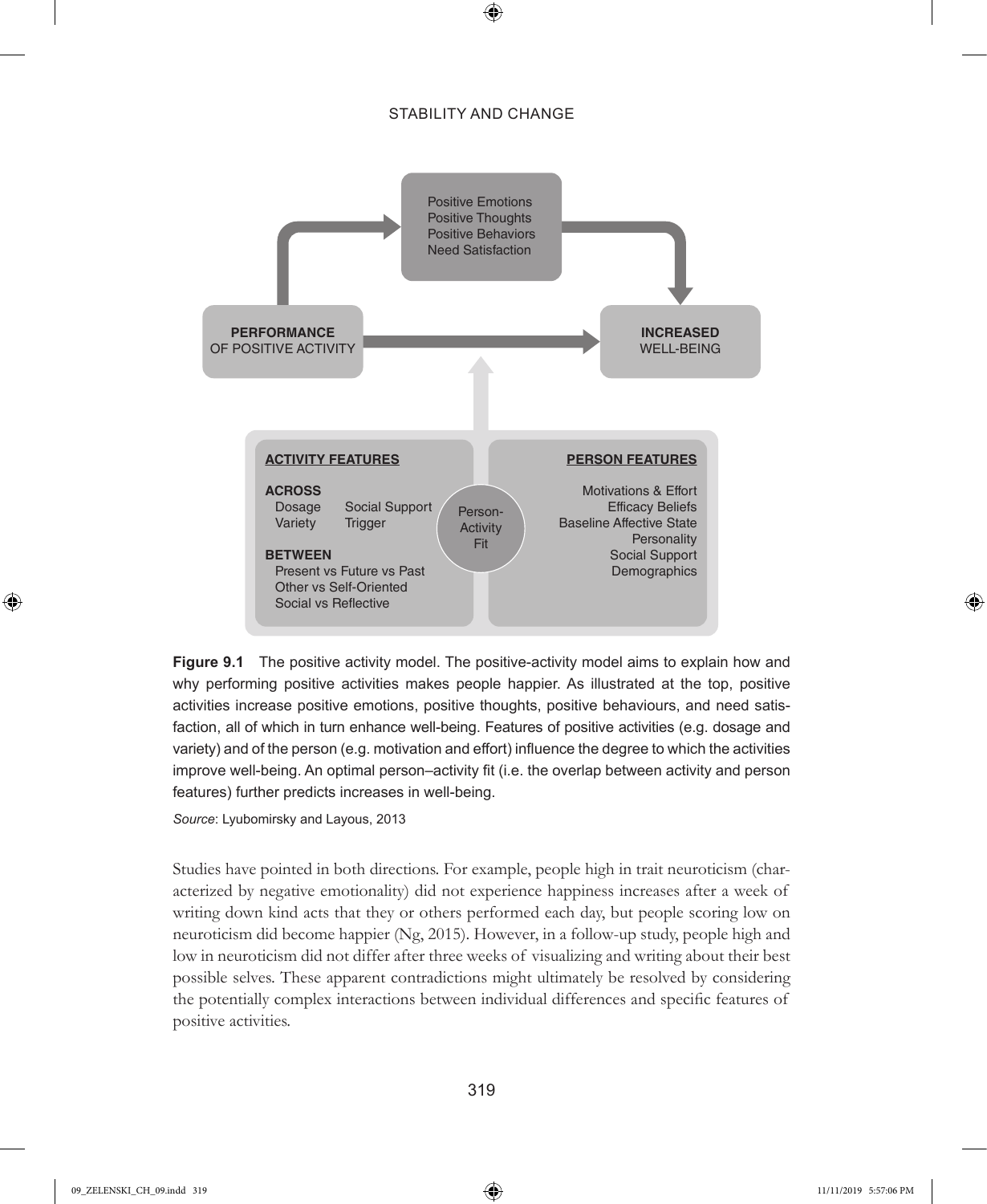⊕

This notion of **person–activity fit**, or the match of the activity characteristics to an individual's personality and circumstances, is at the heart of the positive-activity model. With good fit comes more success. For example, expressing gratitude appears to increase wellbeing more for Americans than it does for Koreans (Layous, Lee, Choi, & Lyubomirsky, 2013). It seems that Koreans experience an obligation to reciprocate after expressing gratitude to another person, and that this unpaid debt undermines well-being. Other positive activities may work better for Koreans. For example, the same study found that acts of kindness were equally effective in the United States and South Korea; this activity seems less sensitive to cultural differences between the two countries. Fortunately, people seem to have some intuitive sense of what will work better for them. One study found that participants were more likely to complete exercises, and experienced greater gains in happiness, when they were assigned an activity that matched their preferences (Schueller, 2010). People like some activities more than others, and this seems important to their effectiveness. That said, there are also reasons to think that people should not just keep doing what comes most easily. Although doing more with signature strengths (i.e. based on highest scores) is an oftused positive intervention, there are times when building on weakness or challenging habits can be useful. For example, when people were asked to use their lesser strengths (i.e. lowest scored) in new ways, their happiness improved as much as that of people in another group who used their highest-scored strengths more (Proyer, Gander, Wellenzohn, & Ruch, 2015). In a similar vein, people who are dispositionally introverted report increased positive emotions when they behave in extraverted ways, such as getting to know strangers (Zelenski et al., 2013). Many other forms of person–activity fit seem plausible but remain to be tested. For example, perhaps older people benefit more from reminiscing about past positive events, whereas younger people gain more from thinking about their best possible future selves.

The final aspect of the model, the path from activity to well-being, differs in its details based on activity features and personal characteristics. Different exercises target different processes, and people focus on different elements. For example, some activities or people might achieve increased well-being via closer social relationships, whereas others cultivate a largely internal positive outlook on life. Yet among this variation is a general sense that activities will work well when they feed forward to encourage additional positive thoughts, emotions, and behaviours. Said another way, an activity that only provides an immediate mood boost (e.g. watching a funny cat video) will not be enough to boost general well-being over the course of weeks or months. On the other hand, if that positive mood spurs additional positive processes, it might be enough. Perhaps you forward the cat-video link to an old friend, which prompts a nice conversation, or perhaps this little mood boost encouraged you to pay it forward by purchasing a coffee for a homeless person. I am not aware of a formalized cat-video exercise, but the thinking is similar for common positive interventions. Recall the **broaden and build** theory of positive emotions (Fredrickson, 2013), which suggests that they help build lasting resources. It is plausible that temporary mood boosts from positive activities begin upward spirals of additional positive thoughts, behaviours, and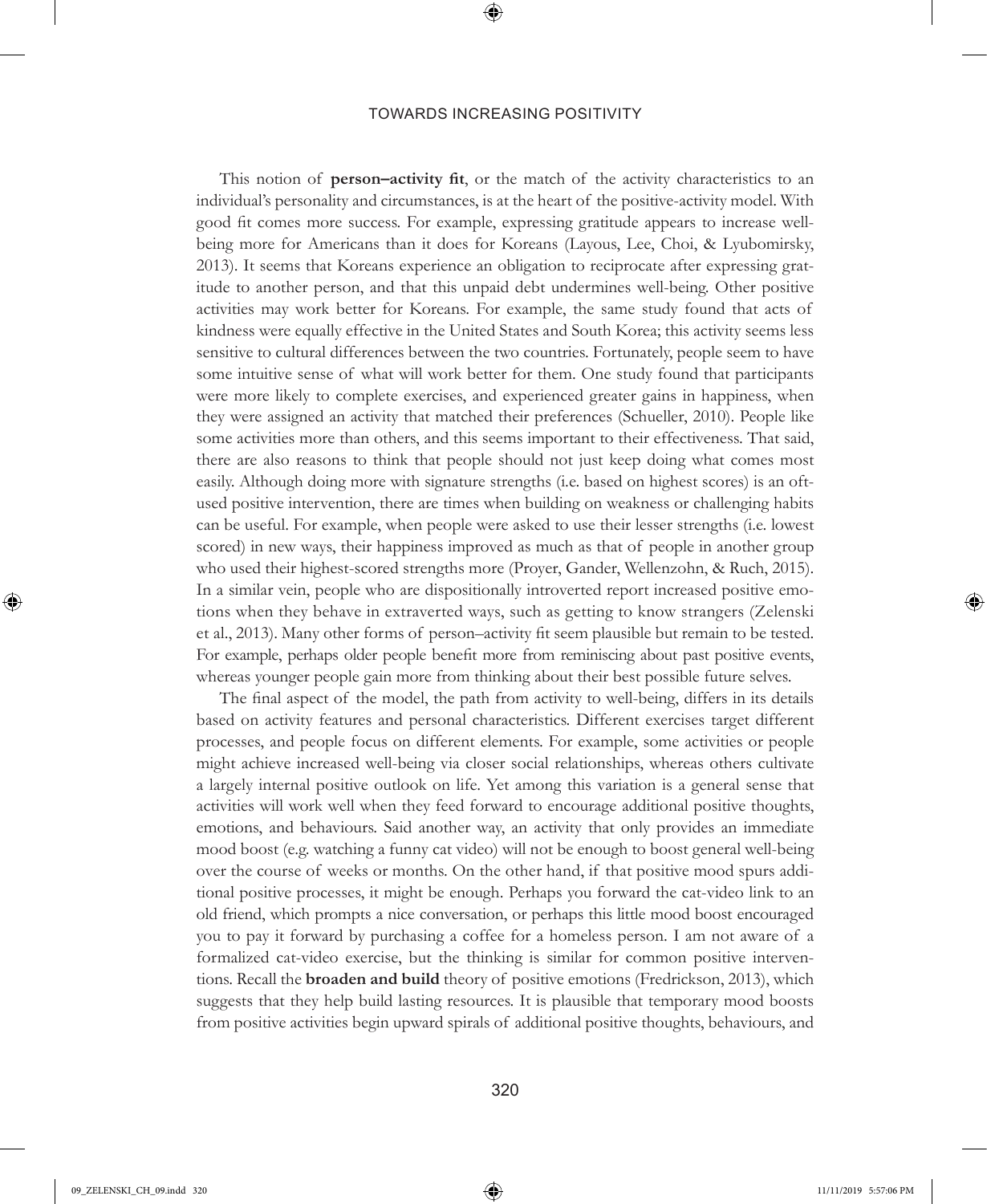⊕

emotions. Perhaps there is a role for (moderately sized) bowls of ice cream in positive interventions after all (see Linley et al., 2013) – but only if they can build psychological resources. In a similar way, positive activities can satisfy basic needs, such as those proposed by **selfdetermination theory** (autonomy, competence, relatedness) (Ryan & Deci, 2000). Satisfying needs contributes to well-being directly (it is satisfying); moreover, satisfied people behave in psychologically healthy ways – this flourishing builds on itself.

In sum, the positive activity model provides a framework for describing positive interventions and how they work. Despite some remaining research gaps, it synthesizes many important findings. In essence, positive activities work better when there is a good fit between the person and the activity, when there is variety in the activities, and when the person and activity encourage more active engagement and effort. Finally, meaningful happiness change requires more than temporary mood boosts; activities should trigger additional positive thoughts, behaviours, and emotions. When all these factors are in place, positive interventions succeed in producing well-being improvements.

### **Broader Applications**

The prototypical positive intervention uses activities like those in Table 9.1 and applies them to healthy people. However, a wider collection of activities that fall outside strict definitions of positive interventions are still part of the broader positive psychology family. These interventions are adapted to particular populations or settings (e.g. schools or workplaces), or they include things that are not as unambiguously positive, yet still with well-being as an ultimate goal. For example, as noted earlier, positive psychotherapy does seek to reduce dysfunction, even if dysfunction is not the focus of intervention. **Positive psychotherapy** mainly consists of working with some exercises shown in Table 9.1, and has been used with depression, anxiety, schizophrenia, and smoking cessation (Rashid, 2015; Seligman, Rashid, & Parks, 2006). In a similar vein, hope-based therapy was designed for people who are suffering, yet with a focus on strengths (Cheavens et al., 2006). It teaches **hope**, which is defined as setting goals, clear strategies for achieving those goals, and the motivation to carry them out. Drawing from other cognitive therapy approaches, it also encourages positive self-talk, such as "I am capable of this", and it includes regular monitoring of goal progress. Clarifying personally important goals and their successful pursuit are meant to decrease distress and improve well-being.

Acceptance and commitment therapy (ACT) differs from some traditional psychotherapy in that it does not seek to eliminate negative feelings; it is like positive psychology in promoting an authentic approach to life (Howell & Passmore, 2018). Still, the processes that ACT promotes differ in important ways from most positive interventions (Parks & Biswas-Diener, 2013). ACT teaches mindfulness techniques to take the sting out of unpleasant reactions, and it encourages an honest approach to current circumstances.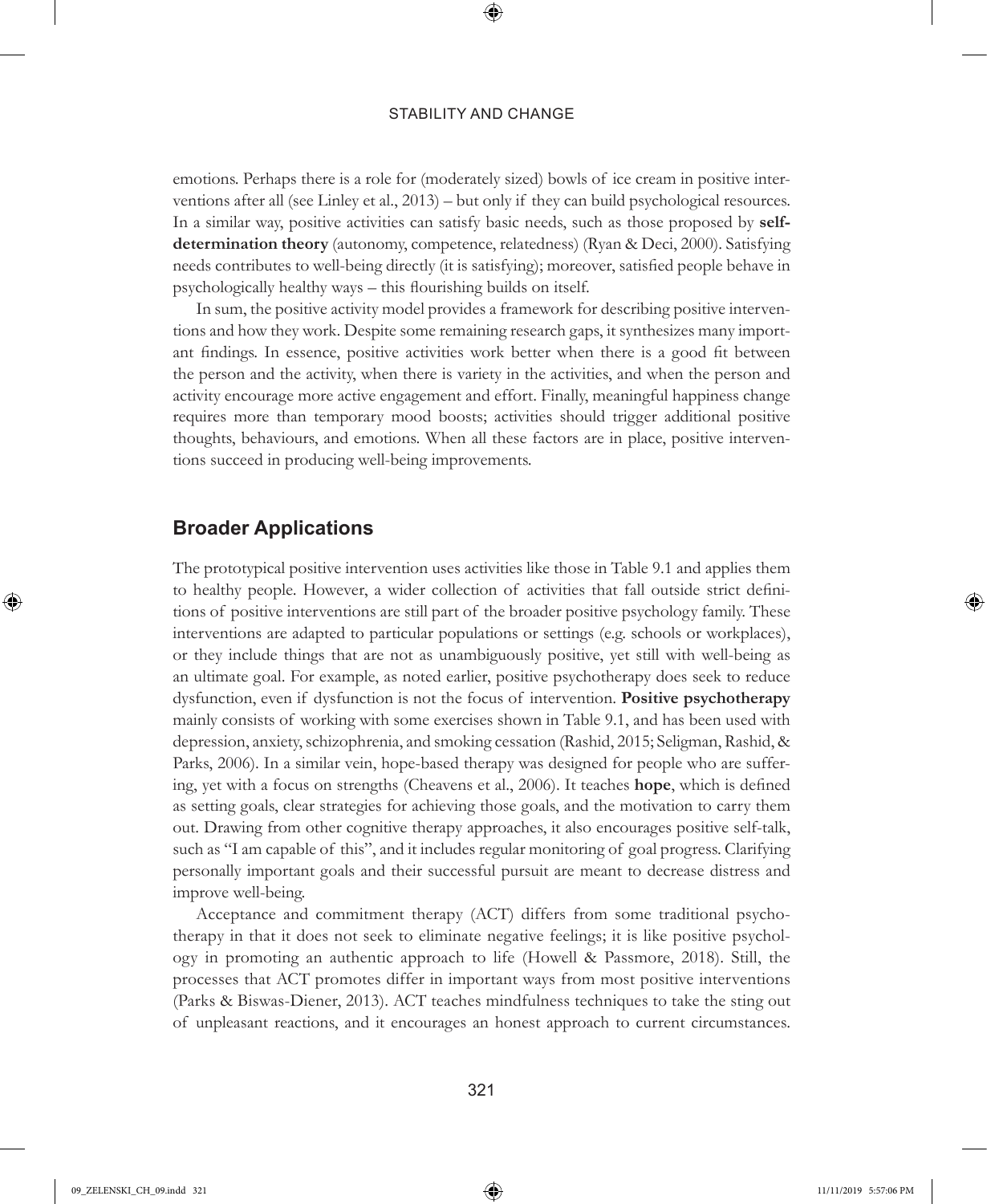⊕

**Mindfulness** is an engaged, yet non-judgemental, mindset where attention is focused on the immediate moment; sensations and reactions are observed as being present, while self-relevant reactions (e.g. "this obstacle conflicts with my plans") are abandoned in favour of acceptance of the world the way it is (Brown & Holt, 2011). Some elements of mindfulness, such as focusing attention on the here and now, overlap with some positive intervention techniques. For example, appreciating nearby nature, cultivating sacred moments, and some savouring exercises involve directing attention to present, pleasant stimuli. However, there is also an important difference. Whereas these positive exercises are aimed at boosting momentary pleasant feelings, mindfulness is not. Just as a mindful frame detaches the self from the unpleasantness of difficult situations, it can work against full absorption and amplification of positives. Mindfulness may foster the conditions for well-being in the long term – these empirical links exist – but it does this with unique advice: to accept negatives and not focus on increasing positives (Brown & Holt, 2011; Parks & Biswas-Diener, 2013). Said another way, there is an inherent contradiction between the advice to be mindful and the advice to shift pursuits towards positive experiences. From the mindfulness perspective, the goal of happiness brings with it the worry that happiness is fleeting. This is not to say that a person or a practitioner cannot shift among positive intervention and mindfulness techniques. Yet this is best done with some awareness of an underlying tension between these forms of advice. Additional caution is warranted in assessing any particular mindfulness intervention. As the popularity of mindfulness training has exploded in recent years, so has proliferation of new versions – along with more scrutiny of their claims (Van Dam et al., 2018).

Most of the positive interventions in Table 9.1 focus on boosting subjective well-being even while their specific paths to happiness differ. Still, it is possible to expand boundaries of well-being to include additional valued characteristics. Although less prototypical as positive interventions, programmes that target other strengths often engage positive thoughts, feelings, and behaviours to promote mental health and prosociality. For example, there are promising programmes aimed at training empathy, forgiveness, self-compassion, self-control, self-efficacy, and so on (Friese, Frankenbach, Job, & Loschelder, 2017; Neff, 2011; Parks & Biswas-Diener, 2013). Although not reviewed in detail here, the general issues around assessing these programmes' effectiveness often mirror those of positive interventions. In addition, although these training targets are themselves valuable, they may ultimately facilitate happiness too, even if it is not their primary focus (similar to mindfulness training).

The **positive youth development** approach focuses on building these broader strengths in children, often in schools or via extra-curricular activities like sport (Catalano, Berglund, Ryan, Lonczak, & Hawkins, 2004; Larson, 2000; R. D. Taylor, Oberle, Durlak, & Weissberg, 2017). These efforts fit the ethos of positive psychology well by promoting skills and wellbeing (broadly), rather than targeting reductions in problematic behaviours like bullying,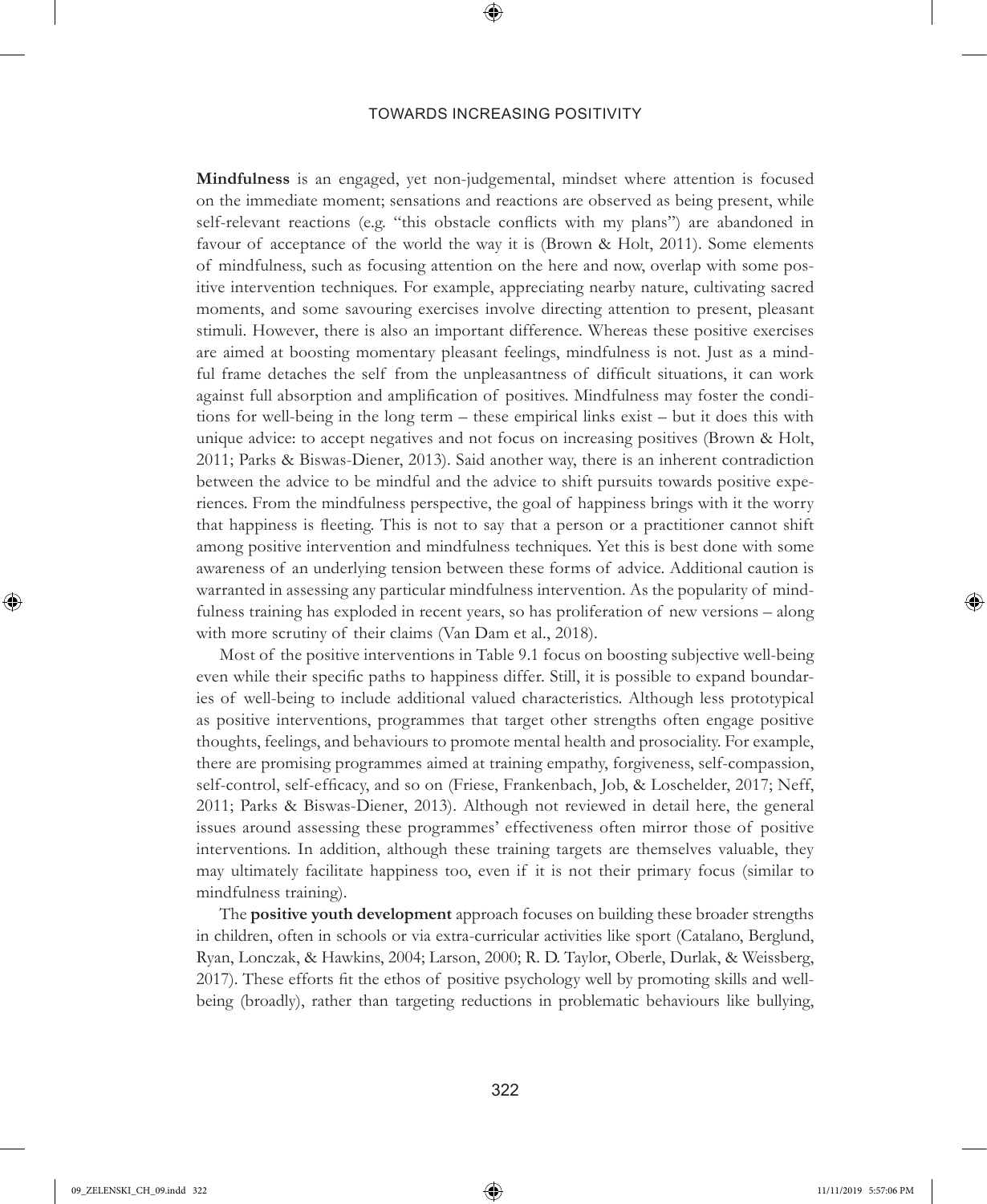⊕

drug-use, or risky sexual practices. Nonetheless, promoting strengths may help protect against the problematic outcomes in youth too (R. D. Taylor et al., 2017). As with other interventions these approaches are not panaceas either, with small or inconsistent results across studies and many challenges when implementing programmes broadly.

Finally, at the outer branches of positive interventions' family tree we return to resilience. The variety of specific techniques and approaches under the umbrella of resilience training is vast, perhaps not surprising given the many ways in which resilience is assessed and defined (Chmitorz et al., 2017). To the extent that there is a common underlying idea, it is to teach strengths and skills to people, thus helping them cope effectively with future challenges. The particular content might focus on positive or negative content; yet resilience training is typically viewed as preventative mental health care. Interventions often occur before any particular problem is detected. For example, the UK Resilience Programme aimed to teach all children coping skills (regardless of individuals' risk) in an effort to prevent later depression (Challen, Machin, & Gillham, 2014). Similarly, employers are increasingly providing resilience training to keep workers well and productive (Vanhove, Herian, Perez, Harms, & Lester, 2016). Some lines of work bring special psychological risks and thus more need for resilience. For example, the Comprehensive Soldier Fitness programme in the US military is the largest application of positive psychology, where the training targets include physical, social, family, emotional, and spiritual fitness (Cornum, Matthews, & Seligman, 2011). In addition, when people experience a potentially traumatic event (e.g. natural disasters), other psychological first-aid programmes aim to prevent serious problems with things like practical assistance and fostering a sense of connection to community, self-efficacy, and hope (Bonanno et al., 2010; McNally et al., 2003).

Despite the diversity in resilience training programmes, they all share a less than robust record of empirical support. Often the lack of support is due to a lack of strong studies (like with dental floss), partially explained by challenging circumstances. For example, it is ethically questionable to randomly assign only some victims to receive psychological first aid, and organizations are often uninterested in providing programmes randomly to only half of their members. Still, such studies would go a long way to knowing how effective the treatments are, and then adding nuance about when and where. Some major reviews have taken pessimistic conclusions; for example:

Although there are many programs available to the military and civilian communities, there is very little empirical evidence that these programs effectively build resilience. Similarly there are a number of factors related to resilience, but there is almost no evidence that resilience can be taught or produced. (Meredith et al., 2011, p. 75)

More optimistic conclusions exist too, though these are also tempered with caution (e.g. Bonanno et al., 2010; Vanhove et al., 2016). Nonetheless, the potential upside of such interventions is non-trivial, and some weaker forms of evidence are cautiously suggestive.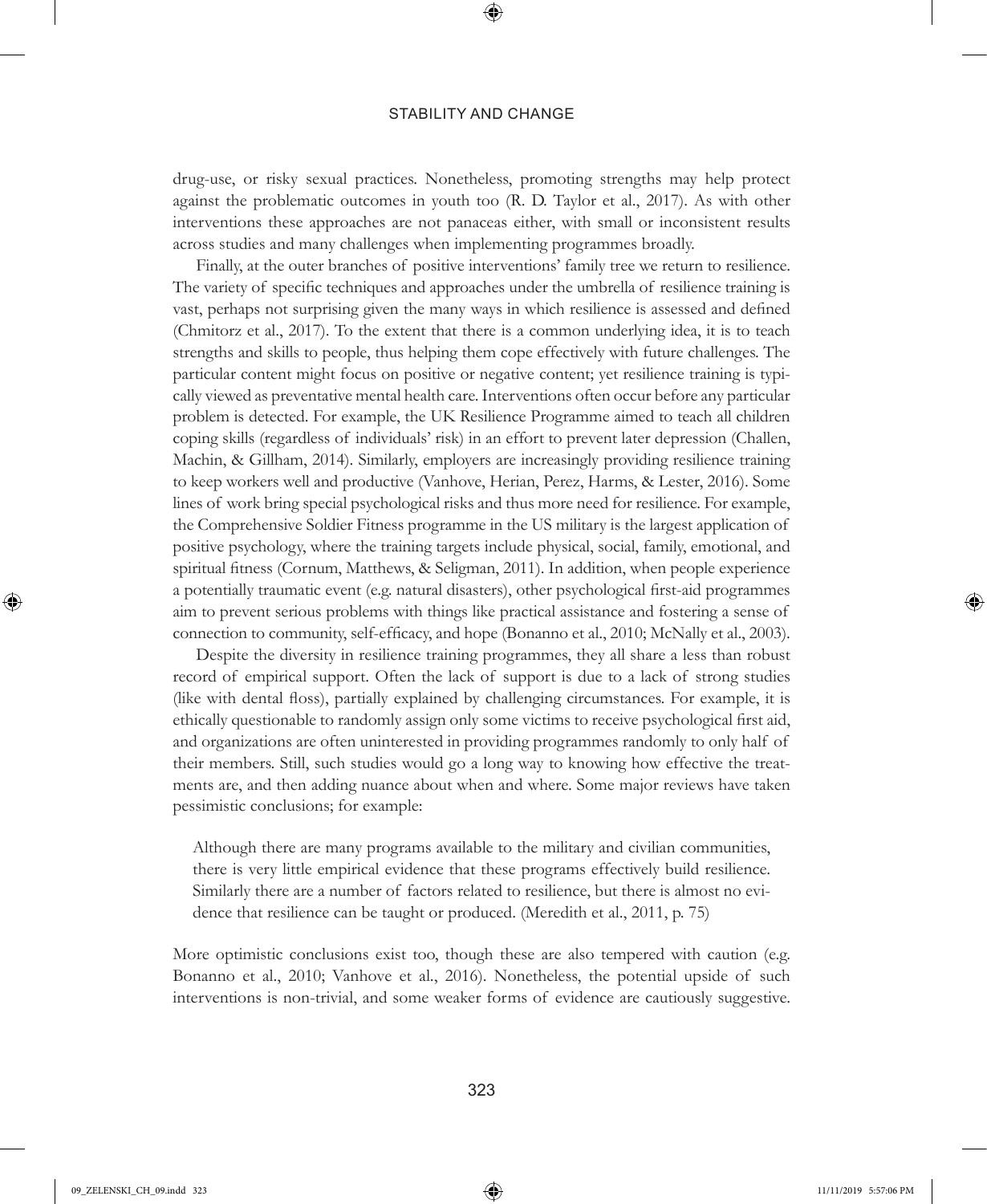⊕

Rather than giving up on the potential, a strong argument exists for further research and development on resilience training programmes.

### **SUMMING UP**

This chapter considered well-being, broadly defined, and how it changes or remains stable over time. In the context of major negative events or ongoing stressors, the stability of well-being is welcome and, fortunately, also common. Resilient responses can be understood as the maintenance of mental health through adversity, and as such are best measured by tracking people over time. Although resilience is easily found, predicting it requires a long list of personal characteristics and circumstances. As examples, people with a strong sense of control, self-regulation, positive emotionality, and an optimistic outlook tend to fare better, as do those who cope via problem solving, benefit finding, and seeing challenge in adversity. The greater the challenge, the less resilience, on average – hard things are hard; but social support, high socio-economic status, and religion can help buffer against poor outcomes. Previous experience with adversity can be helpful, but only to a point, and only if successfully resolved.

Although simply maintaining heath through adversity is impressive, some people experience benefits following traumatic events. These include things like improved social relationships, sense of meaning, personal strength, appreciation of life, and spirituality. Traumatic events disrupt habits and expectations, and this may prompt these perceptions of growth as people make sense of their post-trauma lives. Despite the intuitive appeal of such positive changes, considerable scepticism surrounds the idea that searching for growth should be encouraged. This is because perceptions of growth do not tend to match actual changes (growth) when they are both assessed over time. Moreover, perceptions of growth are associated with increased distress often enough to question whether or not they are truly healthy, or would be for most people.

This is not to say that well-being should not be pursued in general. Indeed, much of positive psychology rests on the assumption that it is possible – if not easy – to improve psychological well-being with intentional efforts. A wide variety of positive activities (e.g. gratitude journaling, savouring pleasant experiences, using strengths in new ways) can cause happiness boosts. However, effective positive interventions depend on a good fit between the activities' details and the personality and circumstances of the person who engages with them. In addition, substantial investment, effort, and variety are typically needed to produce meaningful and lasting increases in well-being. Finally, despite the clear possibility of interventions' benefits, substantially more research and development are needed to hone the details and widespread implementation of largely experimental techniques. There is plenty of work ahead for young positive psychologists to refine and apply work on positive interventions.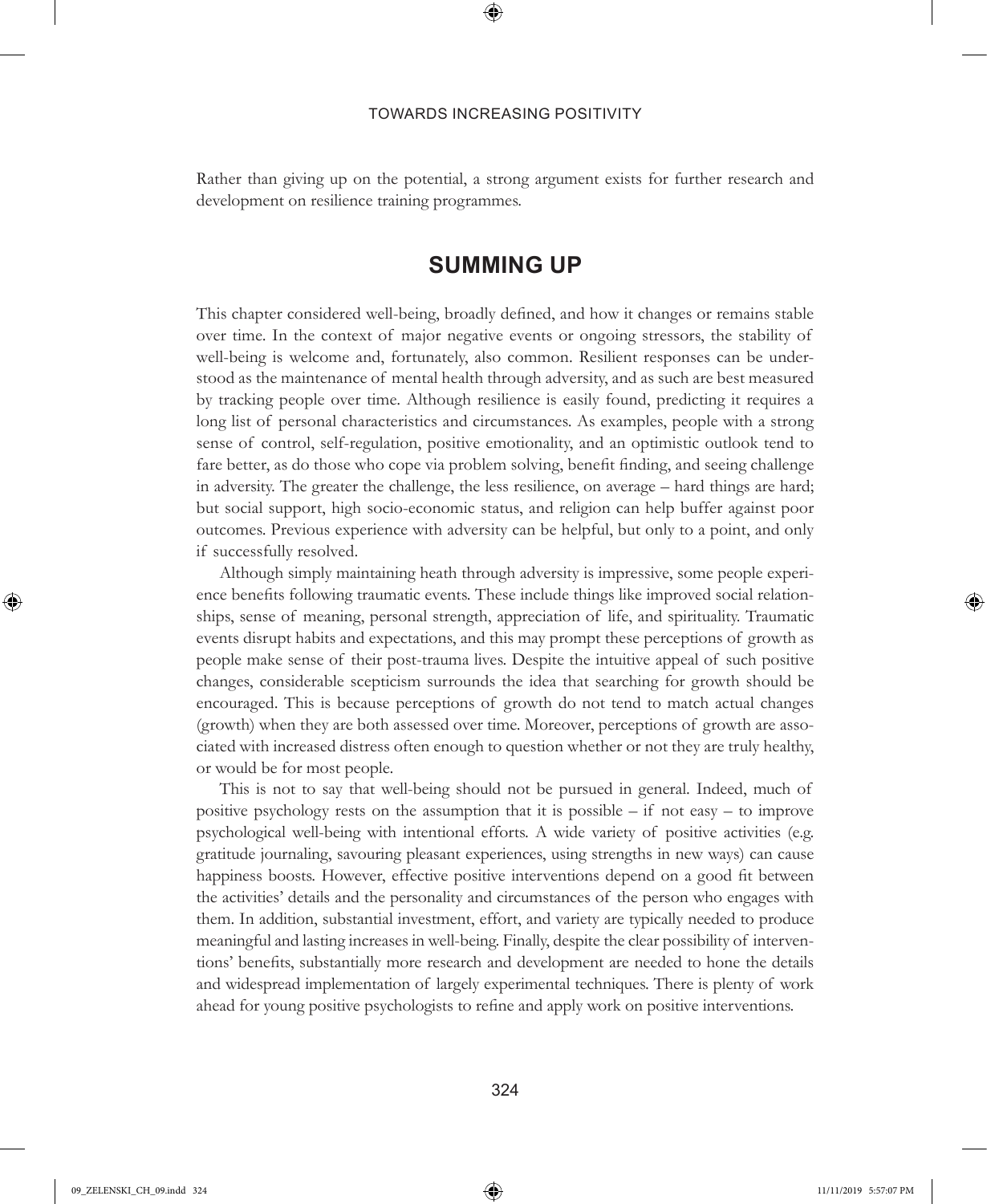$\bigoplus$ 



### TEST YOURSELF

- 1. What personality features are associated with resilience, and why do contemporary views of resilience avoid defining it as those personality features?
- 2. Why is resilience sometimes described as 'ordinary magic'?
- 3. What are some of the domains in which people experience post-traumatic growth, and does it matter whether actual change versus perceptions of change are assessed?
- 4. Name two personal characteristics that are usually conducive to reaping benefits from positive interventions, and describe the notion of person–activity fit in general.
- 5. How might publication bias and the special characteristics of the people included in intervention studies distort conclusions?



Fordyce's happiness programme is preserved via his web page and Wayback Machine: https://web.archive.org/web/20070113073753/http://www.gethappy.net/

Internet-based exercises that draw from positive psychology and its extended family: www.happify.com

Ben Goldacre's TED Talk describing how publication bias severely distort our knowledge about treatment effectiveness: www.ted.com/talks/ben\_goldacre\_what\_doctors\_don\_t know about the drugs they prescribe

♠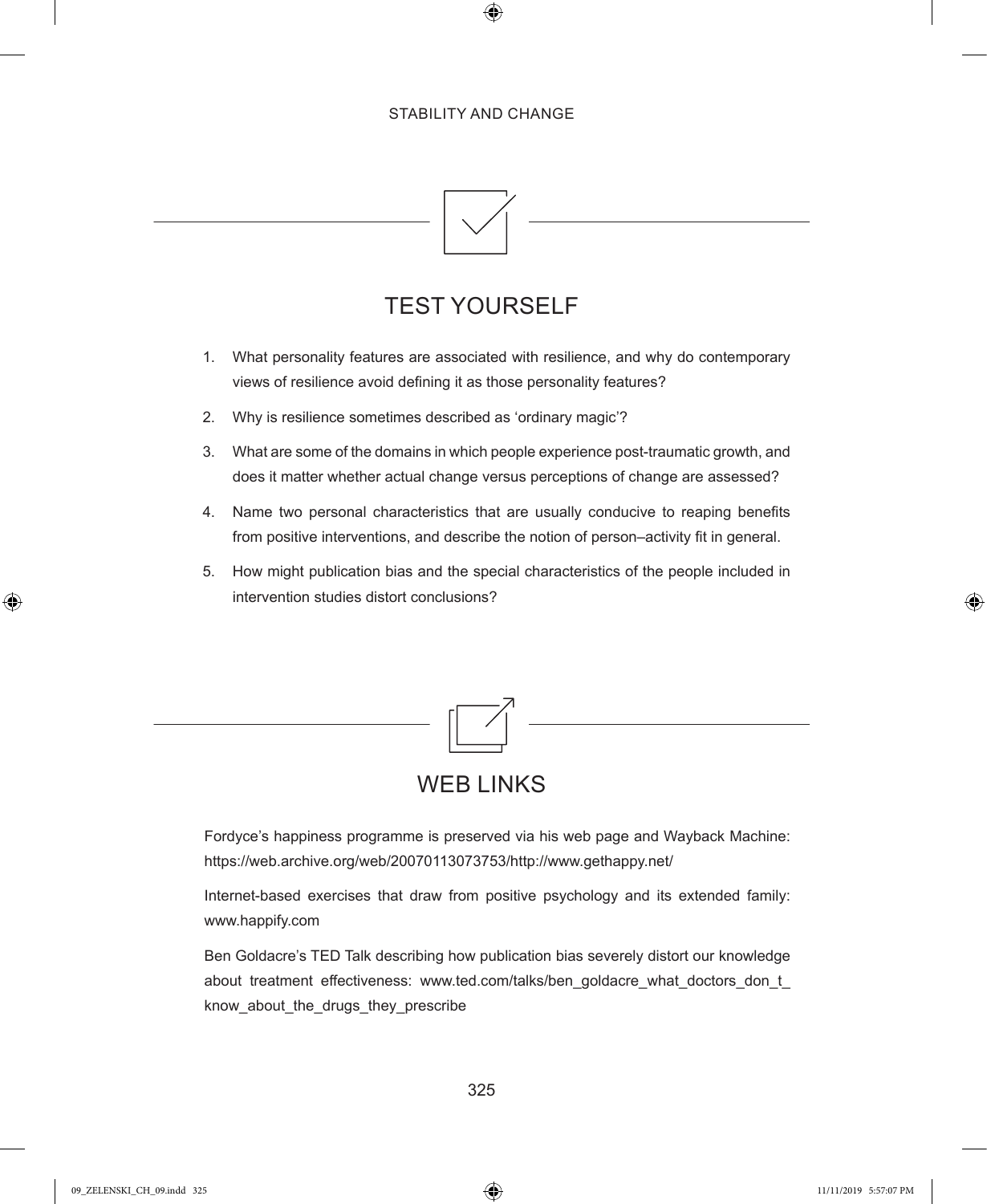⊕



### FURTHER READING

For an accessible review of many resilience findings in a large, longitudinal data set, see:

Ryff, C., Friedman, E., Fuller-Rowell, T., Love, G., Miyamoto, Y., Morozink, J., … Tsenkova, V. (2012). Varieties of resilience in MIDUS. *Social and Personality Psychology Compass, 6*(11), 792–806.

This review article expands the scope of post-traumatic growth findings by focusing on qualitative studies:

Hefferon, K., Grealy, M., & Mutrie, N. (2009). Post-traumatic growth and life threatening physical illness: A systematic review of the qualitative literature. *British Journal of Health Psychology, 14*(2), 343–378.

Here is a recent review of happiness research with special attention to how findings can be applied in organizational and counselling psychology:

Diener, E., Heintzelman, S. J., Tay, L., Wirtz, D., Lutes, L., & Oishi, S. (2017). Findings all psychologists should know from the new science on subjective well-being. *Canadian Psychology, 58*, 87–104.

This article identifies some common features of questionable therapeutic claims:

Meichenbaum, D., & Lilienfeld, S. O. (2018). How to spot hype in the field of psychotherapy: A 19-item checklist. *Professional Psychology: Research and Practice*, 49(1), 22–30.

### **REFERENCES**

- Bastian, B., Kuppens, P., De Roover, K., & Diener, E. (2014). Is valuing positive emotion associated with life satisfaction? *Emotion*, *14*(4), 639–645. https://doi.org/10.1037/ a0036466
- Bolier, L., Haverman, M., Westerhof, G. J., Riper, H., Smit, F., & Bohlmeijer, E. T. (2013). Positive psychology interventions: A meta-analysis of randomized controlled studies. *BMC Public Health*, *13*(1), 119. https://doi.org/10.1186/1471-2458-13-119

♠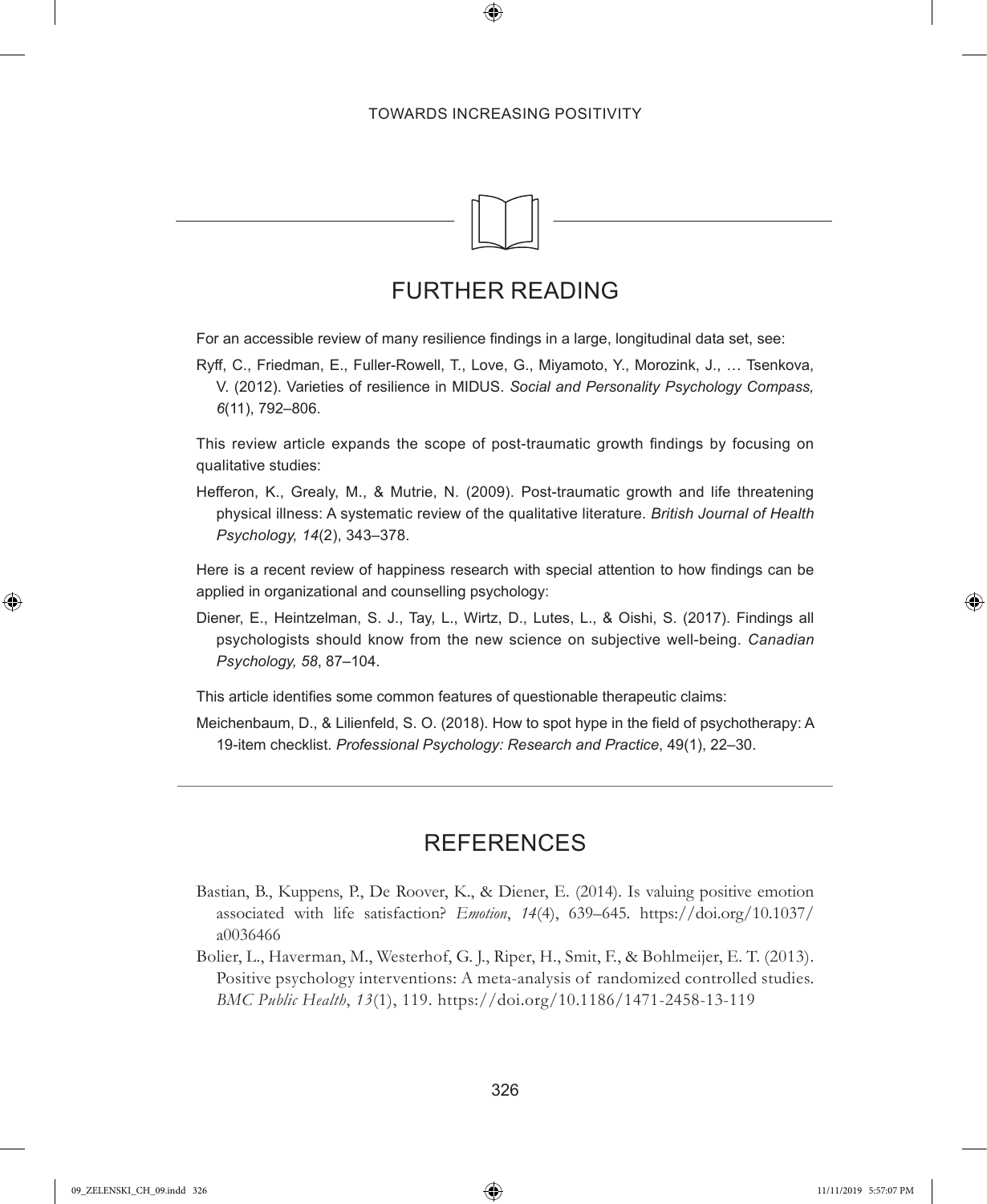⊕

- Bonanno, G. A., Brewin, C. R., Kaniasty, K., & La Greca, A. M. (2010). Weighing the costs of disaster: Consequences, risks, and resilience in individuals, families, and communities. *Psychological Science in the Public Interest*, *11*(1), 1–49. https://doi.org/10.1177/1529100610387086
- Bonanno, G. A., & Burton, C. L. (2013). Regulatory flexibility. *Perspectives on Psychological Science*, *8*(6), 591–612. https://doi.org/10.1177/1745691613504116
- Bonanno, G. A., Galea, S., Bucciarelli, A., & Vlahov, D. (2006). Psychological resilience after disaster. *Psychological Science*, *17*(3), 181–186. https://doi.org/10.1111/j.1467- 9280.2006.01682.x
- Brown, K. W., & Holt, M. (2011). Experiential processing and the integration of bright and dark sides of the human psyche. In K. M. Sheldon, T. B. Kashdan, & M. F. Steger (eds), *Designing Positive Psychology* (pp. 147–159). New York: Oxford University Press.
- Catalano, R. F., Berglund, M. L., Ryan, J. A. M., Lonczak, H. S., & Hawkins, J. D. (2004). Positive youth development in the United States: Research findings on evaluations of positive youth development programs. *Annals of the American Academy of Political and Social Science*, *591*, 98–124. https://doi.org/10.1177/0002716203260102
- Catalino, L., Algoe, S. B., & Fredrickson, B. L. (2014). Prioritizing positivity: An effective approach to pursuing happiness? *Emotion*, *14*(6), 1155–1161.
- CBC News. (2016). No strong proof that flossing your teeth has medical benefit. Retrieved 26 April 2019 from https://www.cbc.ca/news/health/dental-floss-1.3703798
- Chakhssi, F., Kraiss, J. T., Sommers-Spijkerman, M., & Bohlmeijer, E. T. (2018). The effect of positive psychology interventions on well-being and distress in clinical samples with psychiatric or somatic disorders: A systematic review and meta-analysis. *BMC Psychiatry*, *18*(1), 211. https://doi.org/10.1186/s12888-018-1739-2
- Challen, A. R., Machin, S. J., & Gillham, J. E. (2014). The UK resilience programme: A school-based universal nonrandomized pragmatic controlled trial. *Journal of Consulting and Clinical Psychology*, *82*(1), 75–89. https://doi.org/10.1037/a0034854
- Cheavens, J. S., Feldman, D. B., Gum, A., Michael, S. T., & Snyder, C. R. (2006). Hope therapy in a community sample: A pilot investigation. *Social Indicators Research*, *77*(1), 61–78. https:// doi.org/10.1007/s11205-005-5553-0
- Chmitorz, A., Kunzler, A., Helmreich, I., Tüscher, O., Kalisch, R., Kubiak, T., … Lieb, K.  $(2017)$ . Intervention studies to foster resilience – A systematic review and proposal for a resilience framework in future intervention studies. *Clinical Psychology Review*, *59*, 78–100. https://doi.org/10.1016/j.cpr.2017.11.002
- Cornum, R., Matthews, M. D., & Seligman, M. E. P. (2011). Comprehensive soldier fitness: Building resilience in a challenging institutional context. *American Psychologist*, *66*(1), 4–9. https://doi.org/10.1037/a0021420
- Coyne, J. C., & Tennen, H. (2010). Positive psychology in cancer care: Bad science, exaggerated claims, and unproven medicine. *Annals of Behavioral Medicine*, *39*(1), 16–26. https:// doi.org/10.1007/s12160-009-9154-z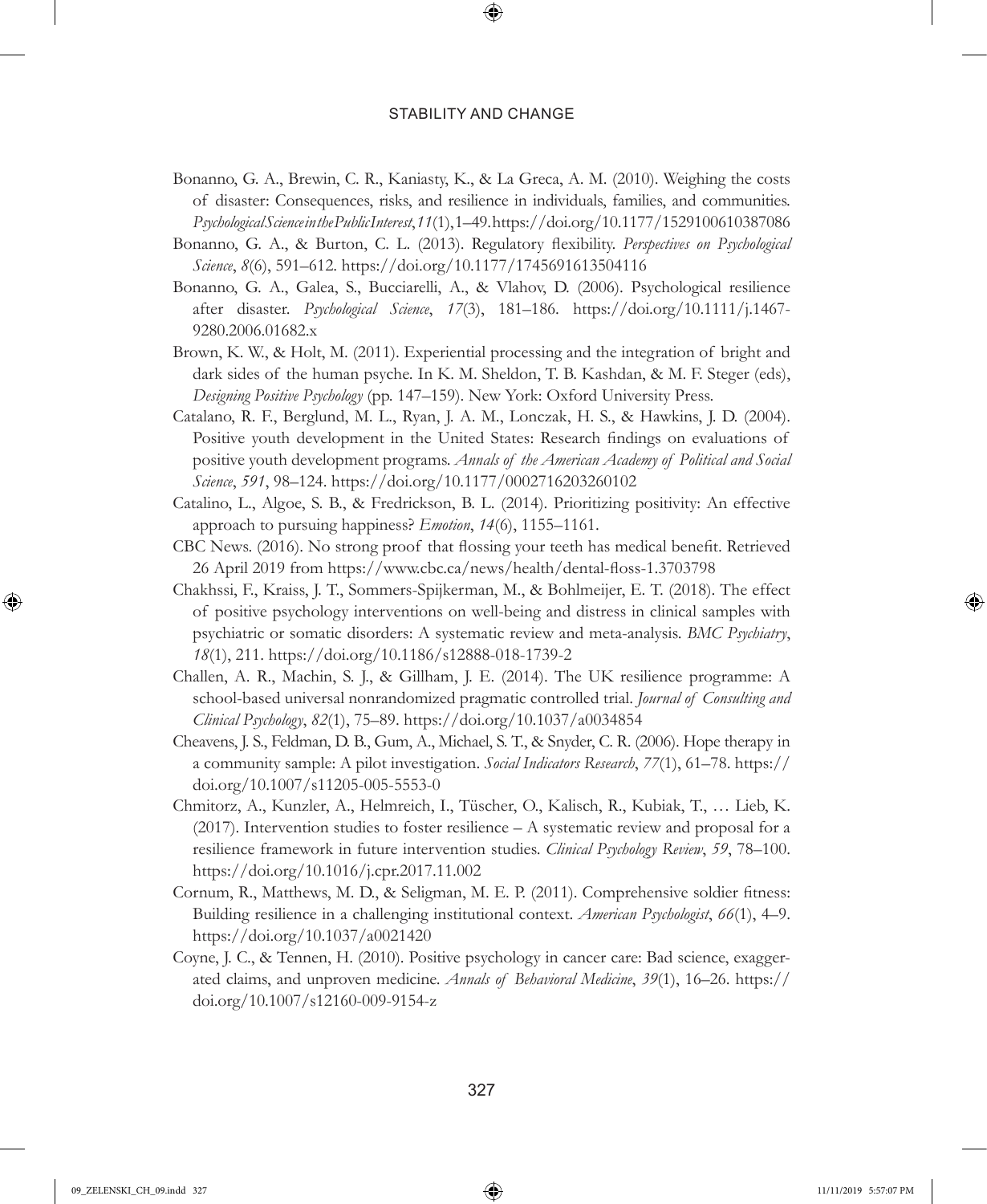⊕

- Davis, C. G., & Novoa, D. C. (2013). Meaning-making following spinal cord injury: Individual differences and within-person change. *Rehabilitation Psychology*, *58*(2), 166–177. https:// doi.org/10.1037/a0031554
- Davis, C. G., & Porter, J. (2018). Pathways to growth following trauma and loss. In C. R. Snyder, S. J. Lopez, L. M. Edwards, & S. C. Marques (eds), *The Oxford Handbook of Positive Psychology* (3rd edn, pp. 1–13). New York: Oxford University Press. https://doi. org/10.1093/oxfordhb/9780199396511.013.66
- Diener, E., Heintzelman, S. J., Tay, L., Wirtz, D., Lutes, L., & Oishi, S. (2017). Findings all psychologists should know from the new science on subjective well-being. *Canadian Psychology*, *58*, 87–104. https://doi.org/10.1017/CBO9781107415324.004
- Diener, E., Tay, L., & Myers, D. G. (2011). The religion paradox: If religion makes people happy, why are so many dropping out? *Journal of Personality and Social Psychology*, *101*(6), 1278–1290. https://doi.org/10.1037/a0024402
- Dirkzwager, A. J. E., Kerssens, J. J., & Yzermans, C. J. (2006). Health problems in children and adolescents before and after a man-made disaster. *Journal of the American Academy of Child and Adolescent Psychiatry*, *45*(1), 94–103. https://doi.org/10.1097/01. chi.0000186402.05465.f7
- Engelhard, I. M., Lommen, M. J. J., & Sijbrandij, M. (2015). Changing for better or worse? Posttraumatic growth reported by soldiers deployed to Iraq. *Clinical Psychological Science*, *3*, 789–796. https://doi.org/10.1177/2167702614549800
- Fanelli, D. (2012). Negative results are disappearing from most disciplines and countries. *Scientometrics*, *90*(3), 891–904. https://doi.org/10.1007/s11192-011-0494-7
- Fava, G. A., Rafanelli, C., Cazzaro, M., Conti, S., & Grandi, S. (1998). Well-being therapy: A novel psychotherapeutic approach for residual symptoms of affective disorders. *Psychological Medicine*, *28*(2), 475–480.
- Ferguson, Y. L., & Sheldon, K. M. (2013). Trying to be happier really can work: Two experimental studies. *The Journal of Positive Psychology*, *8*(1), 23–33. https://doi.org/10.1080/17 439760.2012.747000
- Ford, B. Q., Dmitrieva, J. O., Heller, D., Chentsova-Dutton, Y., Grossmann, I., Tamir, M., … Mauss, I. B. (2015). Culture shapes whether the pursuit of happiness predicts higher or lower well-being. *Journal of Experimental Psychology: General*, *144*(6), 1053–1062. https:// doi.org/10.1037/xge0000108
- Fordyce, M. W. (1977). Development of a program to increase personal happiness. *Journal of Counseling Psychology*, *24*(6), 511–521. https://doi.org/10.1037/0022-0167.24.6.511
- Fordyce, M. W. (1983). A program to increase happiness: Further studies. *Journal of Counseling Psychology*, *30*(4), 483–498.
- Frazier, P., Tennen, H., Gavian, M., Park, C., Tomich, P., & Tashiro, T. (2009). Does selfreported posttraumatic growth reflect genuine positive change? *Psychological Science*, *20*(7), 912–919. https://doi.org/10.1111/j.1467-9280.2009.02381.x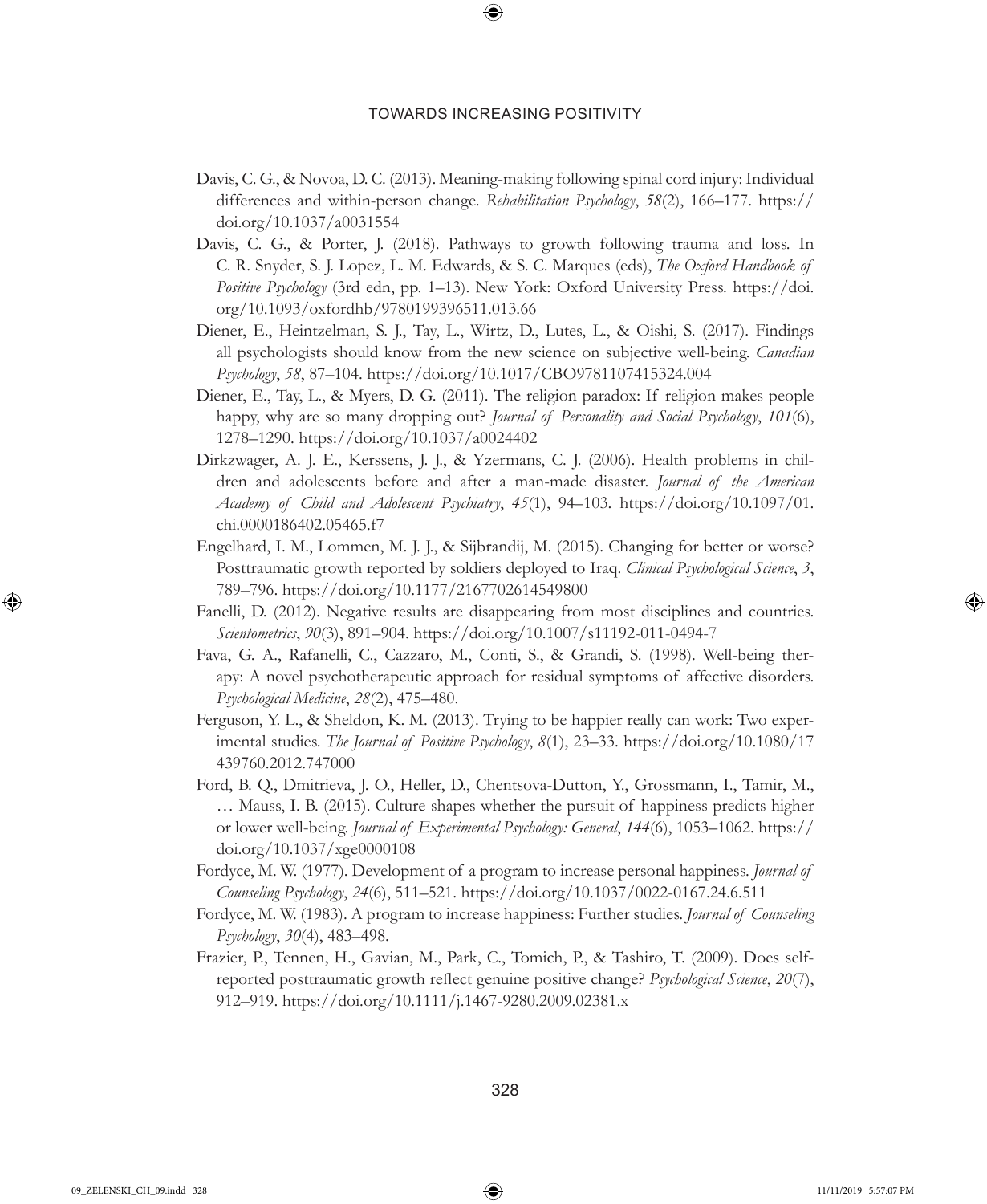⊕

- Fredrickson, B. L. (2013). Positive emotions broaden and build. *Advances in Experimental Social Psychology*, *47*, 1–53.
- Friese, M., Frankenbach, J., Job, V., & Loschelder, D. D. (2017). Does self-control training improve self-control? A meta-analysis. *Perspectives on Psychological Science*, *12*(6), 1077–1099. https://doi.org/10.1177/1745691617697076
- Galatzer-Levy, I. R., Huang, S. H., & Bonanno, G. A. (2018). Trajectories of resilience and dysfunction following potential trauma: A review and statistical evaluation. *Clinical Psychology Review*, *63*(June), 41–55. https://doi.org/10.1016/j.cpr.2018.05.008
- Garcia, D., & Rimé, B. (2019). Collective emotions and social resilience in the digital traces after a terrorist attack. *Psychological Science*, *30*(4), 617–628. https://doi. org/10.1177/0956797619831964
- Gucciardi, D. F., Hanton, S., Gordon, S., Mallett, C. J., & Temby, P. (2015). The concept of mental toughness: Tests of dimensionality, nomological network, and traitness. *Journal of Personality*, *83*(1), 26–44. https://doi.org/10.1111/jopy.12079
- Hefferon, K., Grealy, M., & Mutrie, N. (2009). Post-traumatic growth and life threatening physical illness: A systematic review of the qualitative literature. *British Journal of Health Psychology*, *14*(2), 343–378. https://doi.org/10.1348/135910708X332936
- Helgeson, V. S. (2010). Corroboration of growth following breast cancer: Ten years later. *Journal of Social and Clinical Psychology*, *29*(5), 546–574. https://doi.org/10.1521/ jscp.2010.29.5.546
- Hone, L. C., Jarden, A., & Schofield, G. M. (2015). An evaluation of positive psychology intervention effectiveness trials using the re-aim framework: A practice-friendly review. *The Journal of Positive Psychology*, *10*(4), 303–322. https://doi.org/10.1080/17439760.2014. 965267
- Howell, A. J., & Passmore, H. A. (2018). Acceptance and Commitment Training (ACT) as a positive psychological intervention: A systematic review and initial meta-analysis regarding ACT's role in well-being promotion among university students. *Journal of Happiness Studies*, 20(6), 1995–2010. https://doi.org/10.1007/s10902-018-0027-7
- Infurna, F. J., & Luthar, S. S. (2016). Resilience to major life stressors is not as common as thought. *Perspectives on Psychological Science*, *11*, 175–194. https://doi. org/10.1177/1745691615621271
- Jayawickreme, E., & Blackie, L. E. R. (2014). Post-traumatic growth as positive personality change: Evidence, controversies and future directions. *European Journal of Personality*, *28*(4), 312–331. https://doi.org/10.1002/per.1963
- Keyes, C. L. M. (2009). The black–white paradox in health: Flourishing in the face of social inequality and discrimination. *Journal of Personality*, *77*(6), 1677–1706. https://doi. org/10.1111/j.1467-6494.2009.00597.x
- Kramer, S. (2010). Stacey Kramer: The best gift I ever survived. Retrieved from www.ted. com/talks/stacey\_kramer\_the\_best\_gift\_i\_ever\_survived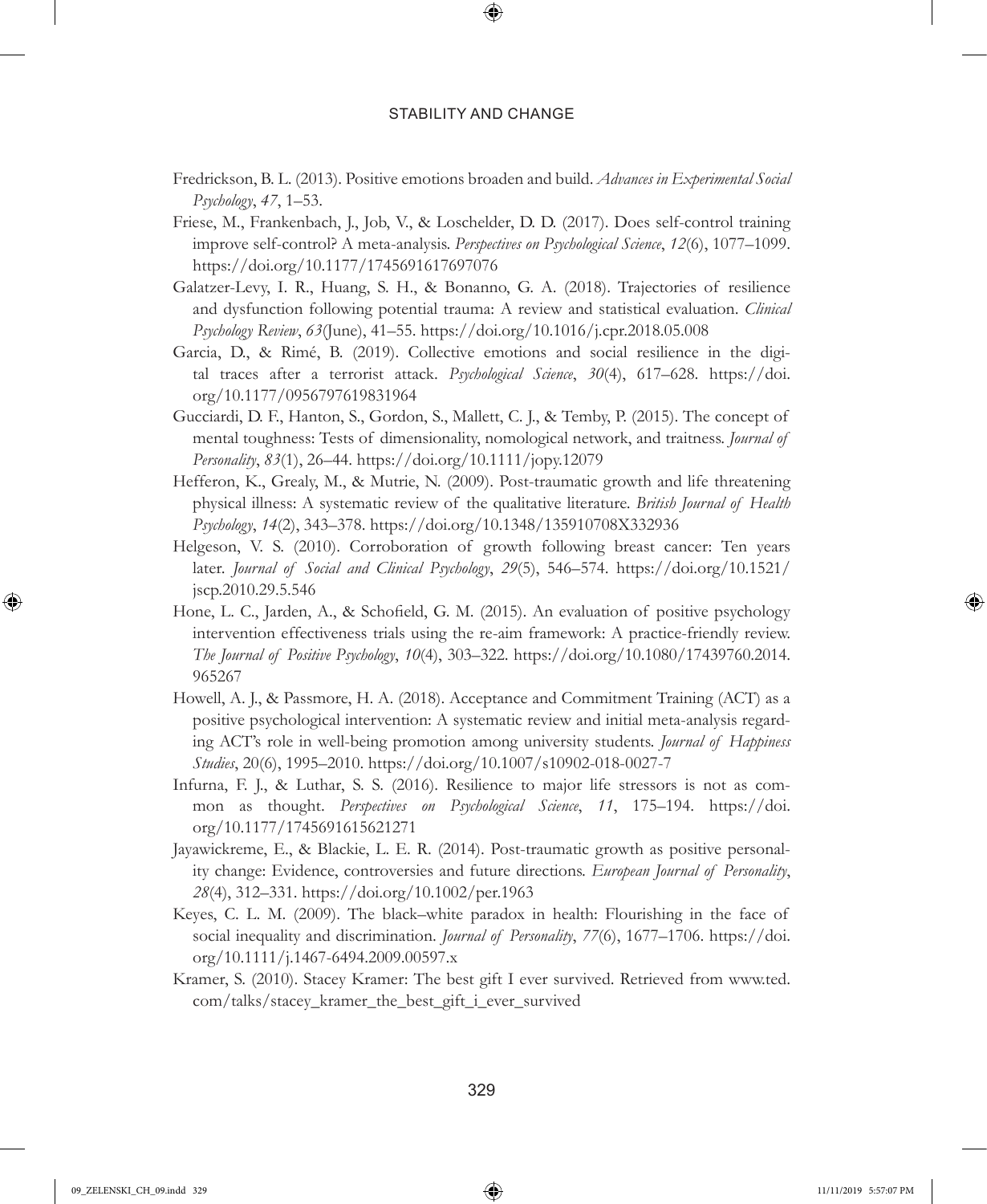⊕

- Larson, R. W. (2000). Toward a psychology of positive youth development. *American Psychologist*, *55*(1), 170–183. https://doi.org/10.1177/0164027586008001004
- Layous, K., Lee, H., Choi, I., & Lyubomirsky, S. (2013). Culture matters when designing a successful happiness-increasing activity. *Journal of Cross-Cultural Psychology*, *44*(8), 1294–1303. https://doi.org/10.1177/0022022113487591
- Lechner, S. C., Tennen, H., & Affleck, G. (2009). Benefit-finding and growth. In S. J. Lopez & C. R. Snyder (eds), *The Oxford Handbook of Positive Psychology* (2nd edn, pp. 633–640). New York: Oxford University Press.
- Linley, P. A., Dovey, H., de Bruin, E., Transler, C., Wilkinson, J., Maltby, J., & Hurling, R. (2013). Two simple, brief, naturalistic activities and their impact on positive affect: Feeling grateful and eating ice cream. *Psychology of Well-Being: Theory, Research and Practice*, *3*(1), 6. https://doi.org/10.1186/2211-1522-3-6
- Linley, P. A., & Joseph, S. (2004). Positive change following trauma and adversity: A review. *Journal of Traumatic Stress*, *17*(1), 11–21. https://doi.org/10.1023/B:- JOTS.0000014671.27856.7e
- Lowe, S. R., & Rhodes, J. E. (2013). Trajectories of psychological distress among low-income, female survivors of Hurricane Katrina. *American Journal of Orthopsychiatry*, *83*(2 Part 3), 398–412. https://doi.org/10.1111/ajop.12019
- Luhmann, M., Necka, E. A., Schoenbrodt, F. D., & Hawkley, L. C. (2016). Is valuing happiness associated with lower well-being? A factor-level analysis using the Valuing Happiness Scale. *Journal of Research in Personality*, *60*, 46–50. https://doi.org/10.1016/j.jrp.2015.11.003
- Luthar, S. S., & Eisenberg, N. (2017). Resilient adaptation among at-risk children: Harnessing science toward maximizing salutary environments. *Child Development*, *88*(2), 337–349. https://doi.org/10.1111/cdev.12737
- Lyons, D. M., & Parker, K. J. (2007). Stress inoculation-induced indications of resilience in monkeys. *Journal of Traumatic Stress*, *20*(4), 423–433. https://doi.org/10.1002/jts
- Lyubomirsky, S., Dickerhoof, R., Boehm, J. K., & Sheldon, K. M. (2011). Becoming happier takes both a will and a proper way: An experimental longitudinal intervention to boost well-being. *Emotion*, *11*(2), 391–402. https://doi.org/10.1037/a0022575
- Lyubomirsky, S., & Layous, K. (2013). How do simple positive activities increase well-being? *Current Directions in Psychological Science*, *22*(1), 57–62. https://doi. org/10.1177/0963721412469809
- Lyubomirsky, S., Sheldon, K. M., & Schkade, D. (2005). Pursuing happiness: The architecture of sustainable change. *Review of General Psychology*, *9*(2), 111–131. https://doi. org/10.1037/1089-2680.9.2.111
- Maddux, J. E. (2008). Positive psychology and the illness ideology: Toward a positive clinical psychology. *Applied Psychology*, *57*(S), 54–70. https://doi.org/10.1111/j.1464- 0597.2008.00354.x
- Mangelsdorf, J., Eid, M., & Luhmann, M. (2018). Does growth require suffering? A systematic review and meta-analysis on genuine posttraumatic and postecstatic growth. *Psychological Bulletin*, *145*(3), 302–338. https://doi.org/10.1037/bul0000173

09\_ZELENSKI\_CH\_09.indd 330 11/11/2019 5:57:07 PM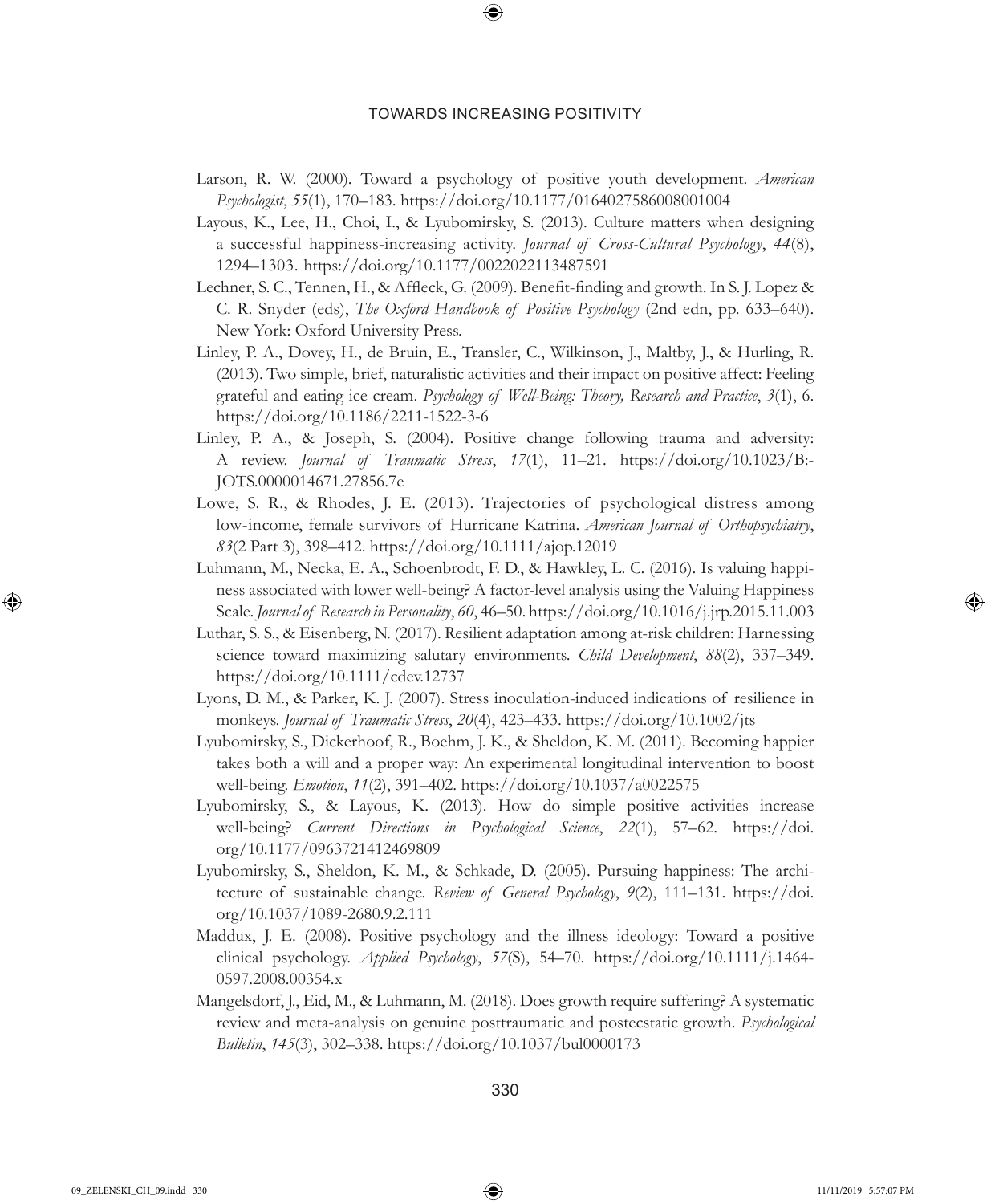⊕

- Masten, A. S. (2001). Ordinary magic: Resilience processes in development. *American Psychologist*, *56*(3), 227–238. https://doi.org/10.1037//0003-066X.56.3.227
- Mauss, I. B., Tamir, M., Anderson, C. L., & Savino, N. S. (2011). Can seeking happiness make people unhappy? Paradoxical effects of valuing happiness. *Emotion*, *11*(4), 807–815. https://doi.org/10.1037/a0022010
- McNally, R. J., Bryant, R. A., & Ehlers, A. (2003). Does early psychological intervention promote recovery from posttraumatic stress? *Psychological Science in the Public Interest*, *4*(2), 45–79. https://doi.org/10.1111/1529-1006.01421
- Meredith, L. S., Sherbourne, C. D., Gaillot, S. J., Hansell, L., Ritschard, H. V., Parker, A. M., & Wrenn, G. (2011). *Promoting Psychological Resilience in the U.S. Military*. Santa Monica, CA: Rand Corporation.
- Neff, K. D. (2011). Self-compassion, self-esteem, and well-being. *Social and Personality Psychology Compass*, *5*(1), 1–12. https://doi.org/10.1111/j.1751-9004.2010.00330.x
- Ng, W. (2015). Use of positive interventions: Does neuroticism moderate the sustainability of their effects on happiness? *The Journal of Positive Psychology 11*(1), 51–61. https://doi.org/ 10.1080/17439760.2015.1025419
- Owenz, M., & Fowers, B. J. (2018). Perceived post-traumatic growth may not reflect actual positive change: A short-term prospective study of relationship dissolution. *Journal of Social and Personal Relationships*, 36(10). https://doi.org/10.1177/0265407518811662
- Parks, A. C., & Biswas-Diener, R. (2013). Positive interventions: Past, present, and future. In T. B. Kashdan & J. Ciarrochi (eds), *Mindfulness, Acceptance, and Positive Psychology*. Oakland, CA: Context Press.
- Proyer, R. T., Gander, F., Wellenzohn, S., & Ruch, W. (2015). Strengths-based positive psychology interventions: A randomized placebo-controlled online trial on long-term effects for a signature strengths- vs a lesser strengths-intervention. *Frontiers in Psychology*, *6*, 1–14. https://doi.org/10.3389/fpsyg.2015.00456
- Quoidbach, J., & Gross, J. J. (2015). Positive interventions: An emotion regulation perspective. *Psychological Bulletin*, *141*, 655–693.
- Rashid, T. (2015). Positive psychotherapy: A strength-based approach. *The Journal of Positive Psychology*, *10*(1), 25–40. https://doi.org/10.1080/17439760.2014.920411
- Roepke, A. M. (2013). Gains without pains? Growth after positive events. *Journal of Positive Psychology*, *8*(4), 280–291. https://doi.org/10.1080/17439760.2013.791715
- Rutter, M. (2012). Resilience as a dynamic concept. *Development and Psychopathology*, *24*(2), 335–344. https://doi.org/10.1017/S0954579412000028
- Ryan, R., & Deci, E. (2000). Self-determination theory and the facilitation of intrinsic motivation. *American Psychologist*, *55*(1), 68–78. https://doi.org/10.1037/0003-066X. 55.1.68
- Ryff, C., Friedman, E., Fuller-Rowell, T., Love, G., Miyamoto, Y., Morozink, J., … Tsenkova, V. (2012). Varieties of resilience in MIDUS. *Social and Personality Psychology Compass*, *6*(11), 792–806. https://doi.org/10.1111/j.1751-9004.2012.00462.x

⊕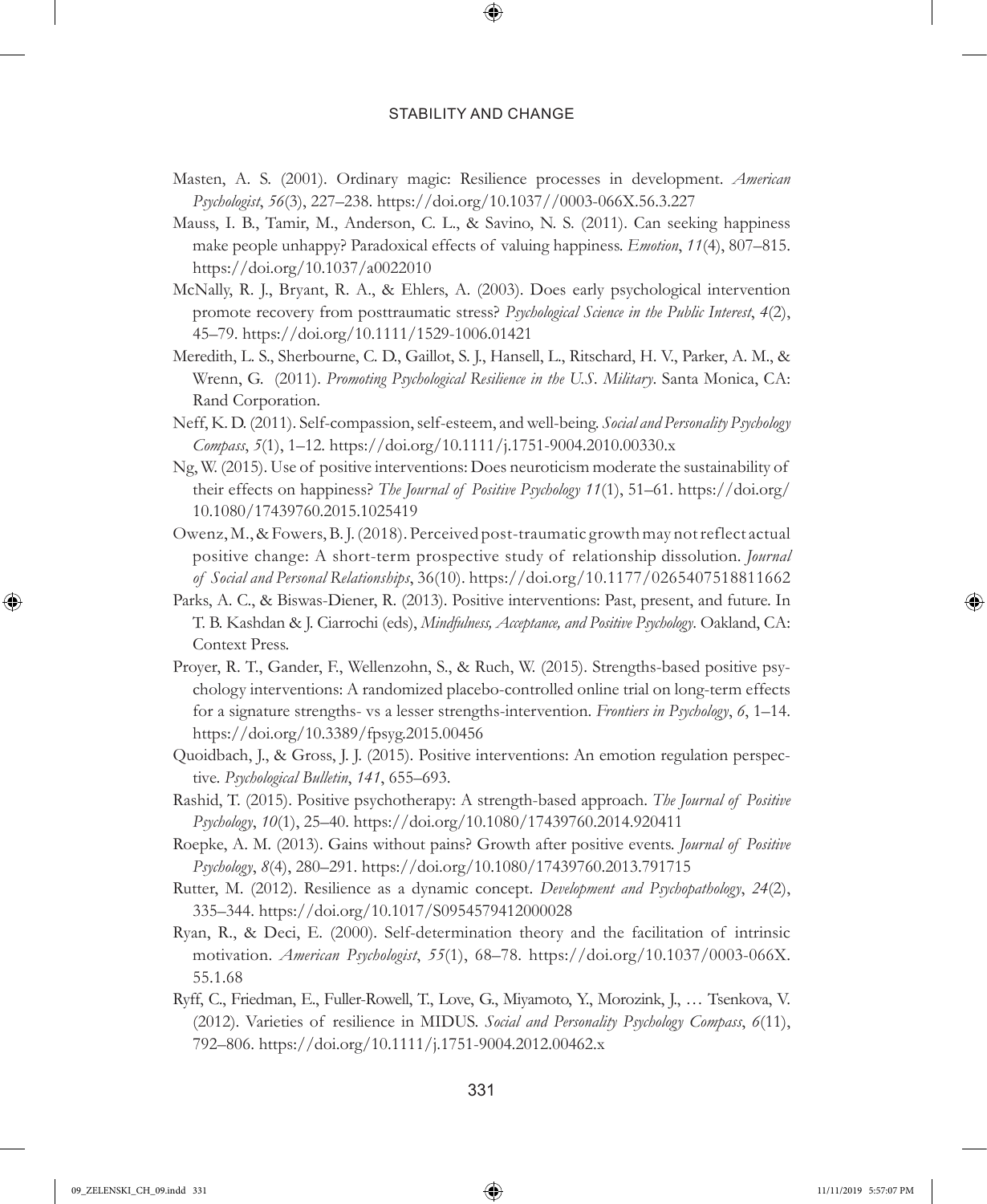⊕

- Schueller, S. M. (2010). Preferences for positive psychology exercises. *The Journal of Positive Psychology*, *5*(3), 192–203. https://doi.org/10.1080/17439761003790948
- Seery, M. D., Holman, E. A., & Silver, R. C. (2010). Whatever does not kill us: Cumulative lifetime adversity, vulnerability, and resilience. *Journal of Personality and Social Psychology*, *99*(6), 1025–1041. https://doi.org/10.1037/a0021344
- Seligman, M. E. P., Rashid, T., & Parks, A. C. (2006). Positive psychotherapy. *American Psychologist*, *61*(8), 774–788.
- Sin, N. L., & Lyubomirsky, S. (2009). Enhancing well-being and alleviating depressive symptoms with positive psychology interventions: A practice-friendly meta-analysis. *Journal of Clinical Psychology*, *65*(5), 467–487. https://doi.org/10.1002/jclp.20593
- Taubman-Ben-Ari, O., Findler, L., & Sharon, N. (2011). Personal growth in mothers: Examination of the suitability of the posttraumatic growth inventory as a measurement tool. *Women and Health*, *51*(6), 604–622. https://doi.org/10.1080/03630242.2011.614324
- Taylor, R. D., Oberle, E., Durlak, J. A., & Weissberg, R. P. (2017). Promoting positive youth development through school-based social and emotional learning interventions: A meta-analysis of follow-up effects. *Child Development*, *88*(4), 1156–1171. https://doi. org/10.1111/cdev.12864
- Taylor, S. E., & Brown, J. D. (1988). Illusion and well-being: A social psychological perspective on mental health. *Psychological Bulletin*, *103*(2), 193–210. https://doi.org/10.1037/0033- 2909.103.2.193
- Tedeschi, R. G., & Calhoun, L. G. (1996). The posttraumatic growth inventory: Measuring the positive legacy of trauma. *Journal of Traumatic Stress*, *9*(3), 455–471. https://doi. org/10.1002/jts.2490090305
- Van Dam, N. T., van Vugt, M. K., Vago, D. R., Schmalzl, L., Saron, C. D., Olendzki, A., … Meyer, D. E. (2018). Mind the hype: A critical evaluation and prescriptive agenda for research on mindfulness and meditation. *Perspectives on Psychological Science*, *13*(1), 36–61. https://doi.org/10.1177/1745691617709589
- Vanhove, A. J., Herian, M. N., Perez, A. L. U., Harms, P. D., & Lester, P. B. (2016). Can resilience be developed at work? A meta-analytic review of resilience-building programme effectiveness. *Journal of Occupational and Organizational Psychology*, *89*(2), 278–307. https:// doi.org/10.1111/joop.12123
- Weiss, L. A., Westerhof, G. J., & Bohlmeijer, E. T. (2016). Can we increase psychological well-being? The effects of interventions on psychological well-being: A meta-analysis of randomized controlled trials. *PLOS ONE*, *11*(6), e0158092. https://doi.org/10.1371/ journal.pone.0158092
- White, C. A., Uttl, B., & Holder, M. D. (2019). Meta-analyses of positive psychology interventions: The effects are much smaller than previously reported. *PLOS ONE*, *14*(5), e0216588. https://doi.org/10.1371/journal.pone.0216588
- Woods, S., Lambert, N., Brown, P., Fincham, F., & May, R. (2015). "I'm so excited for you!" How an enthusiastic responding intervention enhances close relationships. *Journal of Social and Personal Relationships*, *32*(1), 24–40. https://doi.org/10.1177/0265407514523545

09\_ZELENSKI\_CH\_09.indd 332 11/11/2019 5:57:07 PM